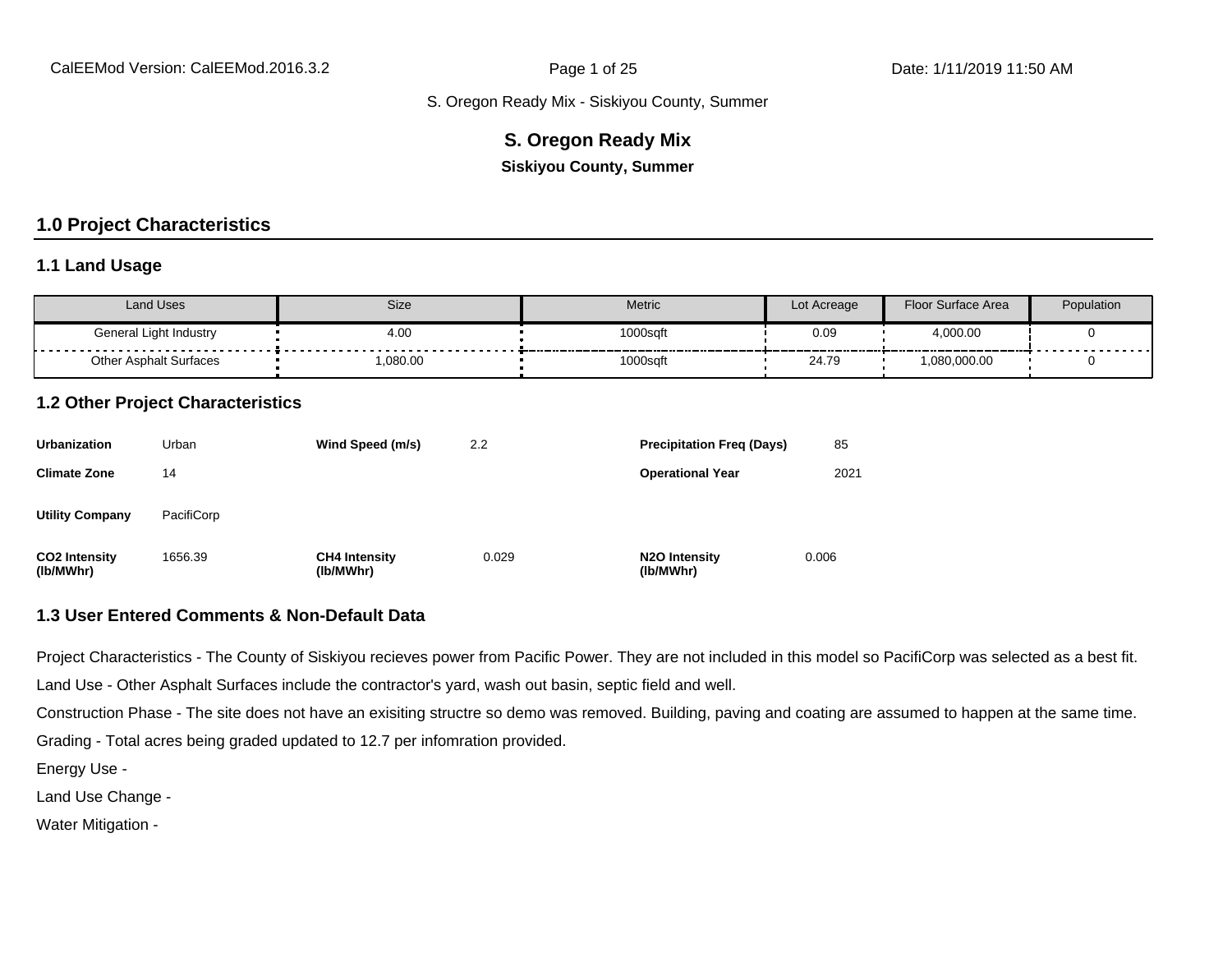| <b>Table Name</b>    | <b>Column Name</b> | <b>Default Value</b> | <b>New Value</b> |
|----------------------|--------------------|----------------------|------------------|
| tblConstructionPhase | NumDays            | 370.00               | 20.00            |
| tblConstructionPhase | NumDays            | 20.00                | 0.00             |
| tblConstructionPhase | PhaseEndDate       | 11/5/2020            | 5/30/2019        |
| tblConstructionPhase | PhaseEndDate       | 9/10/2020            | 5/30/2019        |
| tblConstructionPhase | PhaseEndDate       | 2/7/2019             | 1/10/2019        |
| tblConstructionPhase | PhaseEndDate       | 4/11/2019            | 5/2/2019         |
| tblConstructionPhase | PhaseEndDate       | 10/8/2020            | 5/30/2019        |
| tblConstructionPhase | PhaseEndDate       | 2/21/2019            | 3/14/2019        |
| tblConstructionPhase | PhaseStartDate     | 10/9/2020            | 5/3/2019         |
| tblConstructionPhase | PhaseStartDate     | 4/12/2019            | 5/3/2019         |
| tblConstructionPhase | PhaseStartDate     | 2/22/2019            | 3/15/2019        |
| tblConstructionPhase | PhaseStartDate     | 9/11/2020            | 5/3/2019         |
| tblConstructionPhase | PhaseStartDate     | 2/8/2019             | 3/1/2019         |
| tblGrading           | AcresOfGrading     | 87.50                | 12.70            |
| tblGrading           | MaterialImported   | 0.00                 | 21,000.00        |

## **2.0 Emissions Summary**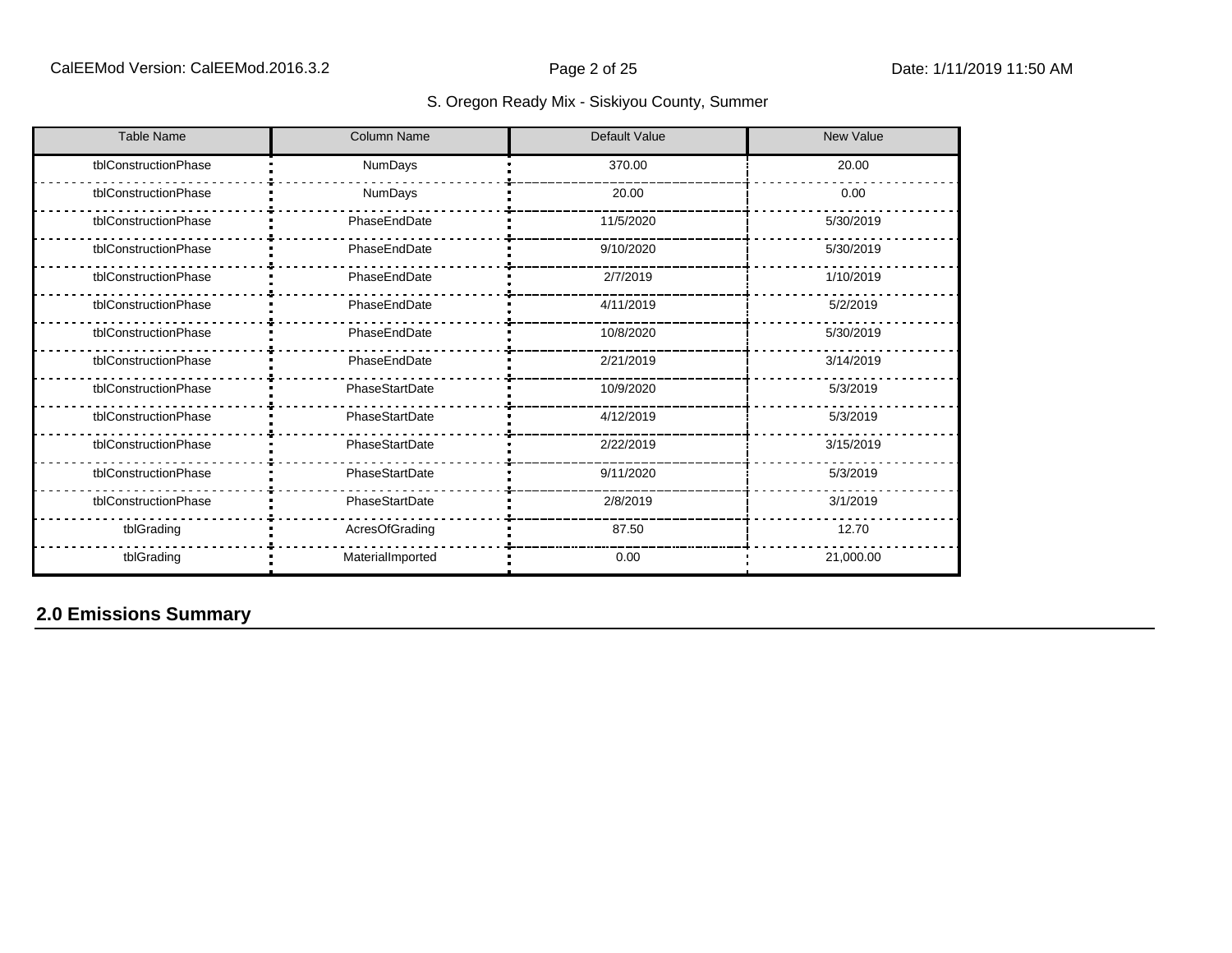#### **2.1 Overall Construction (Maximum Daily Emission)**

**Unmitigated Construction**

|                | <b>ROG</b>                                                           | <b>NO<sub>x</sub></b> | <sub>CO</sub> | SO <sub>2</sub> | Fugitive<br><b>PM10</b> | Exhaust<br><b>PM10</b> | <b>PM10</b><br>Total | Fugitive<br>PM2.5 | Exhaust<br><b>PM2.5</b> | <b>PM2.5</b><br>Total |        | Bio- CO2   NBio- CO2   Total CO2                  |                 | CH <sub>4</sub> | <b>N2O</b> | CO <sub>2</sub> e       |
|----------------|----------------------------------------------------------------------|-----------------------|---------------|-----------------|-------------------------|------------------------|----------------------|-------------------|-------------------------|-----------------------|--------|---------------------------------------------------|-----------------|-----------------|------------|-------------------------|
| Year           |                                                                      |                       |               |                 |                         | lb/day                 |                      |                   |                         |                       |        |                                                   | lb/day          |                 |            |                         |
| 2019           | $\blacksquare$ 55.1713 $\blacksquare$ 72.6138 $\blacksquare$ 73.0868 |                       |               | 0.1620          | 18.2141                 | 2.4810                 | 20.6060              | 9.9699            | 2.3259                  | 12.1705               | 0.0000 | $\cdot$ 16,266.72 $\cdot$ 16,266.72 $\cdot$<br>57 | 57              | 2.2078          | 0.0000     | $\cdot$ 16,320.02<br>13 |
| <b>Maximum</b> | 55.1713                                                              | 72.6138               | 73.0868       | 0.1620          | 18.2141                 | 2.4810                 | 20.6060              | 9.9699            | 2.3259                  | 12.1705               | 0.0000 | 16,266.72<br>57                                   | 16,266.72<br>57 | 2.2078          | 0.0000     | 16,320.02<br>13         |

#### **Mitigated Construction**

|                | <b>ROG</b>             | <b>NO<sub>x</sub></b> | CO              | SO <sub>2</sub> | Fugitive<br><b>PM10</b> | Exhaust<br><b>PM10</b> | <b>PM10</b><br>Total | Fugitive<br><b>PM2.5</b> | Exhaust<br>PM2.5 | PM2.5<br>Total |        | Bio- CO2   NBio- CO2   Total CO2 |                 | CH <sub>4</sub> | <b>N2O</b> | CO <sub>2</sub> e   |
|----------------|------------------------|-----------------------|-----------------|-----------------|-------------------------|------------------------|----------------------|--------------------------|------------------|----------------|--------|----------------------------------|-----------------|-----------------|------------|---------------------|
| Year           |                        |                       |                 |                 |                         | lb/day                 |                      |                          |                  |                |        |                                  | lb/day          |                 |            |                     |
| 2019           | $\blacksquare$ 55.1713 |                       | 72.6138 73.0868 | 0.1620          | 18.2141                 | 2.4810                 | 20.6060              | 9.9699                   | 2.3259           | 12.1705        | 0.0000 | 16,266.72 16,266.72<br>57        | 57              | 2.2078          | 0.0000     | ▪ 16,320.02 │<br>13 |
| <b>Maximum</b> | 55.1713                | 72.6138               | 73.0868         | 0.1620          | 18.2141                 | 2.4810                 | 20.6060              | 9.9699                   | 2.3259           | 12.1705        | 0.0000 | 16,266.72<br>57                  | 16,266.72<br>57 | 2.2078          | 0.0000     | 16,320.02<br>13     |

|                             | <b>ROG</b> | <b>NOx</b> | co   | <b>SO2</b> | <b>Fugitive</b><br><b>PM10</b> | <b>Exhaust</b><br><b>PM10</b> | <b>PM10</b><br><b>Total</b> | <b>Fugitive</b><br><b>PM2.5</b> | <b>Exhaust</b><br><b>PM2.5</b> | <b>PM2.5</b><br><b>Total</b> | Bio- CO2   NBio-CO2   Total CO2 |      |      | CH <sub>4</sub> | <b>N20</b> | CO <sub>2e</sub> |
|-----------------------------|------------|------------|------|------------|--------------------------------|-------------------------------|-----------------------------|---------------------------------|--------------------------------|------------------------------|---------------------------------|------|------|-----------------|------------|------------------|
| Percent<br><b>Reduction</b> | 0.00       | 0.00       | 0.00 | 0.00       | 0.00                           | 0.00                          | 0.00                        | 0.00                            | 0.00                           | 0.00                         | 0.00                            | 0.00 | 0.00 | 0.00            | 0.00       | 0.00             |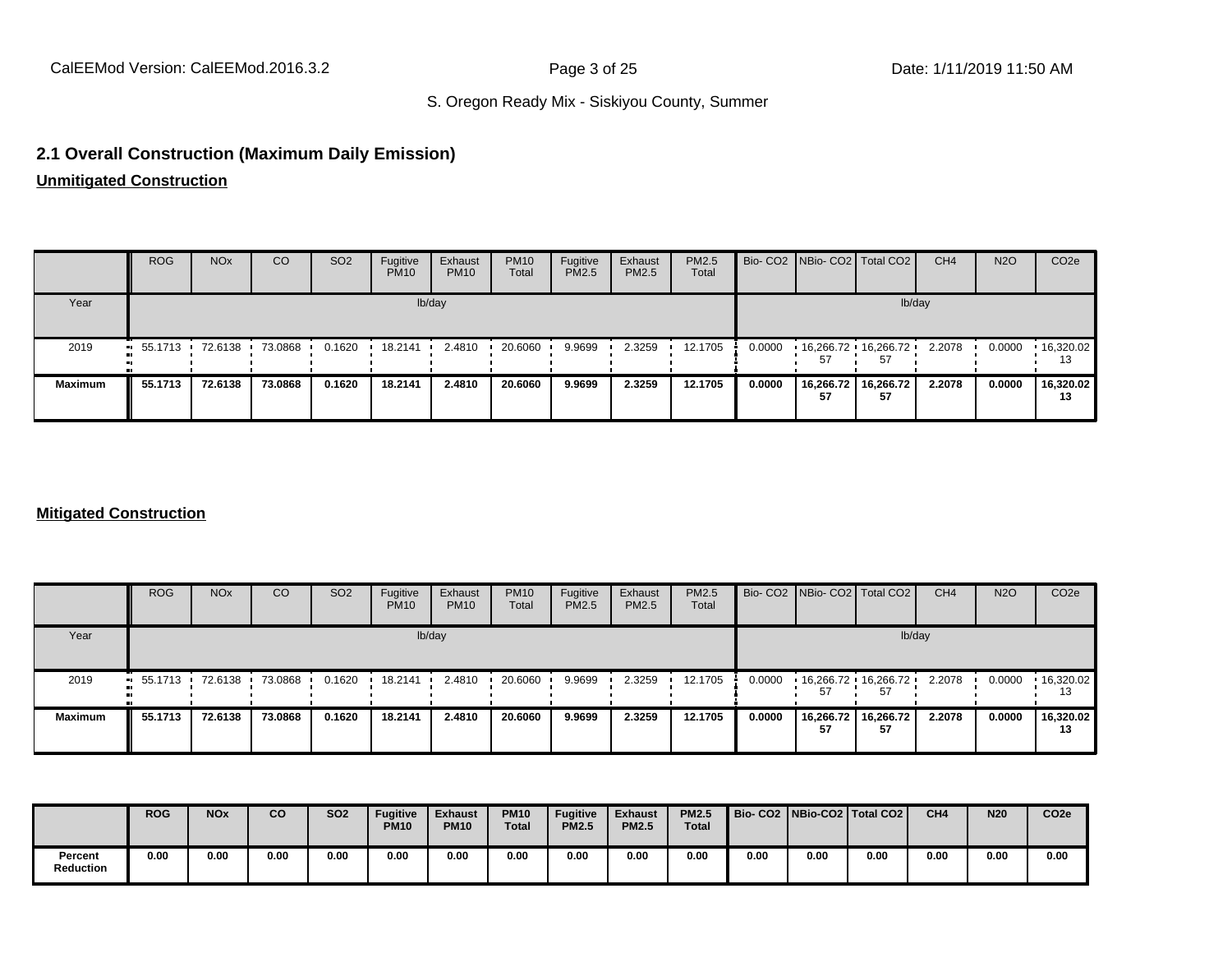#### **2.2 Overall Operational**

#### **Unmitigated Operational**

|              | <b>ROG</b>                                     | <b>NO<sub>x</sub></b> | CO     | SO <sub>2</sub> | Fugitive<br><b>PM10</b> | Exhaust<br><b>PM10</b> | <b>PM10</b><br>Total | Fugitive<br>PM2.5 | Exhaust<br>PM2.5 | PM2.5<br>Total  | Bio- CO2   NBio- CO2   Total CO2 |                   | CH <sub>4</sub>    | <b>N2O</b>      | CO <sub>2e</sub> |
|--------------|------------------------------------------------|-----------------------|--------|-----------------|-------------------------|------------------------|----------------------|-------------------|------------------|-----------------|----------------------------------|-------------------|--------------------|-----------------|------------------|
| Category     |                                                |                       |        |                 |                         | lb/day                 |                      |                   |                  |                 |                                  | lb/day            |                    |                 |                  |
| Area         | 0.7096<br>                                     | 1.0200e-<br>003       | 0.1111 | 1.0000e-<br>005 |                         | $4.0000e -$<br>004     | 4.0000e-<br>004      |                   | 4.0000e-<br>004  | 4.0000e-<br>004 | 0.2372                           | 0.2372            | 6.3000e-<br>004    |                 | 0.2530           |
| Energy       | 4.1000e- 0 3.7700e- 3.1700e- 2.0000e- 0<br>004 | 003                   | 003    | 005             |                         | 2.9000e- ·<br>004      | 2.9000e-<br>004      |                   | 2.9000e-<br>004  | 2.9000e-<br>004 | 4.5254                           | 4.5254            | $9.0000e -$<br>005 | 8.0000e-<br>005 | 4.5523           |
| Mobile       | 0.0894<br>                                     | 0.7509                | 0.8913 | 3.2800e-<br>003 | 0.1751                  | 3.5500e-<br>003        | 0.1786               | 0.0470            | 3.3500e-<br>003  | 0.0503          |                                  | 335.0699 335.0699 | 0.0221             |                 | $-335.6231$      |
| <b>Total</b> | 0.7994                                         | 0.7557                | 1.0056 | 3.3100e-<br>003 | 0.1751                  | 4.2400e-<br>003        | 0.1793               | 0.0470            | 4.0400e-<br>003  | 0.0510          | 339.8325                         | 339.8325          | 0.0229             | 8.0000e-<br>005 | 340.4283         |

#### **Mitigated Operational**

|          | ROG             | <b>NO<sub>x</sub></b> | CO              | SO <sub>2</sub> | Fugitive<br><b>PM10</b> | Exhaust<br><b>PM10</b> | <b>PM10</b><br>Total | Fugitive<br>PM2.5 | Exhaust<br>PM2.5  | PM2.5<br>Total  |          | Bio- CO2 NBio- CO2 Total CO2              | CH <sub>4</sub>    | <b>N2O</b>      | CO <sub>2e</sub> |
|----------|-----------------|-----------------------|-----------------|-----------------|-------------------------|------------------------|----------------------|-------------------|-------------------|-----------------|----------|-------------------------------------------|--------------------|-----------------|------------------|
| Category |                 |                       |                 |                 |                         | lb/day                 |                      |                   |                   |                 |          |                                           | lb/day             |                 |                  |
| Area     | 0.7096          | 1.0200e- ·<br>003     | 0.1111          | 1.0000e-<br>005 |                         | $4.0000e -$<br>004     | 4.0000e-<br>004      |                   | 4.0000e- ·<br>004 | 4.0000e-<br>004 | 0.2372   | 0.2372                                    | 6.3000e-<br>004    |                 | 0.2530           |
| Energy   | 4.1000e-<br>004 | 3.7700e-<br>003       | 3.1700e-<br>003 | 2.0000e-<br>005 |                         | 2.9000e-<br>004        | 2.9000e-<br>004      |                   | 2.9000e-<br>004   | 2.9000e-<br>004 | 4.5254   | 4.5254                                    | $9.0000e -$<br>005 | 8.0000e-<br>005 | 4.5523           |
| Mobile   | 0.0894          | 0.7509                | 0.8913          | 3.2800e-<br>003 | 0.1751                  | 3.5500e-<br>003        | 0.1786               | 0.0470            | $3.3500e-$<br>003 | 0.0503          |          | $\cdot$ 335.0699 $\cdot$ 335.0699 $\cdot$ | 0.0221             |                 | 335.6231         |
| Total    | 0.7994          | 0.7557                | 1.0056          | 3.3100e-<br>003 | 0.1751                  | 4.2400e-<br>003        | 0.1793               | 0.0470            | 4.0400e-<br>003   | 0.0510          | 339.8325 | 339.8325                                  | 0.0229             | 8.0000e-<br>005 | 340.4283         |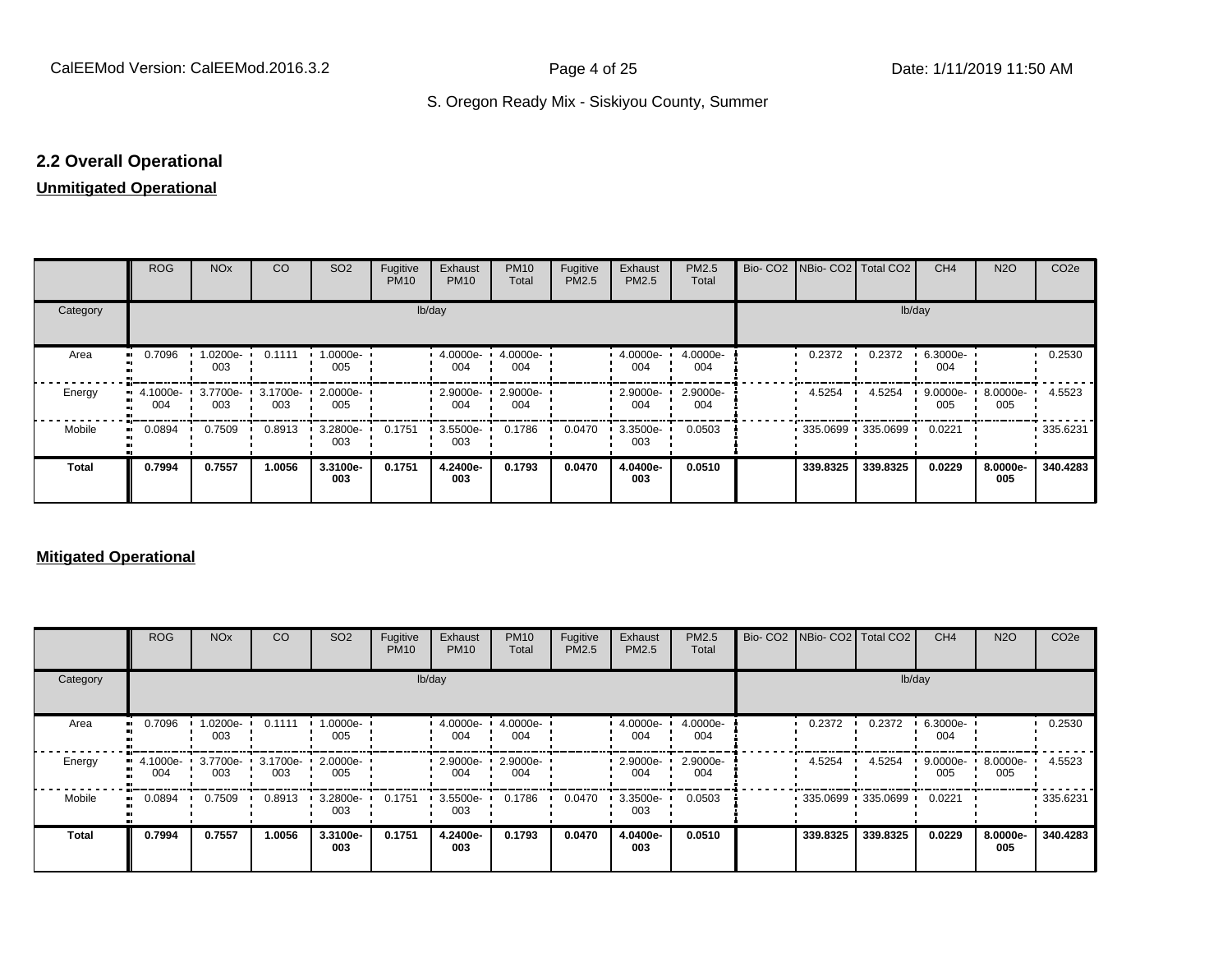|                      | <b>ROG</b> | <b>NO<sub>x</sub></b> | <b>CO</b> | <b>SO2</b> | <b>Fugitive</b><br><b>PM10</b> | <b>Exhaust</b><br><b>PM10</b> | <b>PM10</b><br><b>Total</b> | <b>Fugitive</b><br><b>PM2.5</b> | <b>Exhaust</b><br><b>PM2.5</b> | <b>PM2.5</b><br><b>Total</b> | Bio-CO2   NBio-CO2   Total CO2 |      |      | CH <sub>4</sub> | <b>N20</b> | CO <sub>2e</sub> |
|----------------------|------------|-----------------------|-----------|------------|--------------------------------|-------------------------------|-----------------------------|---------------------------------|--------------------------------|------------------------------|--------------------------------|------|------|-----------------|------------|------------------|
| Percent<br>Reduction | 0.00       | 0.00                  | 0.00      | 0.00       | 0.00                           | 0.00                          | 0.00                        | 0.00                            | 0.00                           | 0.00                         | 0.00                           | 0.00 | 0.00 | 0.00            | 0.00       | 0.00             |

#### **3.0 Construction Detail**

#### **Construction Phase**

| Phase<br>Number | <b>Phase Name</b>            | Phase Type                   | <b>Start Date</b> | <b>End Date</b> | Num Days<br>Week | Num Days        | <b>Phase Description</b> |
|-----------------|------------------------------|------------------------------|-------------------|-----------------|------------------|-----------------|--------------------------|
|                 | •Demolition                  | •Demolition                  | 1/11/2019         | !1/10/2019      |                  |                 |                          |
|                 | Site Preparation             | Site Preparation             | 13/1/2019         | !3/14/2019      |                  | 10'             |                          |
|                 | •Grading                     | <b>Grading</b>               | 13/15/2019        | !5/2/2019       |                  | 35              |                          |
| 14              | <b>Building Construction</b> | <b>Building Construction</b> | 15/3/2019         | !5/30/2019      |                  | 20!             |                          |
| 15              | • Paving                     | <b>Paving</b>                | 15/3/2019         | !5/30/2019      | 5'               | 20!             |                          |
| 16              | • Architectural Coating      | Architectural Coating        | 15/3/2019         | .5/30/2019      | 5'               | 20 <sup>1</sup> |                          |

**Acres of Grading (Site Preparation Phase): 0**

**Acres of Grading (Grading Phase): 12.7**

**Acres of Paving: 24.79**

**Residential Indoor: 0; Residential Outdoor: 0; Non-Residential Indoor: 6,000; Non-Residential Outdoor: 2,000; Striped Parking Area: 64,800 (Architectural Coating – sqft)**

**OffRoad Equipment**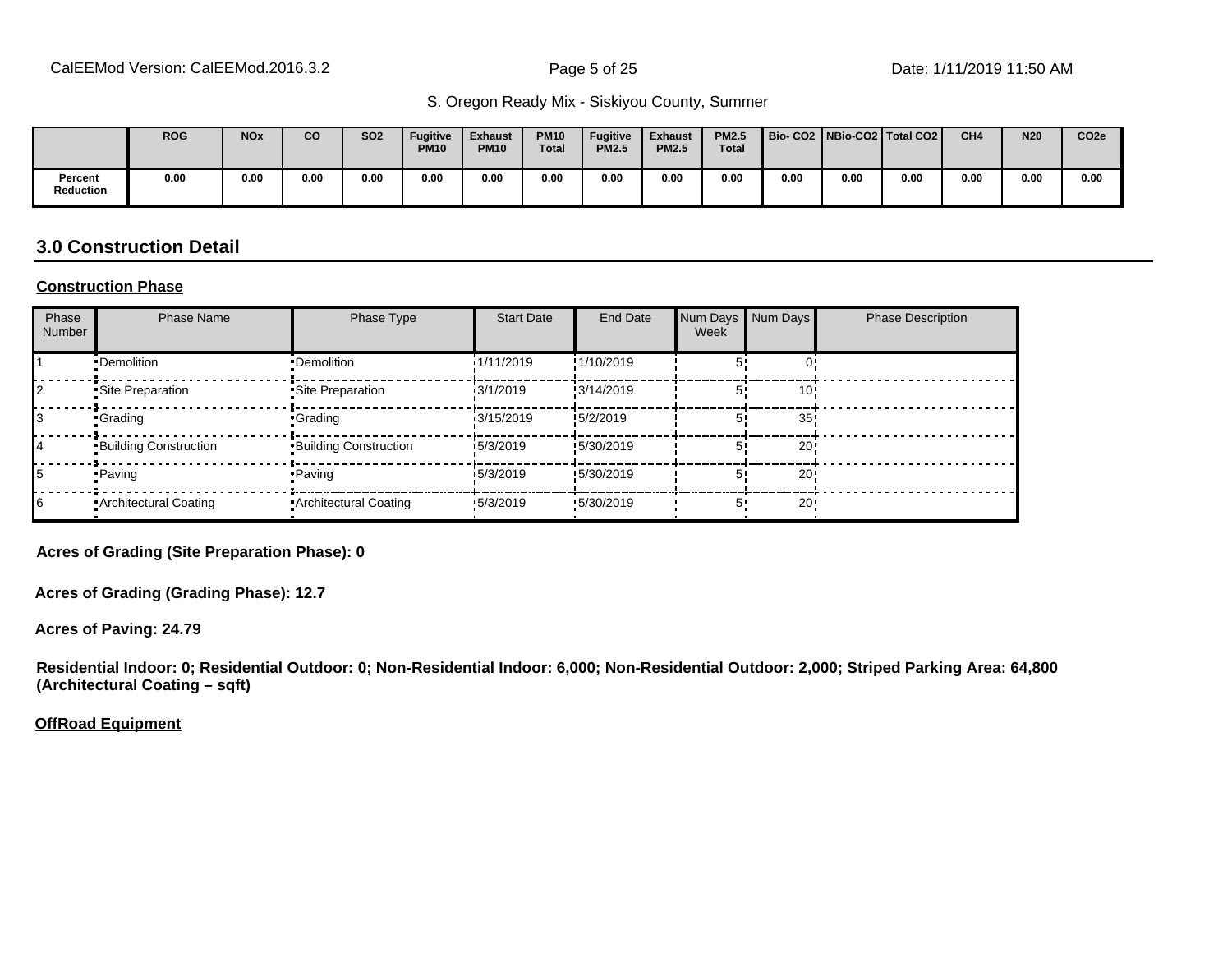| <b>Phase Name</b>            | Offroad Equipment Type    | Amount         | <b>Usage Hours</b> | <b>Horse Power</b> | Load Factor |
|------------------------------|---------------------------|----------------|--------------------|--------------------|-------------|
| <b>Architectural Coating</b> | Air Compressors           |                | 6.00:              | 78 <sub>1</sub>    | 0.48        |
| Demolition                   | <b>Excavators</b>         | 3i             | 8.00               | 158                | 0.38        |
| Demolition                   | Concrete/Industrial Saws  | 1 i            | 8.00 <sub>1</sub>  | 81 <sub>2</sub>    | 0.73        |
| Grading                      | <b>Excavators</b>         | ا 2            | 8.00 <sub>1</sub>  | 158                | 0.38        |
| <b>Building Construction</b> | Cranes                    | 1 i            | 7.00 <sub>1</sub>  | 231                | 0.29        |
| <b>Building Construction</b> | -Forklifts                | 3              | 8.00               | 89 <sub>1</sub>    | 0.20        |
| <b>Building Construction</b> | <b>Generator Sets</b>     |                | 8.00               | 84 <sub>1</sub>    | 0.74        |
| Paving                       | ·Pavers                   | 2 <sub>1</sub> | 8.00               | 130!               | 0.42        |
| Paving                       | -Rollers                  | $\overline{2}$ | 8.00               | 80                 | 0.38        |
| Demolition                   | Rubber Tired Dozers       | 2i             | 8.00 <sub>1</sub>  | 247                | 0.40        |
| Grading                      | .Rubber Tired Dozers      | 1 i            | 8.00               | 247!               | 0.40        |
| <b>Building Construction</b> | Tractors/Loaders/Backhoes | Зi             | 7.00:              | 97:                | 0.37        |
| Grading                      | <b>Graders</b>            |                | 8.00               | 187                | 0.41        |
| Grading                      | Tractors/Loaders/Backhoes | $\overline{2}$ | 8.00               | 97 <sub>1</sub>    | 0.37        |
| Paving                       | Paving Equipment          | 2i             | 8.00               | 132!               | 0.36        |
| Site Preparation             | Tractors/Loaders/Backhoes | 41             | 8.00               | 97 <sub>1</sub>    | 0.37        |
| <b>Site Preparation</b>      | Rubber Tired Dozers       | з:             | 8.00 <sub>1</sub>  | 247                | 0.40        |
| Grading                      | Scrapers                  | $\overline{2}$ | 8.00 <sub>1</sub>  | 367                | 0.48        |
| <b>Building Construction</b> | · Welders                 | 1:             | 8.00:              | 46:                | 0.45        |

**Trips and VMT**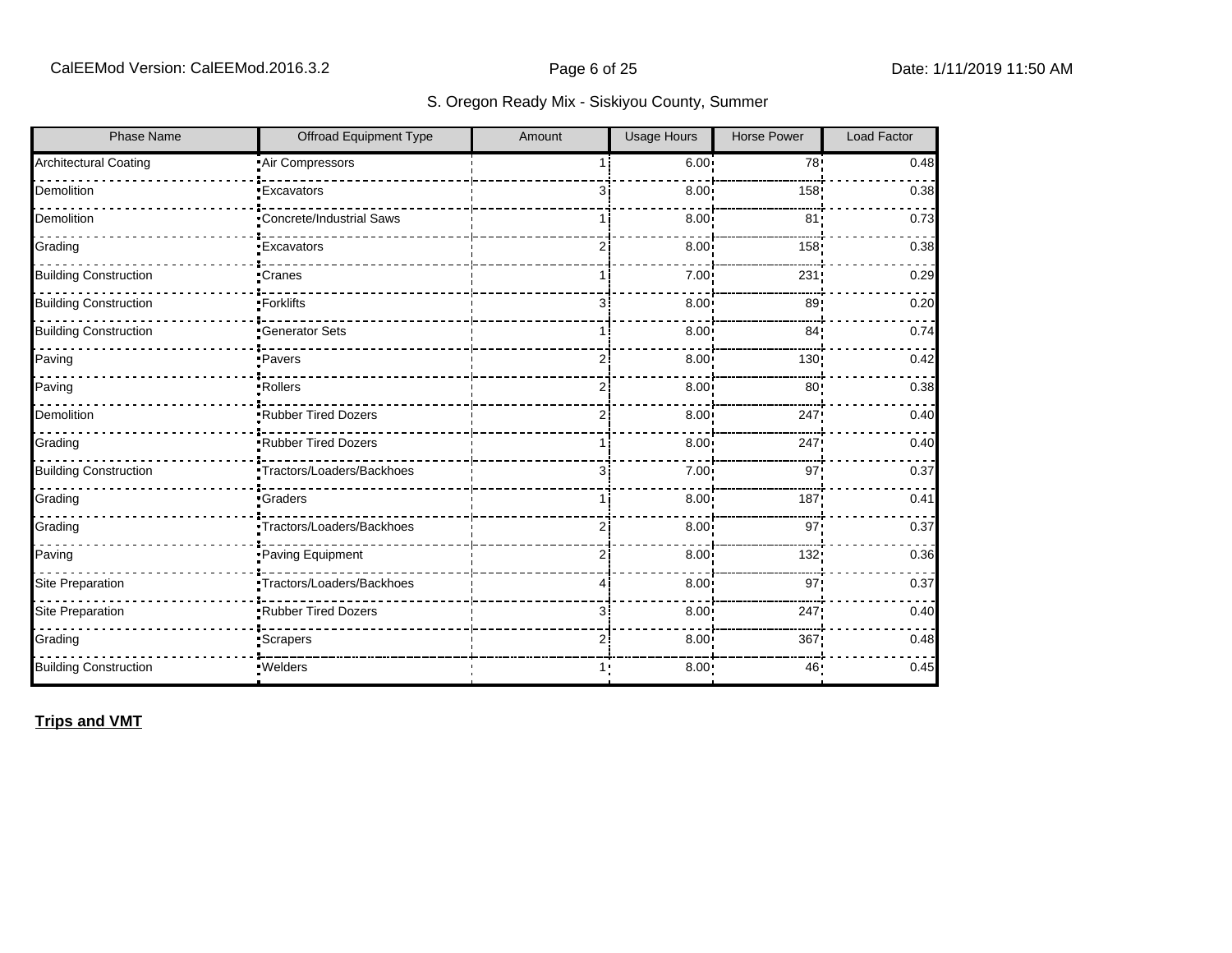| <b>Phase Name</b>            | <b>Offroad Equipment</b><br>Count | <b>Worker Trip</b><br>Number | Vendor Trip<br>Number | Hauling Trip<br><b>Number</b> | <b>Worker Trip</b><br>Length | Vendor Trip<br>Length | <b>Hauling Trip</b><br>Length | <b>Worker Vehicle</b><br><b>Class</b> | Vendor<br>Vehicle Class Vehicle Class | Hauling     |
|------------------------------|-----------------------------------|------------------------------|-----------------------|-------------------------------|------------------------------|-----------------------|-------------------------------|---------------------------------------|---------------------------------------|-------------|
| <b>Demolition</b>            |                                   | 15.00                        | 0.00                  | $0.00 \cdot$                  | 10.80i                       | 7.30!                 |                               | 20.00 LD Mix                          | <b>HDT Mix</b>                        | !HHDT       |
| Site Preparation             |                                   | 18.00                        | 0.00!                 | $0.00 \cdot$                  | 10.80 <sup>i</sup>           | 7.30!                 |                               | 20.00 LD Mix                          | <b>HDT Mix</b>                        | !HHDT       |
| Grading                      |                                   | 20.00                        | 0.00!                 | $2,076.00 \cdot$              | 10.80i                       | 7.30!                 |                               | 20.00 LD Mix                          | <b>HDT Mix</b>                        | !HHDT       |
| <b>Building Construction</b> |                                   | 455.00                       | 178.00                | $0.00 \cdot$                  | 10.80i                       | 7.30!                 |                               | 20.00 LD Mix                          | <b>HDT Mix</b>                        | !HHDT       |
| Paving                       |                                   | $15.00 -$                    | 0.00!                 | $0.00 \cdot$                  | 10.80i                       | 7.30!                 |                               | 20.00 LD Mix                          | <b>HDT Mix</b>                        | !HHDT       |
| Architectural Coating        |                                   | $91.00 -$                    | $0.00 -$              | 0.00                          | 10.80                        | $7.30 \cdot$          |                               | 20.00 LD Mix                          | <b>HDT Mix</b>                        | <b>HHDT</b> |

#### **3.1 Mitigation Measures Construction**

#### **3.2 Demolition - 2019**

|          | <b>ROG</b>   | <b>NO<sub>x</sub></b> | CO     | SO <sub>2</sub> | Fugitive<br><b>PM10</b> | Exhaust<br><b>PM10</b> | <b>PM10</b><br>Total | Fugitive<br><b>PM2.5</b> | Exhaust<br>PM2.5 | PM2.5<br>Total |        | Bio- CO2 NBio- CO2 Total CO2 |        | CH <sub>4</sub> | <b>N2O</b> | CO <sub>2e</sub> |
|----------|--------------|-----------------------|--------|-----------------|-------------------------|------------------------|----------------------|--------------------------|------------------|----------------|--------|------------------------------|--------|-----------------|------------|------------------|
| Category |              |                       |        |                 |                         | lb/day                 |                      |                          |                  |                |        |                              |        | lb/day          |            |                  |
| Off-Road | 0.0000<br>ш. | 0.0000                | 0.0000 | 0.0000          | 0.0000                  | 0.0000                 | 0.0000               | 0.0000                   | 0.0000           | 0.0000         | 0.0000 | 0.0000                       | 0.0000 | 0.0000          | 0.0000     | 0.0000           |
| Total    | 0.0000       | 0.0000                | 0.0000 | 0.0000          | 0.0000                  | 0.0000                 | 0.0000               | 0.0000                   | 0.0000           | 0.0000         | 0.0000 | 0.0000                       | 0.0000 | 0.0000          | 0.0000     | 0.0000           |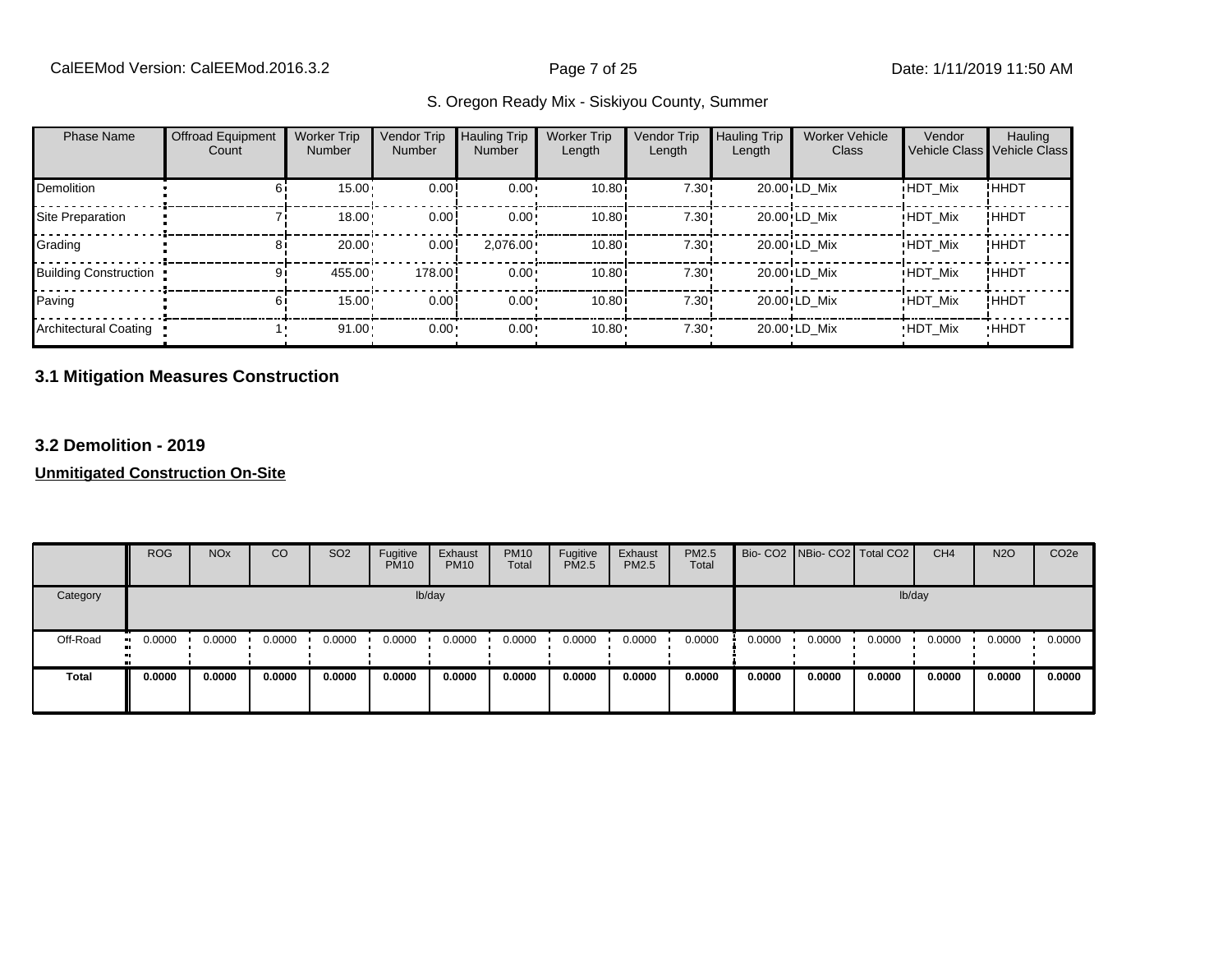#### **3.2 Demolition - 2019**

### **Unmitigated Construction Off-Site**

|                      | <b>ROG</b>                 | <b>NO<sub>x</sub></b> | CO     | SO <sub>2</sub> | Fugitive<br><b>PM10</b> | Exhaust<br><b>PM10</b> | <b>PM10</b><br>Total | Fugitive<br>PM2.5 | Exhaust<br>PM2.5 | PM2.5<br>Total | Bio-CO <sub>2</sub> | NBio- CO2   Total CO2 |        | CH <sub>4</sub> | <b>N2O</b> | CO <sub>2e</sub> |
|----------------------|----------------------------|-----------------------|--------|-----------------|-------------------------|------------------------|----------------------|-------------------|------------------|----------------|---------------------|-----------------------|--------|-----------------|------------|------------------|
| Category             |                            |                       |        |                 |                         | lb/day                 |                      |                   |                  |                |                     |                       | lb/day |                 |            |                  |
| Hauling<br>$\bullet$ | 0.0000                     | 0.0000                | 0.0000 | 0.0000          | 0.0000                  | 0.0000                 | 0.0000               | 0.0000            | 0.0000           | 0.0000         | 0.0000              | 0.0000                | 0.0000 | 0.0000          | 0.0000     | 0.0000           |
| Vendor<br>$\bullet$  | 0.0000                     | 0.0000                | 0.0000 | 0.0000          | 0.0000                  | 0.0000                 | 0.0000               | 0.0000            | 0.0000           | 0.0000         | 0.0000              | 0.0000                | 0.0000 | 0.0000          | 0.0000     | 0.0000           |
| Worker               | 0.0000<br>$\bullet\bullet$ | 0.0000                | 0.0000 | 0.0000          | 0.0000                  | 0.0000                 | 0.0000               | 0.0000            | 0.0000           | 0.0000         | 0.0000              | 0.0000                | 0.0000 | 0.0000          | 0.0000     | 0.0000           |
| <b>Total</b>         | 0.0000                     | 0.0000                | 0.0000 | 0.0000          | 0.0000                  | 0.0000                 | 0.0000               | 0.0000            | 0.0000           | 0.0000         | 0.0000              | 0.0000                | 0.0000 | 0.0000          | 0.0000     | 0.0000           |

|              | <b>ROG</b>           | <b>NO<sub>x</sub></b> | CO     | SO <sub>2</sub> | Fugitive<br><b>PM10</b> | Exhaust<br><b>PM10</b> | <b>PM10</b><br>Total | Fugitive<br><b>PM2.5</b> | Exhaust<br><b>PM2.5</b> | <b>PM2.5</b><br>Total |        | Bio- CO2 NBio- CO2 Total CO2 |        | CH <sub>4</sub> | <b>N2O</b> | CO <sub>2e</sub> |
|--------------|----------------------|-----------------------|--------|-----------------|-------------------------|------------------------|----------------------|--------------------------|-------------------------|-----------------------|--------|------------------------------|--------|-----------------|------------|------------------|
| Category     |                      |                       |        |                 |                         | lb/day                 |                      |                          |                         |                       |        |                              |        | lb/day          |            |                  |
| Off-Road     | 0.0000<br><b>ALC</b> | 0.0000                | 0.0000 | 0.0000          | 0.0000                  | 0.0000                 | 0.0000               | 0.0000                   | 0.0000                  | 0.0000                | 0.0000 | 0.0000                       | 0.0000 | 0.0000          | 0.0000     | 0.0000           |
| <b>Total</b> | 0.0000               | 0.0000                | 0.0000 | 0.0000          | 0.0000                  | 0.0000                 | 0.0000               | 0.0000                   | 0.0000                  | 0.0000                | 0.0000 | 0.0000                       | 0.0000 | 0.0000          | 0.0000     | 0.0000           |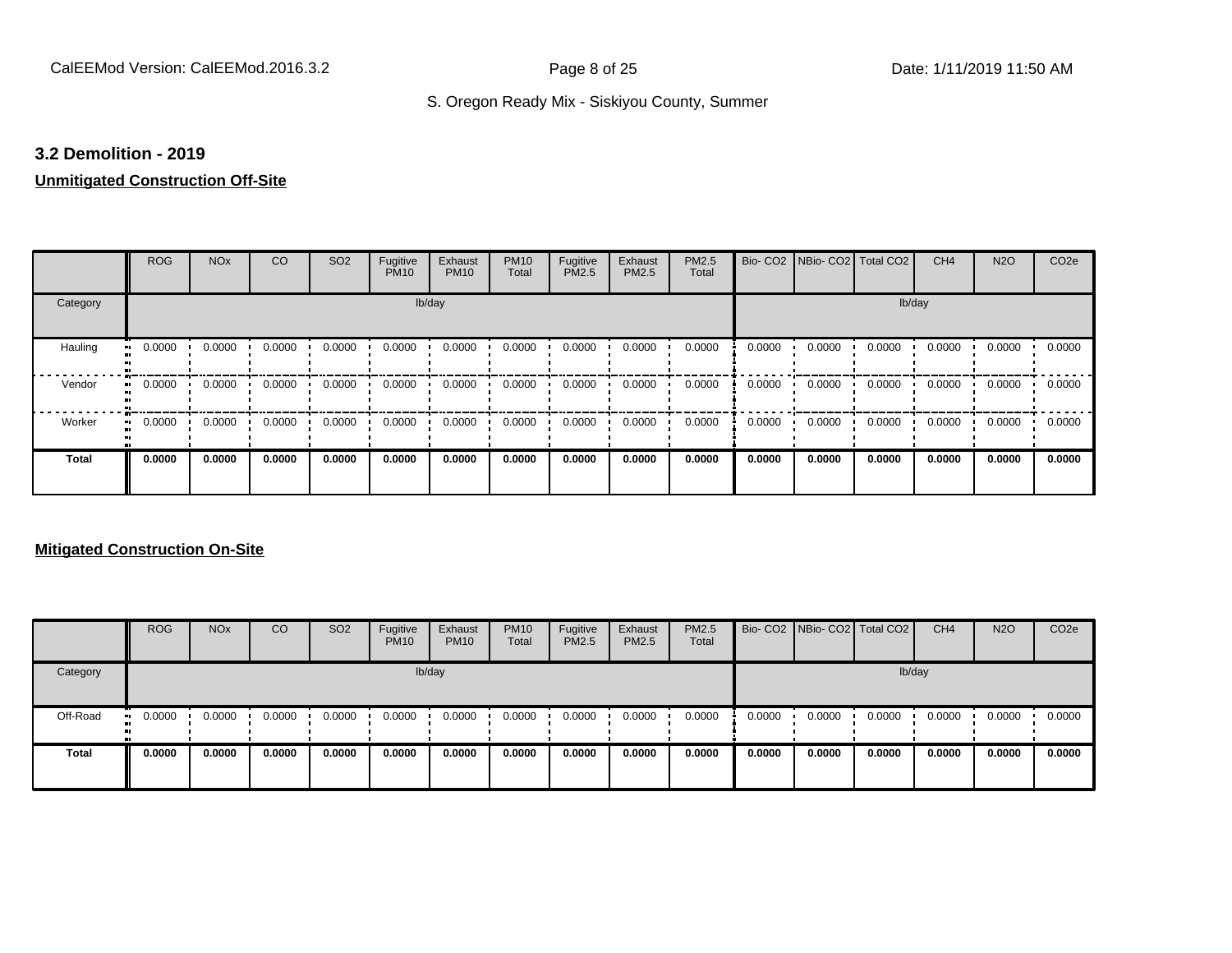#### **3.2 Demolition - 2019**

#### **Mitigated Construction Off-Site**

|              | <b>ROG</b> | <b>NO<sub>x</sub></b> | CO     | SO <sub>2</sub> | Fugitive<br><b>PM10</b> | Exhaust<br><b>PM10</b> | <b>PM10</b><br>Total | Fugitive<br>PM2.5 | Exhaust<br>PM2.5 | PM2.5<br>Total | Bio-CO <sub>2</sub> | NBio- CO2   Total CO2 |        | CH <sub>4</sub> | <b>N2O</b> | CO <sub>2e</sub> |
|--------------|------------|-----------------------|--------|-----------------|-------------------------|------------------------|----------------------|-------------------|------------------|----------------|---------------------|-----------------------|--------|-----------------|------------|------------------|
| Category     |            |                       |        |                 | lb/day                  |                        |                      |                   |                  |                |                     |                       | lb/day |                 |            |                  |
| Hauling      | 0.0000     | 0.0000                | 0.0000 | 0.0000          | 0.0000                  | 0.0000                 | 0.0000               | 0.0000            | 0.0000           | 0.0000         | 0.0000              | 0.0000                | 0.0000 | 0.0000          | 0.0000     | 0.0000           |
| Vendor       | 0.0000     | 0.0000                | 0.0000 | 0.0000          | 0.0000                  | 0.0000                 | 0.0000               | 0.0000            | 0.0000           | 0.0000         | 0.0000              | 0.0000                | 0.0000 | 0.0000          | 0.0000     | 0.0000           |
| Worker       | 0.0000     | 0.0000                | 0.0000 | 0.0000          | 0.0000                  | 0.0000                 | 0.0000               | 0.0000            | 0.0000           | 0.0000         | 0.0000              | 0.0000                | 0.0000 | 0.0000          | 0.0000     | 0.0000           |
| <b>Total</b> | 0.0000     | 0.0000                | 0.0000 | 0.0000          | 0.0000                  | 0.0000                 | 0.0000               | 0.0000            | 0.0000           | 0.0000         | 0.0000              | 0.0000                | 0.0000 | 0.0000          | 0.0000     | 0.0000           |

**3.3 Site Preparation - 2019**

|                                  | <b>ROG</b>          | <b>NO<sub>x</sub></b> | CO      | SO <sub>2</sub> | Fugitive<br><b>PM10</b> | Exhaust<br><b>PM10</b> | <b>PM10</b><br>Total | Fugitive<br><b>PM2.5</b> | Exhaust<br>PM2.5 | PM2.5<br>Total |  | Bio- CO2   NBio- CO2   Total CO2         | CH <sub>4</sub> | <b>N2O</b> | CO <sub>2e</sub> |
|----------------------------------|---------------------|-----------------------|---------|-----------------|-------------------------|------------------------|----------------------|--------------------------|------------------|----------------|--|------------------------------------------|-----------------|------------|------------------|
| Category                         |                     |                       |         |                 |                         | lb/day                 |                      |                          |                  |                |  | lb/day                                   |                 |            |                  |
| <b>Fugitive Dust</b><br><b>D</b> |                     |                       |         |                 | 18.0663                 | 0.0000                 | 18.0663              | 9.9307                   | 0.0000           | 9.9307         |  | 0.0000                                   |                 |            | 0.0000           |
| Off-Road                         | 4.3350<br>$\bullet$ | 45.5727               | 22.0630 | 0.0380          |                         | 2.3904                 | 2.3904               |                          | 2.1991           | 2.1991         |  | $3,766.452 \cdot 3,766.452 \cdot 1.1917$ |                 |            | 9,796.244        |
| <b>Total</b>                     | 4.3350              | 45.5727               | 22.0630 | 0.0380          | 18.0663                 | 2.3904                 | 20.4566              | 9.9307                   | 2.1991           | 12.1298        |  | 3,766.452 3,766.452                      | 1.1917          |            | 3,796.244        |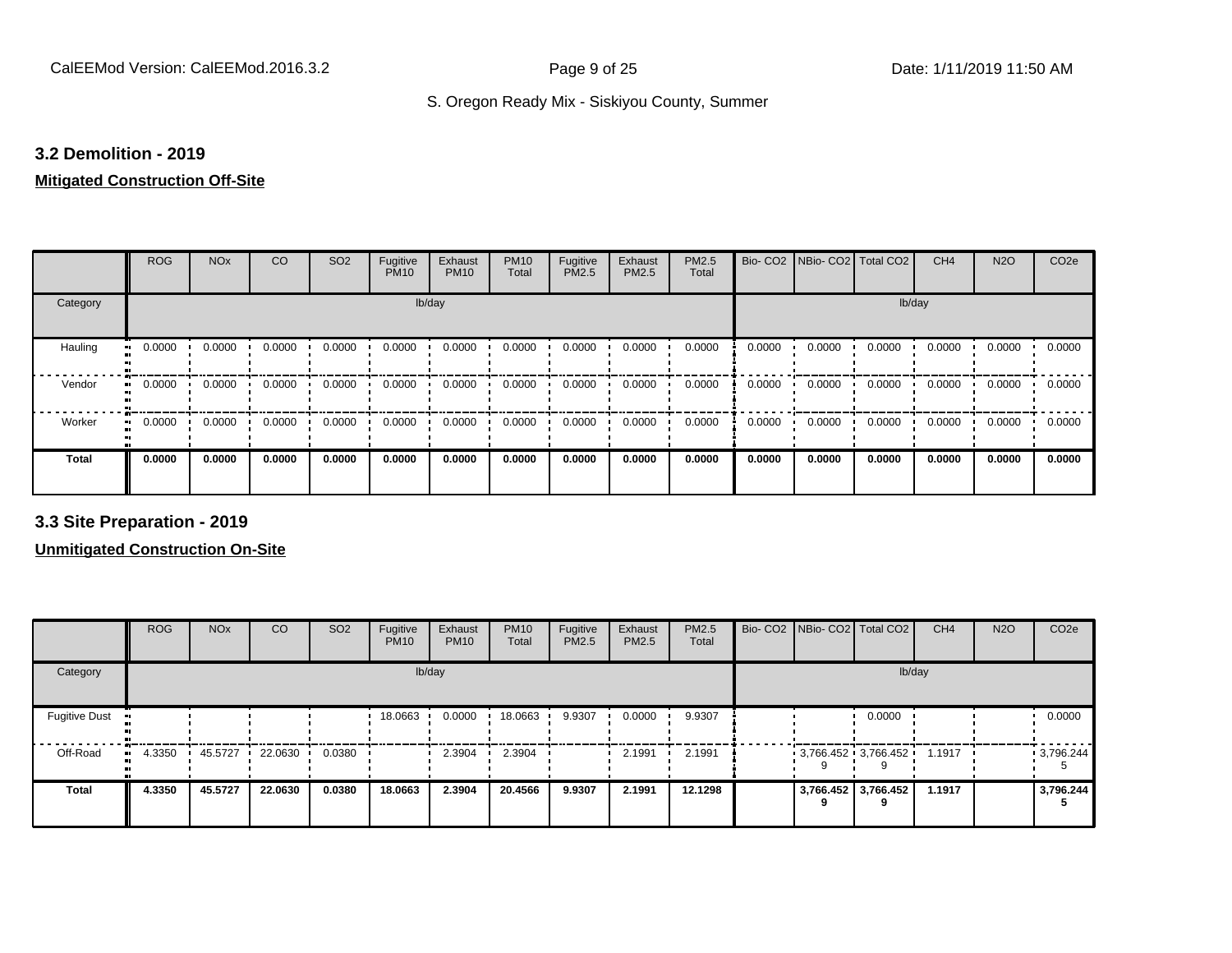#### **3.3 Site Preparation - 2019**

#### **Unmitigated Construction Off-Site**

|                      | <b>ROG</b>                 | <b>NO<sub>x</sub></b> | CO     | SO <sub>2</sub> | Fugitive<br><b>PM10</b> | Exhaust<br><b>PM10</b> | <b>PM10</b><br>Total | Fugitive<br>PM2.5 | Exhaust<br>PM2.5 | PM2.5<br>Total | Bio- CO2 NBio- CO2 Total CO2 |                     | CH <sub>4</sub> | <b>N2O</b> | CO <sub>2e</sub> |
|----------------------|----------------------------|-----------------------|--------|-----------------|-------------------------|------------------------|----------------------|-------------------|------------------|----------------|------------------------------|---------------------|-----------------|------------|------------------|
| Category             |                            |                       |        |                 |                         | lb/day                 |                      |                   |                  |                |                              |                     | lb/day          |            |                  |
| Hauling<br>$\bullet$ | 0.0000                     | 0.0000                | 0.0000 | 0.0000          | 0.0000                  | 0.0000                 | 0.0000               | 0.0000            | 0.0000           | 0.0000         | 0.0000                       | 0.0000              | 0.0000          |            | 0.0000           |
| Vendor               | 0.0000<br>$\bullet\bullet$ | 0.0000                | 0.0000 | 0.0000          | 0.0000                  | 0.0000                 | 0.0000               | 0.0000            | 0.0000           | 0.0000         | 0.0000                       | 0.0000              | 0.0000          |            | 0.0000           |
| Worker<br>$\bullet$  | 0.1393                     | 0.0964                | 1.0120 | 1.6900e-<br>003 | 0.1479                  | 1.5400e-<br>003        | 0.1494               | 0.0392            | .4200e-<br>003   | 0.0406         |                              | 167.4235 167.4235 1 | 0.0105          |            | .167.6864        |
| <b>Total</b>         | 0.1393                     | 0.0964                | 1.0120 | 1.6900e-<br>003 | 0.1479                  | 1.5400e-<br>003        | 0.1494               | 0.0392            | 1.4200e-<br>003  | 0.0406         | 167.4235                     | 167.4235            | 0.0105          |            | 167.6864         |

|                      | <b>ROG</b> | <b>NO<sub>x</sub></b> | CO      | SO <sub>2</sub> | Fugitive<br><b>PM10</b> | Exhaust<br><b>PM10</b> | <b>PM10</b><br>Total | Fugitive<br><b>PM2.5</b> | Exhaust<br><b>PM2.5</b> | PM2.5<br>Total |        | Bio- CO2   NBio- CO2   Total CO2 | CH <sub>4</sub> | <b>N2O</b> | CO <sub>2e</sub> |
|----------------------|------------|-----------------------|---------|-----------------|-------------------------|------------------------|----------------------|--------------------------|-------------------------|----------------|--------|----------------------------------|-----------------|------------|------------------|
| Category             |            |                       |         |                 |                         | lb/day                 |                      |                          |                         |                |        | lb/day                           |                 |            |                  |
| <b>Fugitive Dust</b> |            |                       |         |                 | 18.0663                 | 0.0000                 | 18.0663              | 9.9307                   | 0.0000                  | 9.9307         |        | 0.0000                           |                 |            | 0.0000           |
| Off-Road             | 4.3350     | 45.5727               | 22.0630 | 0.0380          |                         | 2.3904                 | 2.3904               |                          | 2.1991                  | 2.1991         | 0.0000 | $3,766.452$ $3,766.452$          | 1.1917          |            | .3796.244        |
| <b>Total</b>         | 4.3350     | 45.5727               | 22.0630 | 0.0380          | 18.0663                 | 2.3904                 | 20.4566              | 9.9307                   | 2.1991                  | 12.1298        | 0.0000 | 3,766.452 3,766.452<br>9         | 1.1917          |            | 3,796.244        |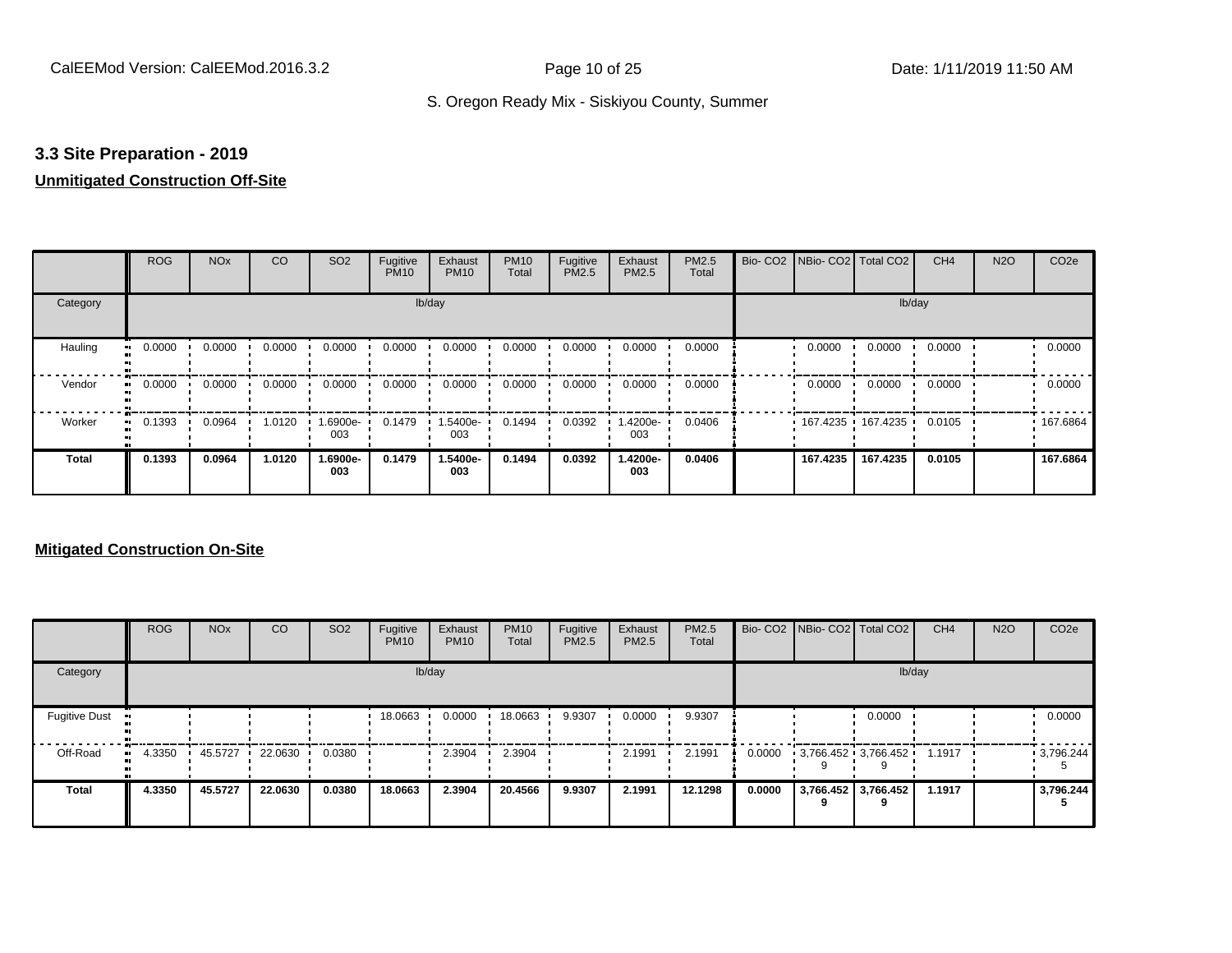#### **3.3 Site Preparation - 2019**

#### **Mitigated Construction Off-Site**

|                           | <b>ROG</b> | <b>NO<sub>x</sub></b> | CO     | SO <sub>2</sub> | Fugitive<br><b>PM10</b> | Exhaust<br><b>PM10</b> | <b>PM10</b><br>Total | Fugitive<br>PM2.5 | Exhaust<br>PM2.5 | PM2.5<br>Total | Bio- CO2   NBio- CO2   Total CO2 |                     | CH <sub>4</sub> | <b>N2O</b> | CO <sub>2e</sub> |
|---------------------------|------------|-----------------------|--------|-----------------|-------------------------|------------------------|----------------------|-------------------|------------------|----------------|----------------------------------|---------------------|-----------------|------------|------------------|
| Category                  |            |                       |        |                 | lb/day                  |                        |                      |                   |                  |                |                                  | lb/day              |                 |            |                  |
| Hauling<br>$\blacksquare$ | 0.0000     | 0.0000                | 0.0000 | 0.0000          | 0.0000                  | 0.0000                 | 0.0000               | 0.0000            | 0.0000           | 0.0000         | 0.0000                           | 0.0000              | 0.0000          |            | 0.0000           |
| Vendor<br>$\bullet$       | 0.0000     | 0.0000                | 0.0000 | 0.0000          | 0.0000                  | 0.0000                 | 0.0000               | 0.0000            | 0.0000           | 0.0000         | 0.0000                           | 0.0000              | 0.0000          |            | 0.0000           |
| Worker<br>$\bullet$       | 0.1393     | 0.0964                | 1.0120 | --6900e.<br>003 | 0.1479                  | 1.5400e-<br>003        | 0.1494               | 0.0392            | -4200e-<br>003   | 0.0406         |                                  | 167.4235 167.4235 ' | 0.0105          |            | .167.6864        |
| <b>Total</b>              | 0.1393     | 0.0964                | 1.0120 | 1.6900e-<br>003 | 0.1479                  | 1.5400e-<br>003        | 0.1494               | 0.0392            | 1.4200e-<br>003  | 0.0406         | 167.4235                         | 167.4235            | 0.0105          |            | 167.6864         |

**3.4 Grading - 2019**

|                      | <b>ROG</b> | <b>NO<sub>x</sub></b> | CO      | SO <sub>2</sub> | Fugitive<br><b>PM10</b> | Exhaust<br><b>PM10</b> | <b>PM10</b><br>Total | Fugitive<br><b>PM2.5</b> | Exhaust<br>PM2.5 | <b>PM2.5</b><br>Total |                     | Bio- CO2   NBio- CO2   Total CO2 | CH <sub>4</sub> | <b>N2O</b> | CO <sub>2e</sub> |
|----------------------|------------|-----------------------|---------|-----------------|-------------------------|------------------------|----------------------|--------------------------|------------------|-----------------------|---------------------|----------------------------------|-----------------|------------|------------------|
| Category             |            |                       |         |                 |                         | lb/day                 |                      |                          |                  |                       |                     | lb/day                           |                 |            |                  |
| <b>Fugitive Dust</b> |            |                       |         |                 | 6.4069                  | 0.0000                 | 6.4069               | 3.3518                   | 0.0000           | 3.3518                |                     | 0.0000                           |                 |            | 0.0000           |
| Off-Road             | 4.7389     | 54.5202               | 33.3768 | 0.0620          |                         | 2.3827                 | 2.3827               |                          | 2.1920           | 2.1920                |                     | $6,140.019$ 6,140.019            | 1.9426          |            | .6,188.585       |
| <b>Total</b>         | 4.7389     | 54.5202               | 33.3768 | 0.0620          | 6.4069                  | 2.3827                 | 8.7896               | 3.3518                   | 2.1920           | 5.5438                | 6,140.019 6,140.019 |                                  | 1.9426          |            | 6,188.585        |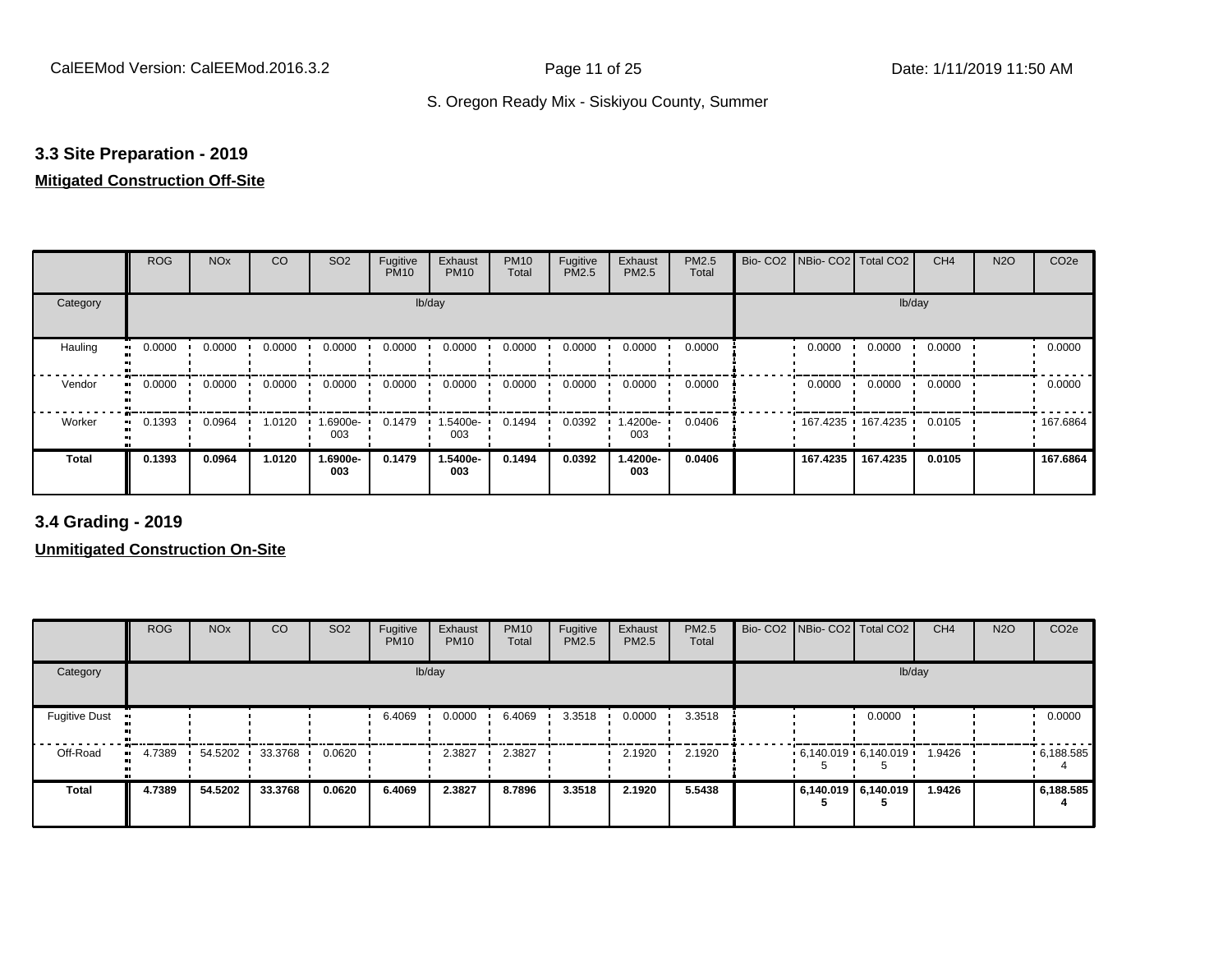#### **3.4 Grading - 2019**

#### **Unmitigated Construction Off-Site**

|                           | <b>ROG</b> | <b>NO<sub>x</sub></b> | CO     | SO <sub>2</sub> | Fugitive<br><b>PM10</b> | Exhaust<br><b>PM10</b> | <b>PM10</b><br>Total | Fugitive<br>PM2.5 | Exhaust<br>PM2.5 | PM2.5<br>Total | Bio- CO2   NBio- CO2   Total CO2 |          | CH <sub>4</sub> | <b>N2O</b> | CO <sub>2e</sub> |
|---------------------------|------------|-----------------------|--------|-----------------|-------------------------|------------------------|----------------------|-------------------|------------------|----------------|----------------------------------|----------|-----------------|------------|------------------|
| Category                  |            |                       |        |                 | lb/day                  |                        |                      |                   |                  |                |                                  |          | lb/day          |            |                  |
| Hauling<br>$\blacksquare$ | 0.5611     | 17.9865               | 2.7095 | 0.0510          | 1.0398                  | 0.0807                 | 1.1205               | 0.2852            | 0.0772           | 0.3624         | $-5,339.531 + 5,339.531 +$       |          | 0.2534          |            | $-5,345.867$     |
| Vendor<br>$\bullet$       | 0.0000     | 0.0000                | 0.0000 | 0.0000          | 0.0000                  | 0.0000                 | 0.0000               | 0.0000            | 0.0000           | 0.0000         | 0.0000                           | 0.0000   | 0.0000          |            | 0.0000           |
| Worker<br>$\bullet$       | 0.1547     | 0.1071                | 1.1244 | -8800e.<br>003  | 0.1643                  | 1.7100e-<br>003        | 0.1660               | 0.0436            | .5700e-<br>003   | 0.0452         | 186.0261                         | 186.0261 | 0.0117          |            | 186.3182         |
| <b>Total</b>              | 0.7158     | 18.0936               | 3.8339 | 0.0528          | 1.2041                  | 0.0824                 | 1.2865               | 0.3288            | 0.0788           | 0.4076         | 5,525.557 5,525.557              |          | 0.2651          |            | 5,532.185        |

|                      | <b>ROG</b>   | <b>NO<sub>x</sub></b> | CO      | SO <sub>2</sub> | Fugitive<br><b>PM10</b> | Exhaust<br><b>PM10</b> | <b>PM10</b><br>Total | Fugitive<br><b>PM2.5</b> | Exhaust<br><b>PM2.5</b> | <b>PM2.5</b><br>Total |        | Bio- CO2   NBio- CO2   Total CO2 |        | CH <sub>4</sub> | <b>N2O</b> | CO <sub>2e</sub> |
|----------------------|--------------|-----------------------|---------|-----------------|-------------------------|------------------------|----------------------|--------------------------|-------------------------|-----------------------|--------|----------------------------------|--------|-----------------|------------|------------------|
| Category             |              |                       |         |                 |                         | lb/day                 |                      |                          |                         |                       |        |                                  | lb/day |                 |            |                  |
| <b>Fugitive Dust</b> |              |                       |         |                 | 6.4069                  | 0.0000                 | 6.4069               | 3.3518                   | 0.0000                  | 3.3518                |        |                                  | 0.0000 |                 |            | 0.0000           |
| Off-Road             | 4.7389<br>ш. | 54.5202               | 33.3768 | 0.0620          |                         | 2.3827                 | 2.3827               |                          | 2.1920                  | 2.1920                | 0.0000 | $6.140.019 \cdot 6.140.019$      |        | 1.9426          |            | .6,188.585       |
| <b>Total</b>         | 4.7389       | 54.5202               | 33.3768 | 0.0620          | 6.4069                  | 2.3827                 | 8.7896               | 3.3518                   | 2.1920                  | 5.5438                | 0.0000 | 6.140.019 6.140.019              |        | 1.9426          |            | 6,188.585        |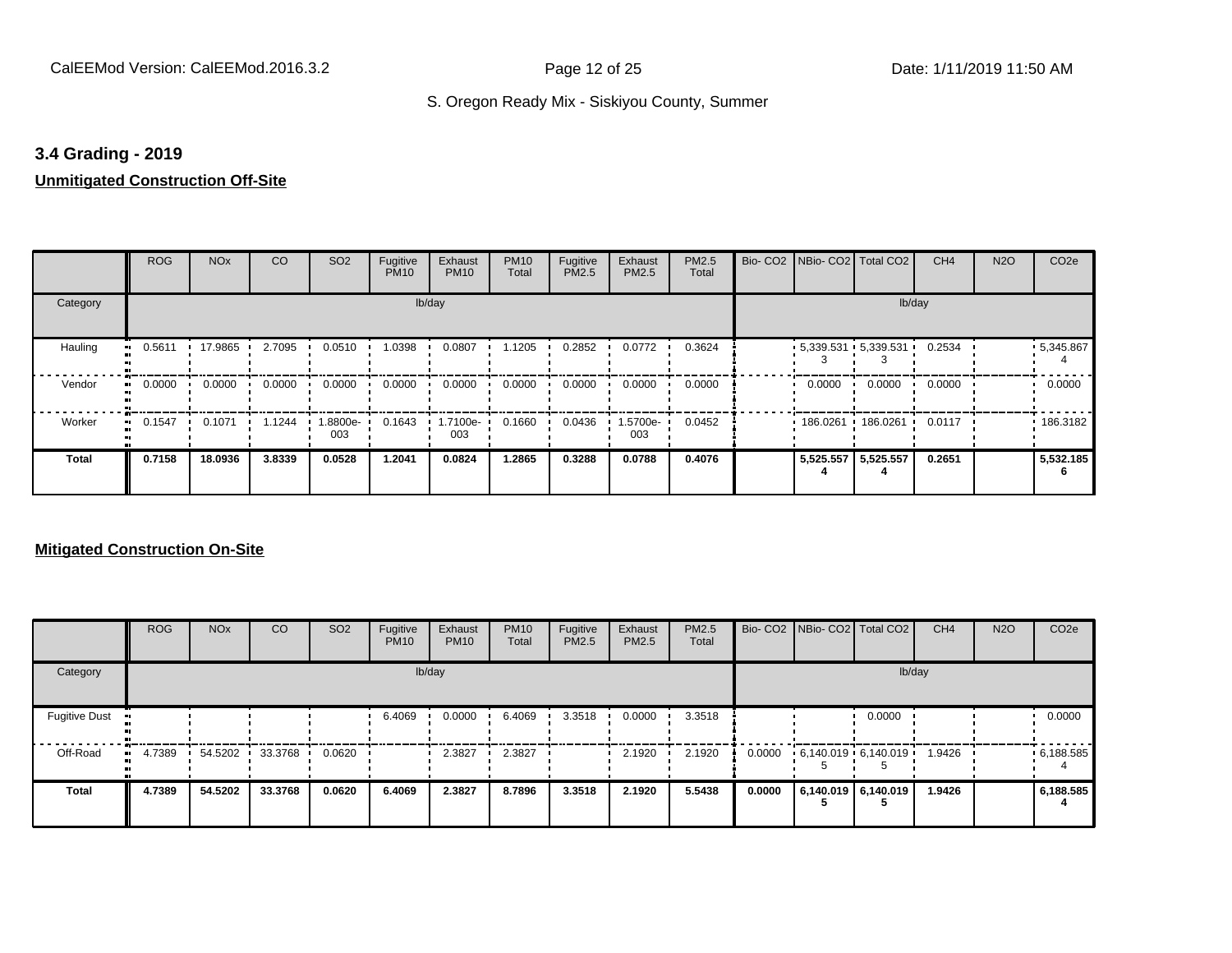#### **3.4 Grading - 2019**

#### **Mitigated Construction Off-Site**

|            | <b>ROG</b> | <b>NO<sub>x</sub></b> | CO     | SO <sub>2</sub> | Fugitive<br><b>PM10</b> | Exhaust<br><b>PM10</b> | <b>PM10</b><br>Total | Fugitive<br>PM2.5 | Exhaust<br>PM2.5 | PM2.5<br>Total | Bio-CO <sub>2</sub> | NBio- CO2   Total CO2    |           | CH <sub>4</sub> | <b>N2O</b> | CO <sub>2e</sub> |
|------------|------------|-----------------------|--------|-----------------|-------------------------|------------------------|----------------------|-------------------|------------------|----------------|---------------------|--------------------------|-----------|-----------------|------------|------------------|
| Category   |            |                       |        |                 | lb/day                  |                        |                      |                   |                  |                |                     |                          | lb/day    |                 |            |                  |
| Hauling    | 0.5611     | 17.9865               | 2.7095 | 0.0510          | 1.0398                  | 0.0807                 | .1205                | 0.2852            | 0.0772           | 0.3624         |                     | $-5,339.531 + 5,339.531$ |           | 0.2534          |            | $-5,345.867$     |
| Vendor     | 0.0000     | 0.0000                | 0.0000 | 0.0000          | 0.0000                  | 0.0000                 | 0.0000               | 0.0000            | 0.0000           | 0.0000         |                     | 0.0000                   | 0.0000    | 0.0000          |            | 0.0000           |
| Worker<br> | 0.1547     | 0.1071                | 1.1244 | 1.8800e-<br>003 | 0.1643                  | 1.7100e-<br>003        | 0.1660               | 0.0436            | 1.5700e-<br>003  | 0.0452         |                     | 186.0261                 | 186.0261  | 0.0117          |            | 186.3182         |
| Total      | 0.7158     | 18.0936               | 3.8339 | 0.0528          | 1.2041                  | 0.0824                 | 1.2865               | 0.3288            | 0.0788           | 0.4076         |                     | 5,525.557                | 5,525.557 | 0.2651          |            | 5,532.185        |

**3.5 Building Construction - 2019**

|              | <b>ROG</b>          | <b>NO<sub>x</sub></b> | CO      | SO <sub>2</sub> | Fugitive<br><b>PM10</b> | Exhaust<br><b>PM10</b> | <b>PM10</b><br>Total | Fugitive<br><b>PM2.5</b> | Exhaust<br>PM2.5 | <b>PM2.5</b><br>Total |  | Bio- CO2 NBio- CO2 Total CO2    | CH <sub>4</sub> | <b>N2O</b> | CO <sub>2e</sub> |
|--------------|---------------------|-----------------------|---------|-----------------|-------------------------|------------------------|----------------------|--------------------------|------------------|-----------------------|--|---------------------------------|-----------------|------------|------------------|
| Category     |                     |                       |         |                 |                         | lb/day                 |                      |                          |                  |                       |  |                                 | lb/day          |            |                  |
| Off-Road     | 2.3612<br><b>BL</b> | 21.0788               | 17.1638 | 0.0269          |                         | .2899                  | .2899                |                          | 1.2127           | 1.2127                |  | $2,591.580$ $2,591.580$ $\cdot$ | 0.6313          |            | $-2,607.363$     |
| <b>Total</b> | 2.3612              | 21.0788               | 17.1638 | 0.0269          |                         | 2899.،                 | 1.2899               |                          | 1.2127           | 1.2127                |  | 2,591.580 2,591.580             | 0.6313          |            | 2,607.363        |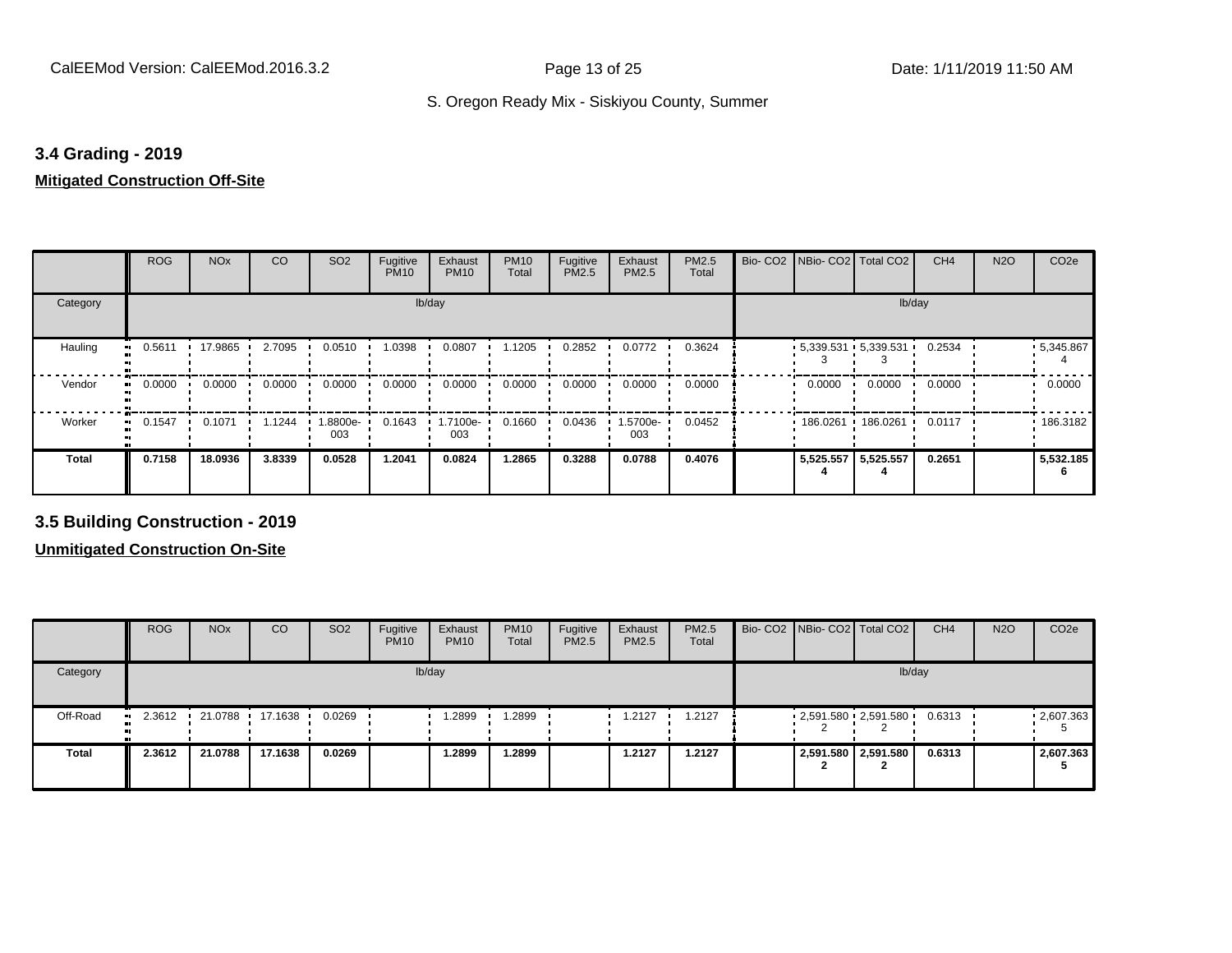## **3.5 Building Construction - 2019**

#### **Unmitigated Construction Off-Site**

|                     | <b>ROG</b> | <b>NO<sub>x</sub></b> | CO      | SO <sub>2</sub> | Fugitive<br><b>PM10</b> | Exhaust<br><b>PM10</b> | <b>PM10</b><br>Total | Fugitive<br><b>PM2.5</b> | Exhaust<br>PM2.5 | PM2.5<br>Total |                 | Bio- CO2   NBio- CO2   Total CO2 | CH <sub>4</sub> | <b>N2O</b> | CO <sub>2e</sub> |
|---------------------|------------|-----------------------|---------|-----------------|-------------------------|------------------------|----------------------|--------------------------|------------------|----------------|-----------------|----------------------------------|-----------------|------------|------------------|
| Category            |            |                       |         |                 |                         | lb/day                 |                      |                          |                  |                |                 |                                  | lb/day          |            |                  |
| Hauling<br>œ        | 0.0000     | 0.0000                | 0.0000  | 0.0000          | 0.0000                  | 0.0000                 | 0.0000               | 0.0000                   | 0.0000           | 0.0000         | 0.0000          | 0.0000                           | 0.0000          |            | 0.0000           |
| Vendor              | 1.3233     | 24.6747               | 7.8767  | 0.0567          | 1.2069                  | 0.1900                 | .3968                | 0.3475                   | 0.1817           | 0.5293         |                 | $5,918.661$ $5,918.661$ $\cdot$  | 0.4350          |            | .5,929.535       |
| Worker<br>$\bullet$ | 3.5200     | 2.4357                | 25.5807 | 0.0427          | 3.7377                  | 0.0388                 | 3.7765               | 0.9914                   | 0.0358           | 1.0272         |                 | 4,232.094 4,232.094              | 0.2658          |            | 4,238.738        |
| <b>Total</b>        | 4.8433     | 27.1104               | 33.4574 | 0.0994          | 4.9446                  | 0.2288                 | 5.1734               | 1.3390                   | 0.2175           | 1.5565         | 10,150.75<br>65 | 10,150.75<br>65                  | 0.7007          |            | 10,168.27<br>43  |

|              | <b>ROG</b>          | <b>NO<sub>x</sub></b> | CO      | SO <sub>2</sub> | Fugitive<br><b>PM10</b> | Exhaust<br><b>PM10</b> | <b>PM10</b><br>Total | Fugitive<br>PM2.5 | Exhaust<br><b>PM2.5</b> | PM2.5<br>Total |        | Bio- CO2   NBio- CO2   Total CO2 | CH <sub>4</sub> | <b>N2O</b> | CO <sub>2</sub> e |
|--------------|---------------------|-----------------------|---------|-----------------|-------------------------|------------------------|----------------------|-------------------|-------------------------|----------------|--------|----------------------------------|-----------------|------------|-------------------|
| Category     |                     |                       |         |                 | lb/day                  |                        |                      |                   |                         |                |        |                                  | lb/day          |            |                   |
| Off-Road     | 2.3612<br>$\bullet$ | 21.0788               | 17.1638 | 0.0269          |                         | 1.2899                 | .2899                |                   | 1.2127                  | 1.2127         | 0.0000 | 2,591.580 2,591.580              | 0.6313          |            | .2607.363         |
| <b>Total</b> | 2.3612              | 21.0788               | 17.1638 | 0.0269          |                         | 1.2899                 | .2899                |                   | 1.2127                  | 1.2127         | 0.0000 | 2,591.580 2,591.580              | 0.6313          |            | 2,607.363         |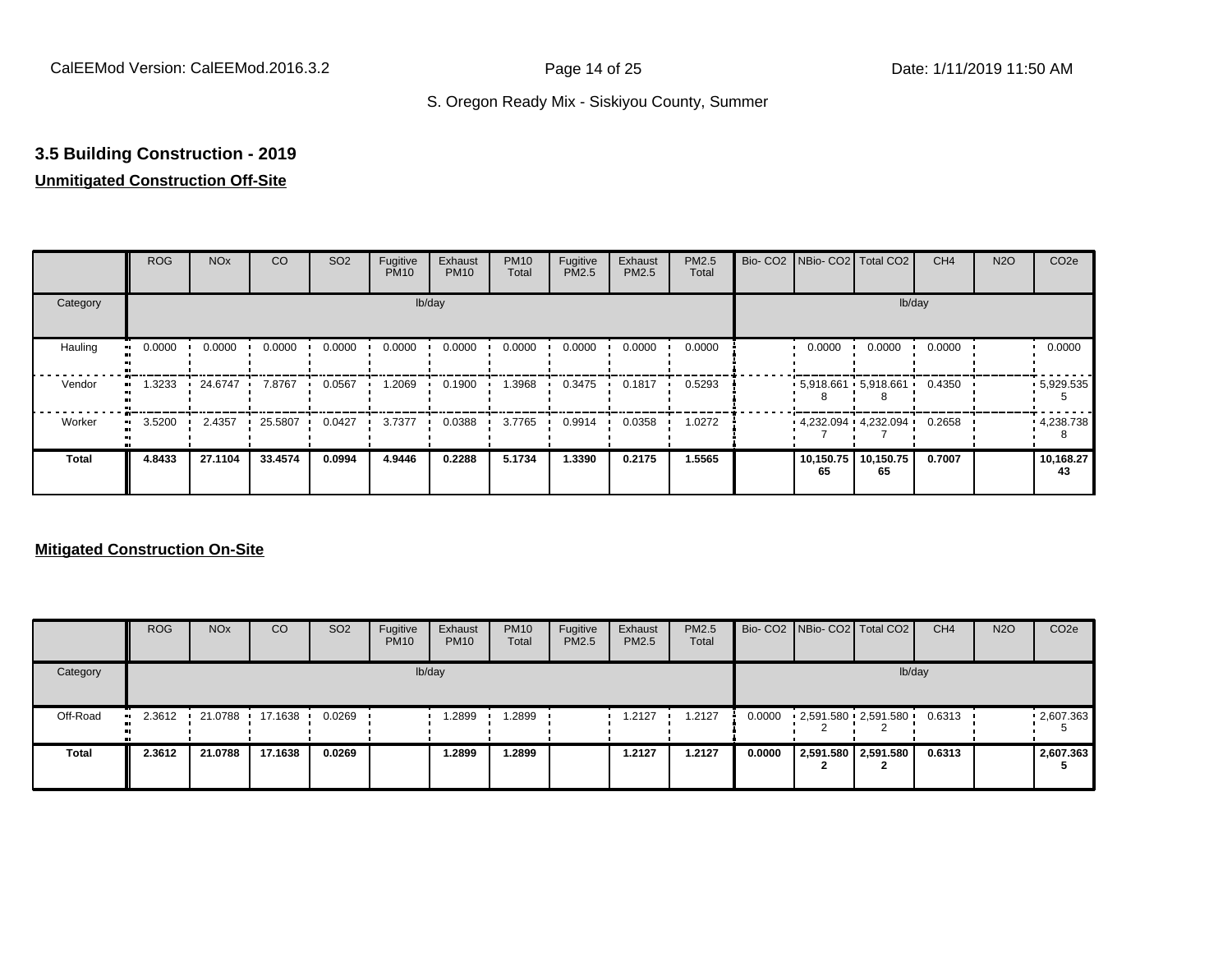## **3.5 Building Construction - 2019**

#### **Mitigated Construction Off-Site**

|                           | <b>ROG</b> | <b>NO<sub>x</sub></b> | CO      | SO <sub>2</sub> | Fugitive<br><b>PM10</b> | Exhaust<br><b>PM10</b> | <b>PM10</b><br>Total | Fugitive<br>PM2.5 | Exhaust<br>PM2.5 | PM2.5<br>Total | Bio- CO2 NBio- CO2 Total CO2    |                 | CH <sub>4</sub> | <b>N2O</b> | CO <sub>2e</sub> |
|---------------------------|------------|-----------------------|---------|-----------------|-------------------------|------------------------|----------------------|-------------------|------------------|----------------|---------------------------------|-----------------|-----------------|------------|------------------|
| Category                  |            |                       |         |                 |                         | lb/day                 |                      |                   |                  |                |                                 | lb/day          |                 |            |                  |
| Hauling<br>$\blacksquare$ | 0.0000     | 0.0000                | 0.0000  | 0.0000          | 0.0000                  | 0.0000                 | 0.0000               | 0.0000            | 0.0000           | 0.0000         | 0.0000                          | 0.0000          | 0.0000          |            | 0.0000           |
| Vendor                    | 1.3233     | 24.6747               | 7.8767  | 0.0567          | 1.2069                  | 0.1900                 | 1.3968               | 0.3475            | 0.1817           | 0.5293         | $5,918.661$ 5,918.661           |                 | 0.4350          |            | .5,929.535       |
| Worker<br>$\bullet$       | 3.5200     | 2.4357                | 25.5807 | 0.0427          | 3.7377                  | 0.0388                 | 3.7765               | 0.9914            | 0.0358           | 1.0272         | $4,232.094$ $4,232.094$ $\cdot$ |                 | 0.2658          |            | .4,238.738       |
| <b>Total</b>              | 4.8433     | 27.1104               | 33.4574 | 0.0994          | 4.9446                  | 0.2288                 | 5.1734               | 1.3390            | 0.2175           | 1.5565         | 10,150.75<br>65                 | 10,150.75<br>65 | 0.7007          |            | 10,168.27<br>43  |

**3.6 Paving - 2019**

|              | <b>ROG</b> | <b>NO<sub>x</sub></b> | CO      | SO <sub>2</sub> | Fugitive<br><b>PM10</b> | Exhaust<br><b>PM10</b> | <b>PM10</b><br>Total | Fugitive<br><b>PM2.5</b> | Exhaust<br>PM2.5 | <b>PM2.5</b><br>Total |  | Bio- CO2   NBio- CO2   Total CO2 | CH <sub>4</sub> | <b>N2O</b> | CO <sub>2e</sub> |
|--------------|------------|-----------------------|---------|-----------------|-------------------------|------------------------|----------------------|--------------------------|------------------|-----------------------|--|----------------------------------|-----------------|------------|------------------|
| Category     |            |                       |         |                 |                         | lb/day                 |                      |                          |                  |                       |  | lb/day                           |                 |            |                  |
| Off-Road     | .4544      | 15.2441               | 14.6648 | 0.0228          |                         | 0.8246                 | 0.8246               |                          | 0.7586           | 0.7586                |  | $2,257.002$ $2,257.002$          | 0.7141          |            | 12,274.854<br>8  |
| Paving       | 3.2475     |                       |         |                 |                         | 0.0000                 | 0.0000               |                          | 0.0000           | 0.0000                |  | 0.0000                           |                 |            | 0.0000           |
| <b>Total</b> | 4.7019     | 15.2441               | 14.6648 | 0.0228          |                         | 0.8246                 | 0.8246               |                          | 0.7586           | 0.7586                |  | 2,257.002 2,257.002              | 0.7141          |            | 2,274.854        |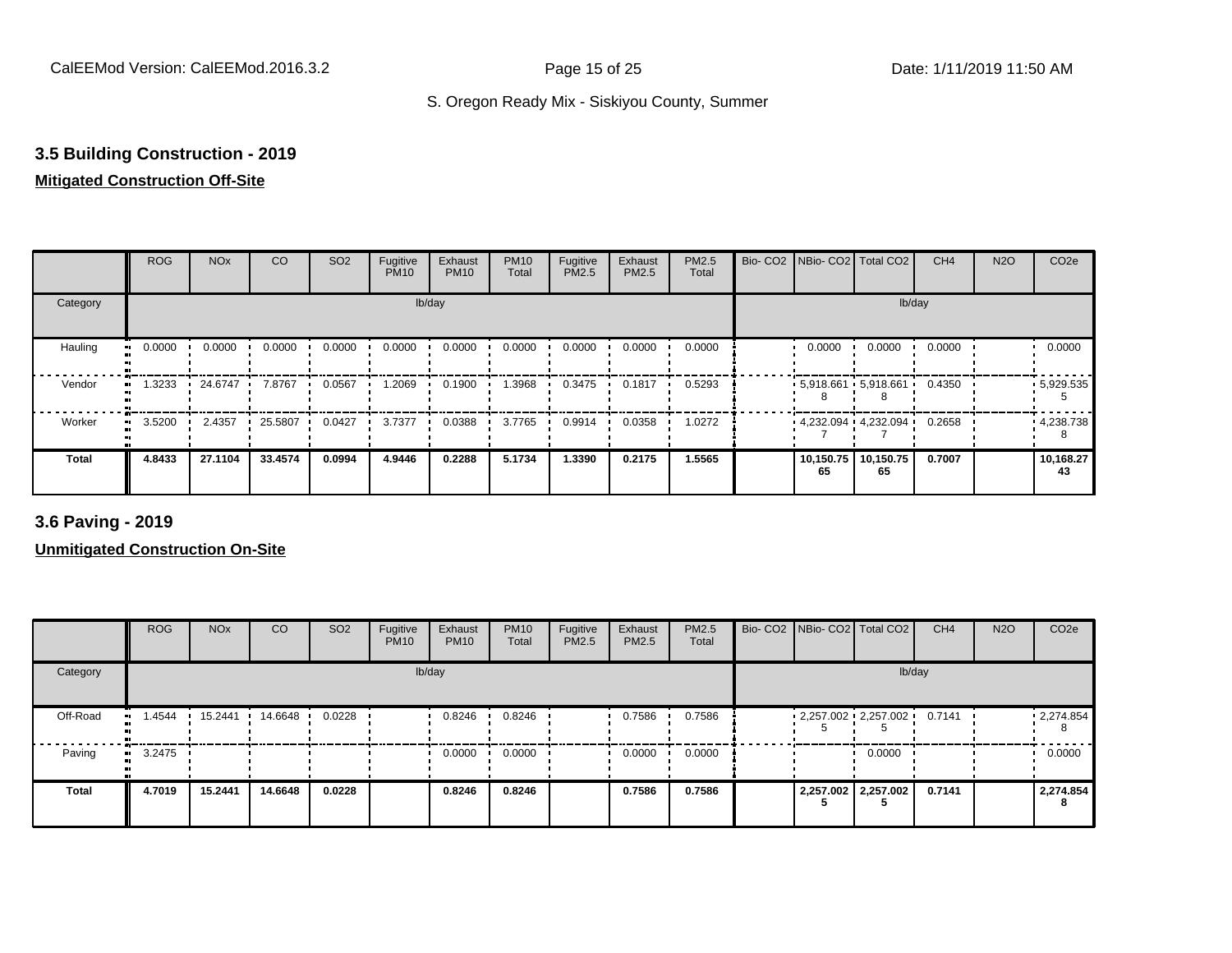#### **3.6 Paving - 2019**

#### **Unmitigated Construction Off-Site**

|                      | <b>ROG</b>                 | <b>NO<sub>x</sub></b> | CO     | SO <sub>2</sub> | Fugitive<br><b>PM10</b> | Exhaust<br><b>PM10</b> | <b>PM10</b><br>Total | Fugitive<br>PM2.5 | Exhaust<br>PM2.5 | PM2.5<br>Total | Bio- CO2   NBio- CO2   Total CO2 |          | CH <sub>4</sub> | <b>N2O</b> | CO <sub>2e</sub> |
|----------------------|----------------------------|-----------------------|--------|-----------------|-------------------------|------------------------|----------------------|-------------------|------------------|----------------|----------------------------------|----------|-----------------|------------|------------------|
| Category             |                            |                       |        |                 |                         | lb/day                 |                      |                   |                  |                |                                  |          | lb/day          |            |                  |
| Hauling<br>$\bullet$ | 0.0000                     | 0.0000                | 0.0000 | 0.0000          | 0.0000                  | 0.0000                 | 0.0000               | 0.0000            | 0.0000           | 0.0000         | 0.0000                           | 0.0000   | 0.0000          |            | 0.0000           |
| Vendor               | 0.0000<br>$\bullet\bullet$ | 0.0000                | 0.0000 | 0.0000          | 0.0000                  | 0.0000                 | 0.0000               | 0.0000            | 0.0000           | 0.0000         | 0.0000                           | 0.0000   | 0.0000          |            | 0.0000           |
| Worker               | 0.1160<br>$\bullet\bullet$ | 0.0803                | 0.8433 | 1.4100e-<br>003 | 0.1232                  | 1.2800e-<br>003        | 0.1245               | 0.0327            | .1800e-<br>003   | 0.0339         | 139.5196 139.5196                |          | 8.7600e-<br>003 |            | .139.7386        |
| <b>Total</b>         | 0.1160                     | 0.0803                | 0.8433 | 1.4100e-<br>003 | 0.1232                  | 1.2800e-<br>003        | 0.1245               | 0.0327            | 1.1800e-<br>003  | 0.0339         | 139.5196                         | 139,5196 | 8.7600e-<br>003 |            | 139.7386         |

|          | <b>ROG</b>   | <b>NO<sub>x</sub></b> | CO      | SO <sub>2</sub> | Fugitive<br><b>PM10</b> | Exhaust<br><b>PM10</b> | <b>PM10</b><br>Total | Fugitive<br><b>PM2.5</b> | Exhaust<br><b>PM2.5</b> | <b>PM2.5</b><br>Total |        | Bio- CO2   NBio- CO2   Total CO2 | CH <sub>4</sub> | <b>N2O</b> | CO <sub>2e</sub> |
|----------|--------------|-----------------------|---------|-----------------|-------------------------|------------------------|----------------------|--------------------------|-------------------------|-----------------------|--------|----------------------------------|-----------------|------------|------------------|
| Category |              |                       |         |                 |                         | lb/day                 |                      |                          |                         |                       |        |                                  | lb/day          |            |                  |
| Off-Road | .4544        | 15.2441               | 14.6648 | 0.0228          |                         | 0.8246                 | 0.8246               |                          | 0.7586                  | 0.7586                | 0.0000 | $2,257.002$ $2,257.002$          | 0.7141          |            | .2,274.854<br>8  |
| Paving   | 3.2475<br>ш. |                       |         |                 |                         | 0.0000                 | 0.0000               |                          | 0.0000                  | 0.0000                |        | 0.0000                           |                 |            | 0.0000           |
| Total    | 4.7019       | 15.2441               | 14.6648 | 0.0228          |                         | 0.8246                 | 0.8246               |                          | 0.7586                  | 0.7586                | 0.0000 | 2,257.002 2,257.002              | 0.7141          |            | 2,274.854<br>8   |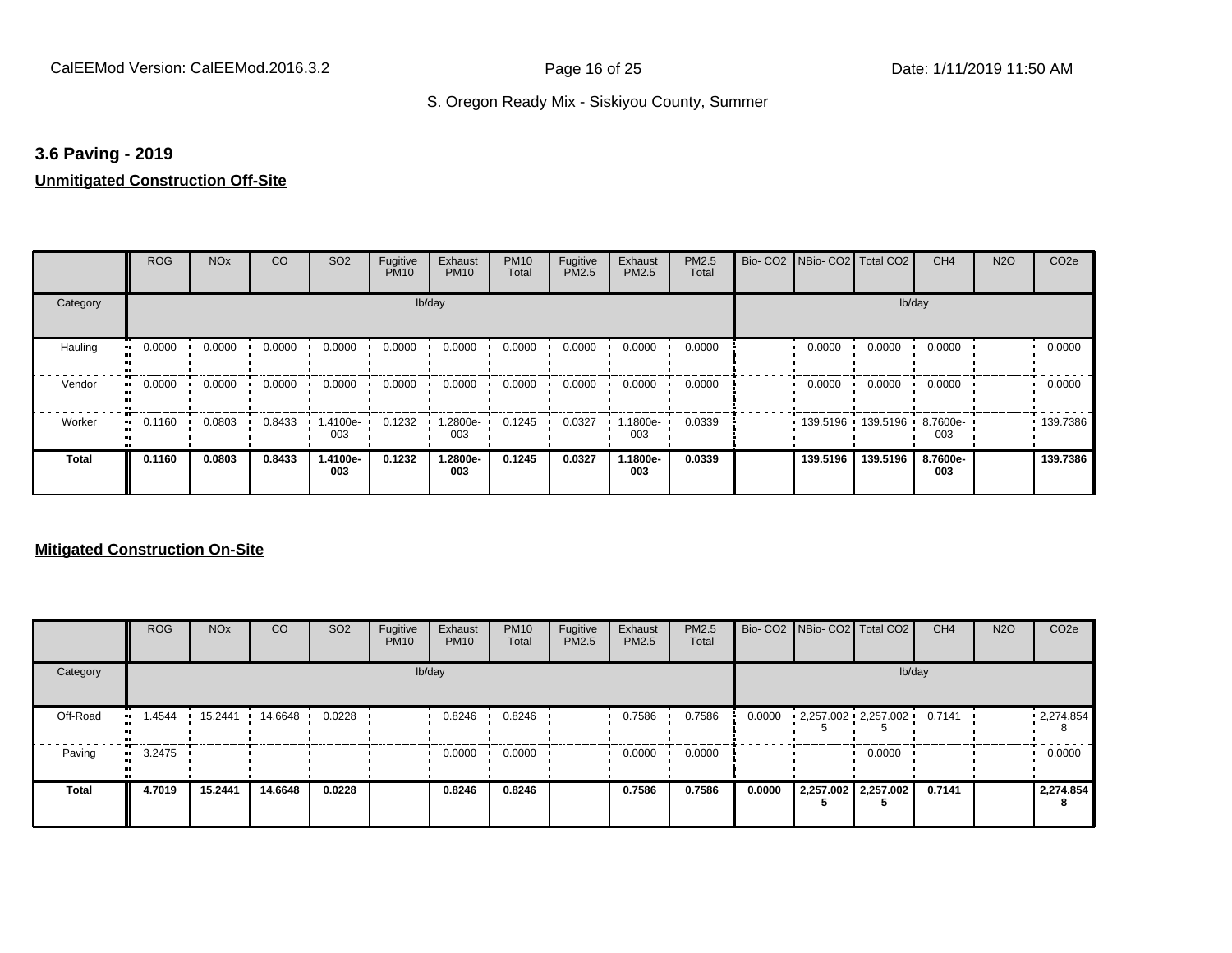#### **3.6 Paving - 2019**

#### **Mitigated Construction Off-Site**

|            | <b>ROG</b> | <b>NO<sub>x</sub></b> | CO     | SO <sub>2</sub> | Fugitive<br><b>PM10</b> | Exhaust<br><b>PM10</b> | <b>PM10</b><br>Total | Fugitive<br>PM2.5 | Exhaust<br>PM2.5 | PM2.5<br>Total | Bio-CO <sub>2</sub> | NBio- CO2   Total CO2 |                     | CH <sub>4</sub> | <b>N2O</b> | CO <sub>2e</sub> |
|------------|------------|-----------------------|--------|-----------------|-------------------------|------------------------|----------------------|-------------------|------------------|----------------|---------------------|-----------------------|---------------------|-----------------|------------|------------------|
| Category   |            |                       |        |                 | lb/day                  |                        |                      |                   |                  |                |                     |                       | lb/day              |                 |            |                  |
| Hauling    | 0.0000     | 0.0000                | 0.0000 | 0.0000          | 0.0000                  | 0.0000                 | 0.0000               | 0.0000            | 0.0000           | 0.0000         |                     | 0.0000                | 0.0000              | 0.0000          |            | 0.0000           |
| Vendor     | 0.0000     | 0.0000                | 0.0000 | 0.0000          | 0.0000                  | 0.0000                 | 0.0000               | 0.0000            | 0.0000           | 0.0000         |                     | 0.0000                | 0.0000              | 0.0000          |            | 0.0000           |
| Worker<br> | 0.1160     | 0.0803                | 0.8433 | 1.4100e-<br>003 | 0.1232                  | 1.2800e-<br>003        | 0.1245               | 0.0327            | 1.1800e-<br>003  | 0.0339         |                     |                       | 139.5196 139.5196 ' | 8.7600e-<br>003 |            | .139.7386        |
| Total      | 0.1160     | 0.0803                | 0.8433 | 1.4100e-<br>003 | 0.1232                  | 1.2800e-<br>003        | 0.1245               | 0.0327            | 1.1800e-<br>003  | 0.0339         |                     | 139.5196              | 139.5196            | 8.7600e-<br>003 |            | 139.7386         |

**3.7 Architectural Coating - 2019**

|                           | <b>ROG</b> | <b>NO<sub>x</sub></b> | CO     | SO <sub>2</sub>                 | Fugitive<br><b>PM10</b> | Exhaust<br><b>PM10</b> | <b>PM10</b><br>Total | Fugitive<br><b>PM2.5</b> | Exhaust<br><b>PM2.5</b> | <b>PM2.5</b><br>Total |          | Bio- CO2   NBio- CO2   Total CO2 | CH <sub>4</sub> | <b>N2O</b> | CO <sub>2e</sub> |
|---------------------------|------------|-----------------------|--------|---------------------------------|-------------------------|------------------------|----------------------|--------------------------|-------------------------|-----------------------|----------|----------------------------------|-----------------|------------|------------------|
| Category                  |            |                       |        |                                 |                         | lb/day                 |                      |                          |                         |                       |          | lb/day                           |                 |            |                  |
| Archit. Coating . 42.1785 |            |                       |        |                                 |                         | 0.0000                 | 0.0000               |                          | 0.0000                  | 0.0000                |          | 0.0000                           |                 |            | 0.0000           |
| Off-Road                  | 0.2664     | 1.8354                | 1.8413 | $\cdot$ 2.9700e- $\cdot$<br>003 |                         | 0.1288                 | 0.1288               |                          | 0.1288                  | 0.1288                |          | $-281.4481 - 281.4481$           | 0.0238          |            | $-282.0423$      |
| <b>Total</b>              | 42,4449    | 1.8354                | 1.8413 | 2.9700e-<br>003                 |                         | 0.1288                 | 0.1288               |                          | 0.1288                  | 0.1288                | 281.4481 | 281.4481                         | 0.0238          |            | 282.0423         |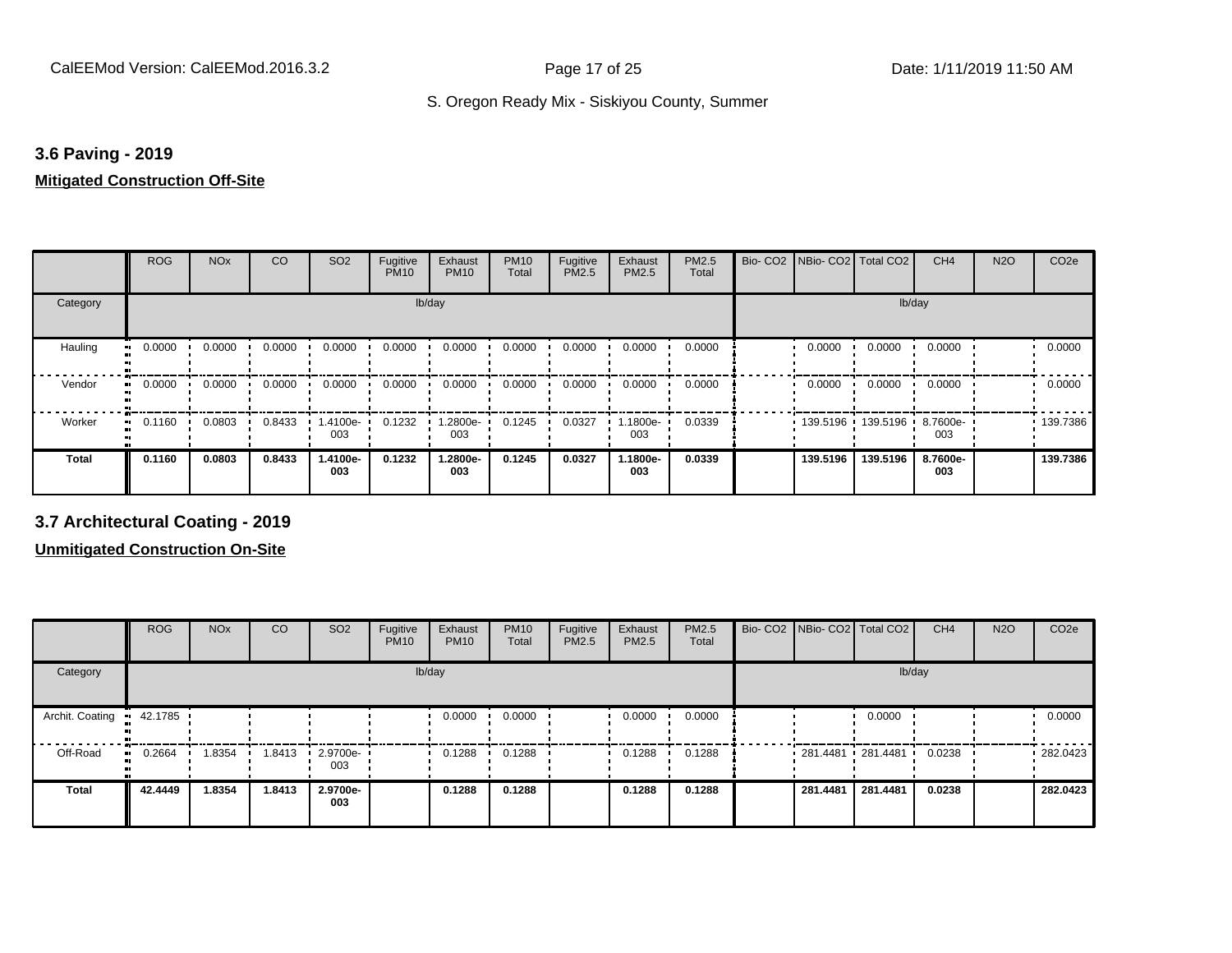## **3.7 Architectural Coating - 2019**

### **Unmitigated Construction Off-Site**

|                      | <b>ROG</b> | <b>NO<sub>x</sub></b> | CO     | SO <sub>2</sub> | Fugitive<br><b>PM10</b> | Exhaust<br><b>PM10</b> | <b>PM10</b><br>Total | Fugitive<br>PM2.5 | Exhaust<br>PM2.5 | PM2.5<br>Total | Bio- CO2 NBio- CO2 Total CO2 |          | CH <sub>4</sub> | <b>N2O</b> | CO <sub>2e</sub> |
|----------------------|------------|-----------------------|--------|-----------------|-------------------------|------------------------|----------------------|-------------------|------------------|----------------|------------------------------|----------|-----------------|------------|------------------|
| Category             |            |                       |        |                 |                         | lb/day                 |                      |                   |                  |                |                              | lb/day   |                 |            |                  |
| Hauling<br>$\bullet$ | 0.0000     | 0.0000                | 0.0000 | 0.0000          | 0.0000                  | 0.0000                 | 0.0000               | 0.0000            | 0.0000           | 0.0000         | 0.0000                       | 0.0000   | 0.0000          |            | 0.0000           |
| Vendor<br>$\bullet$  | 0.0000     | 0.0000                | 0.0000 | 0.0000          | 0.0000                  | 0.0000                 | 0.0000               | 0.0000            | 0.0000           | 0.0000         | 0.0000                       | 0.0000   | 0.0000          |            | 0.0000           |
| Worker<br>$\bullet$  | 0.7040     | 0.4871                | 5.1162 | 8.5300e-<br>003 | 0.7475                  | 7.7600e-<br>003        | 0.7553               | 0.1983            | 7.1600e-<br>003  | 0.2054         | 846.4189 846.4189            |          | 0.0532          |            | .847.7478        |
| <b>Total</b>         | 0.7040     | 0.4871                | 5.1162 | 8.5300e-<br>003 | 0.7475                  | 7.7600e-<br>003        | 0.7553               | 0.1983            | 7.1600e-<br>003  | 0.2054         | 846,4189                     | 846.4189 | 0.0532          |            | 847.7478         |

|                 | <b>ROG</b>   | <b>NO<sub>x</sub></b> | CO     | SO <sub>2</sub>         | Fugitive<br><b>PM10</b> | Exhaust<br><b>PM10</b> | <b>PM10</b><br>Total | Fugitive<br><b>PM2.5</b> | Exhaust<br><b>PM2.5</b> | <b>PM2.5</b><br>Total |        |          | Bio- CO2   NBio- CO2   Total CO2 | CH <sub>4</sub> | <b>N2O</b> | CO <sub>2e</sub> |
|-----------------|--------------|-----------------------|--------|-------------------------|-------------------------|------------------------|----------------------|--------------------------|-------------------------|-----------------------|--------|----------|----------------------------------|-----------------|------------|------------------|
| Category        |              |                       |        |                         |                         | lb/day                 |                      |                          |                         |                       |        |          | lb/day                           |                 |            |                  |
| Archit. Coating | 42.1785      |                       |        |                         |                         | 0.0000                 | 0.0000               |                          | 0.0000                  | 0.0000                |        |          | 0.0000                           |                 |            | 0.0000           |
| Off-Road        | 0.2664<br>ш. | 1.8354                | 1.8413 | $\cdot$ 2.9700e-<br>003 |                         | 0.1288                 | 0.1288               |                          | 0.1288                  | 0.1288                | 0.0000 |          | 281.4481 281.4481 '              | 0.0238          |            | $-282.0423$      |
| <b>Total</b>    | 42.4449      | 1.8354                | 1.8413 | 2.9700e-<br>003         |                         | 0.1288                 | 0.1288               |                          | 0.1288                  | 0.1288                | 0.0000 | 281.4481 | 281.4481                         | 0.0238          |            | 282.0423         |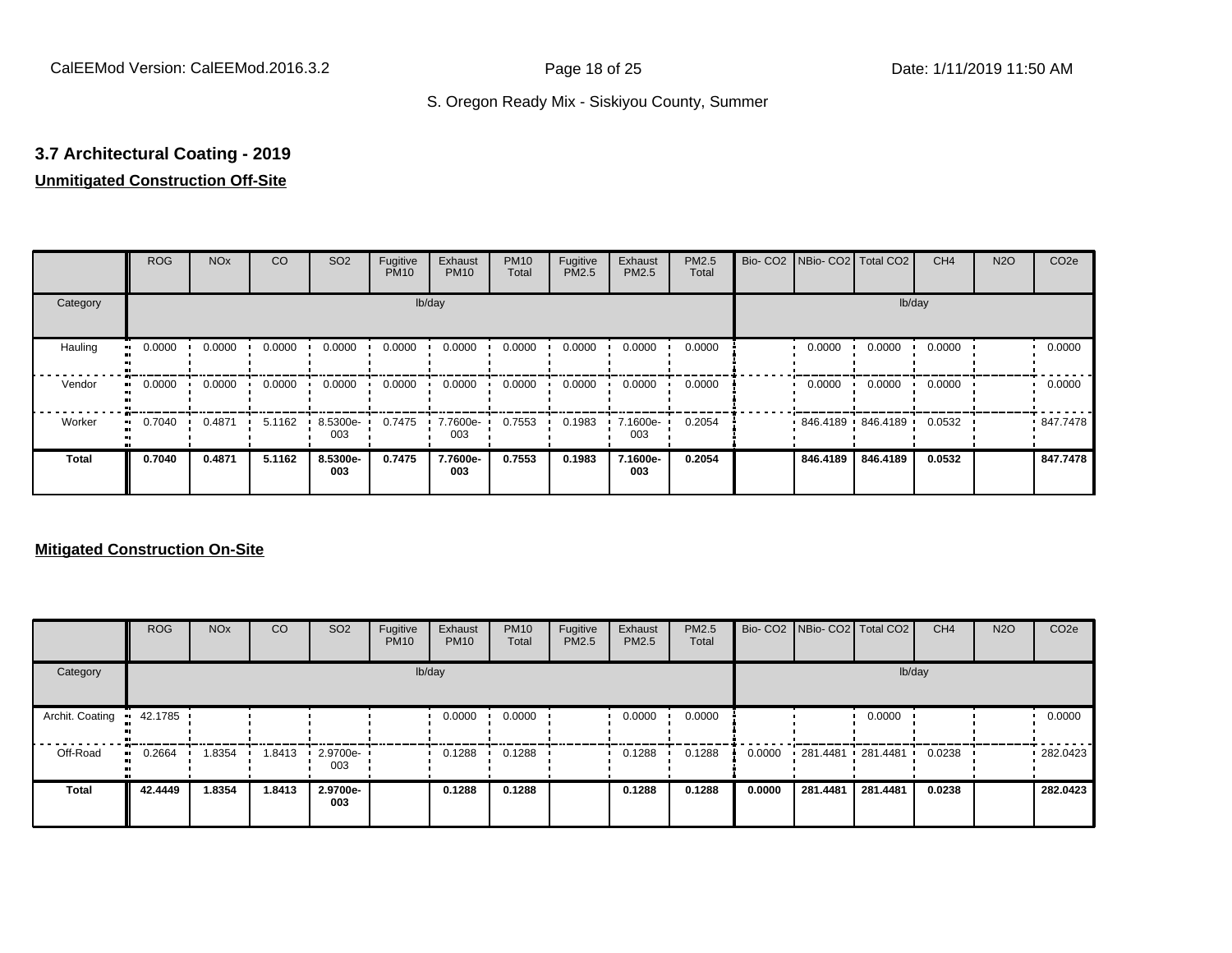### **3.7 Architectural Coating - 2019 Mitigated Construction Off-Site**

|                            | <b>ROG</b> | <b>NO<sub>x</sub></b> | CO     | SO <sub>2</sub> | Fugitive<br><b>PM10</b> | Exhaust<br><b>PM10</b> | <b>PM10</b><br>Total | Fugitive<br>PM2.5 | Exhaust<br>PM2.5 | PM2.5<br>Total |          | Bio- CO2   NBio- CO2   Total CO2 | CH <sub>4</sub> | <b>N2O</b> | CO <sub>2e</sub> |
|----------------------------|------------|-----------------------|--------|-----------------|-------------------------|------------------------|----------------------|-------------------|------------------|----------------|----------|----------------------------------|-----------------|------------|------------------|
| Category                   |            |                       |        |                 |                         | lb/day                 |                      |                   |                  |                |          | lb/day                           |                 |            |                  |
| Hauling<br>$\bullet$       | 0.0000     | 0.0000                | 0.0000 | 0.0000          | 0.0000                  | 0.0000                 | 0.0000               | 0.0000            | 0.0000           | 0.0000         | 0.0000   | 0.0000                           | 0.0000          |            | 0.0000           |
| Vendor<br>$\bullet$        | 0.0000     | 0.0000                | 0.0000 | 0.0000          | 0.0000                  | 0.0000                 | 0.0000               | 0.0000            | 0.0000           | 0.0000         | 0.0000   | 0.0000                           | 0.0000          |            | 0.0000           |
| Worker<br>$\bullet\bullet$ | 0.7040     | 0.4871                | 5.1162 | 8.5300e-<br>003 | 0.7475                  | 7.7600e-<br>003        | 0.7553               | 0.1983            | 7.1600e-<br>003  | 0.2054         |          | 846.4189 846.4189                | 0.0532          |            | 847.7478         |
| <b>Total</b>               | 0.7040     | 0.4871                | 5.1162 | 8.5300e-<br>003 | 0.7475                  | 7.7600e-<br>003        | 0.7553               | 0.1983            | 7.1600e-<br>003  | 0.2054         | 846,4189 | 846.4189                         | 0.0532          |            | 847.7478         |

### **4.0 Operational Detail - Mobile**

**4.1 Mitigation Measures Mobile**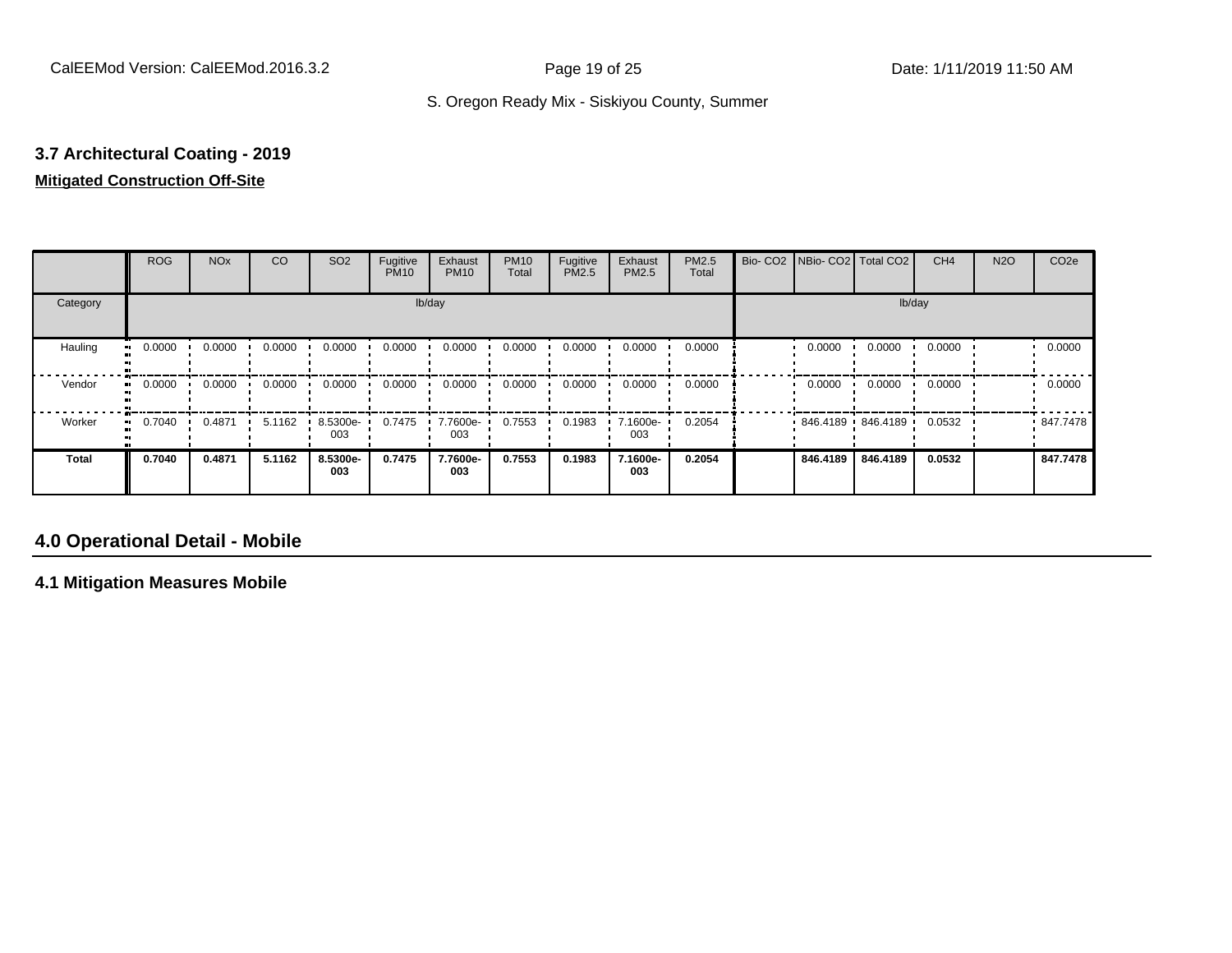|             | <b>ROG</b> | <b>NO<sub>x</sub></b> | CO     | SO <sub>2</sub>                 | Fugitive<br><b>PM10</b> | Exhaust<br><b>PM10</b> | <b>PM10</b><br>Total | Fugitive<br><b>PM2.5</b> | Exhaust<br>PM2.5 | <b>PM2.5</b><br>Total |  | Bio- CO2   NBio- CO2   Total CO2 | CH <sub>4</sub> | <b>N2O</b> | CO <sub>2e</sub> |
|-------------|------------|-----------------------|--------|---------------------------------|-------------------------|------------------------|----------------------|--------------------------|------------------|-----------------------|--|----------------------------------|-----------------|------------|------------------|
| Category    |            |                       |        |                                 |                         | lb/day                 |                      |                          |                  |                       |  | lb/day                           |                 |            |                  |
| Mitigated   | 0.0894     | 0.7509                | 0.8913 | $\cdot$ 3.2800e-<br>003         | 0.1751                  | 3.5500e-<br>003        | 0.1786               | 0.0470                   | 3.3500e-<br>003  | 0.0503                |  | 335.0699 335.0699 '              | 0.0221          |            | $-335.6231$      |
| Unmitigated | 0.0894     | 0.7509                | 0.8913 | $\cdot$ 3.2800e- $\cdot$<br>003 | 0.1751                  | 3.5500e-<br>003        | 0.1786               | 0.0470                   | 3.3500e-<br>003  | 0.0503                |  | 335.0699 335.0699                | 0.0221          |            | $-335.6231$      |

#### **4.2 Trip Summary Information**

|                               |         | Average Daily Trip Rate |        | Unmitigated       | Mitigated         |
|-------------------------------|---------|-------------------------|--------|-------------------|-------------------|
| Land Use                      | Weekdav | Saturdav                | Sunday | <b>Annual VMT</b> | <b>Annual VMT</b> |
| General Light Industry        | 27.88   | 5.28                    | 2.72   | 61.477            | 61,477            |
| <b>Other Asphalt Surfaces</b> | 0.00    | 0.00                    | 0.00   |                   |                   |
| Tota                          | 27.88   | 5.28                    | 2.72   | 61,477            | 61.477            |

#### **4.3 Trip Type Information**

|                        |            | <b>Miles</b> |                                   |       | Trip % |             |         | Trip Purpose %  |         |
|------------------------|------------|--------------|-----------------------------------|-------|--------|-------------|---------|-----------------|---------|
| Land Use               | H-W or C-W | H-S or C-C   | H-O or C-NW H-W or C-W H-S or C-C |       |        | H-O or C-NW | Primary | <b>Diverted</b> | Pass-by |
| General Light Industry | 9.50       | 7.30         | 7.30                              | 59.00 | 28.00  | 13.00       | 92      |                 |         |
| Other Asphalt Surfaces | 9.50       | 7.30         | 7.30                              | 0.00  | 0.00   | 0.00        |         |                 |         |

#### **4.4 Fleet Mix**

| Land Use                      | LDA      | DT1       | DT2      | <b>MDV</b> | LHD1     | LHD <sub>2</sub> | <b>MHD</b>   | <b>HHD</b> | OBUS      | JBUS     | <b>MCY</b> | <b>SBUS</b> | <b>MH</b> |
|-------------------------------|----------|-----------|----------|------------|----------|------------------|--------------|------------|-----------|----------|------------|-------------|-----------|
| General Light Industry        | 0.487361 | 0.0387701 | 0.180029 | .116952i   | 0.034202 | 0.0063731        | $0.008681$ i | 0.117611   | 0.001222i | 0.001581 | 0.005079   | 0.001001    | 0.001137  |
| <b>Other Asphalt Surfaces</b> | 0.487361 | 0.038770  | 0.180029 | 0.116952   | 0.034202 | 0.006373         | 0.008681     | 0.117611   | 0.001222  | 0.001581 | 0.005079   | 0.001001    | 0.001137  |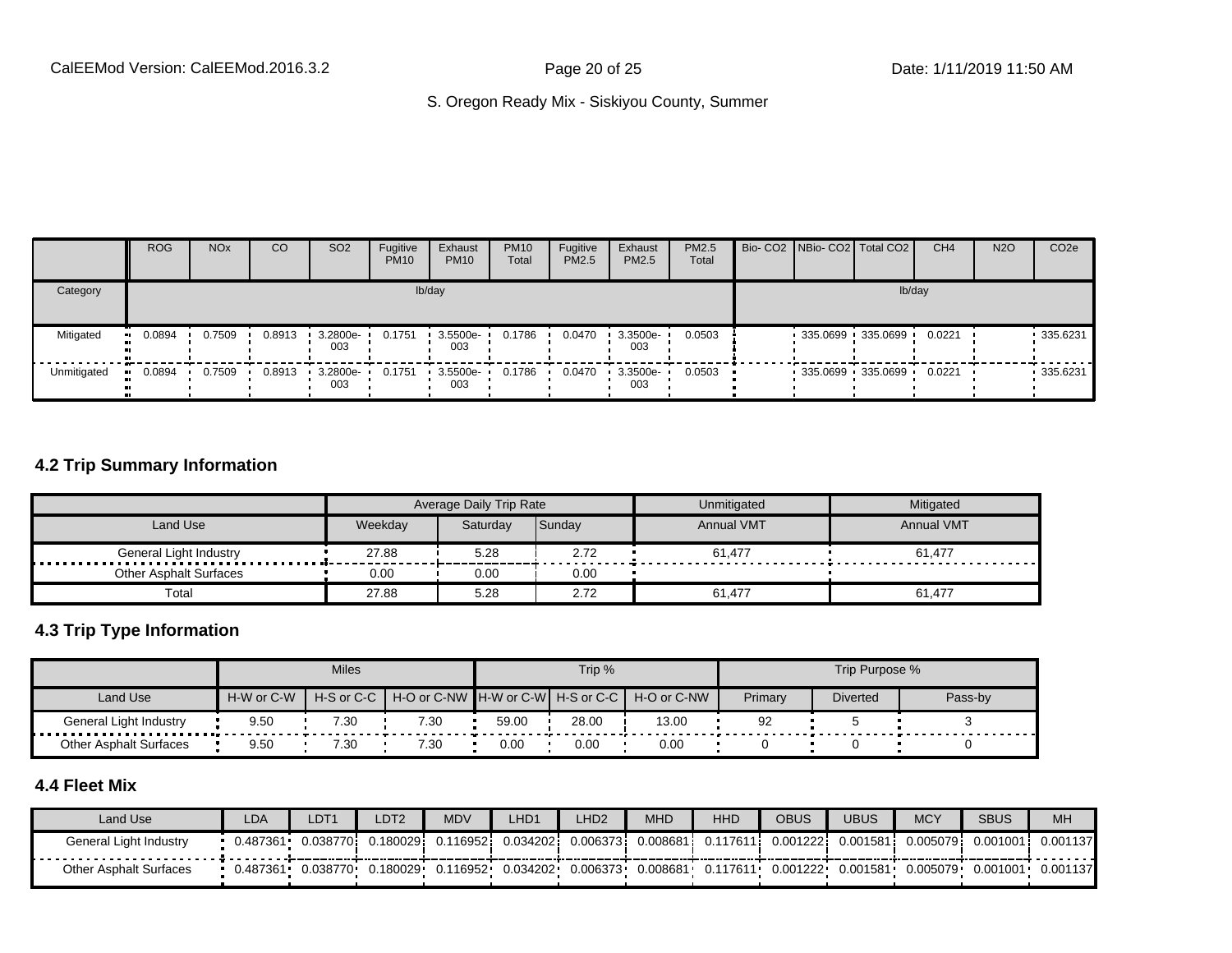## **5.0 Energy Detail**

#### Historical Energy Use: N

#### **5.1 Mitigation Measures Energy**

|                           | <b>ROG</b>      | <b>NO<sub>x</sub></b>             | CO  | SO <sub>2</sub>                   | Fugitive<br><b>PM10</b> | Exhaust<br><b>PM10</b> | <b>PM10</b><br>Total | Fugitive<br><b>PM2.5</b> | Exhaust<br>PM2.5 | <b>PM2.5</b><br>Total | Bio- CO2   NBio- CO2   Total CO2 |        | CH <sub>4</sub> | <b>N2O</b>      | CO <sub>2e</sub> |
|---------------------------|-----------------|-----------------------------------|-----|-----------------------------------|-------------------------|------------------------|----------------------|--------------------------|------------------|-----------------------|----------------------------------|--------|-----------------|-----------------|------------------|
| Category                  |                 |                                   |     |                                   |                         | lb/day                 |                      |                          |                  |                       |                                  | lb/day |                 |                 |                  |
| NaturalGas<br>Mitigated   | 4.1000e-<br>004 | 003                               | 003 | 3.7700e- 3.1700e- 2.0000e-<br>005 |                         | $2.9000e-$<br>004      | 2.9000e-<br>004      |                          | 2.9000e-<br>004  | 2.9000e-<br>004       | 4.5254                           | 4.5254 | 9.0000e-<br>005 | 8.0000e-<br>005 | 4.5523           |
| NaturalGas<br>Unmitigated | 004             | 4.1000e- 3.7700e- 3.1700e-<br>003 | 003 | $\cdot$ 2.0000e- $\cdot$<br>005   |                         | 2.9000e-<br>004        | 2.9000e-<br>004      |                          | 2.9000e-<br>004  | $2.9000e-$<br>004     | 4.5254                           | 4.5254 | 9.0000e-<br>005 | 8.0000e-<br>005 | 4.5523           |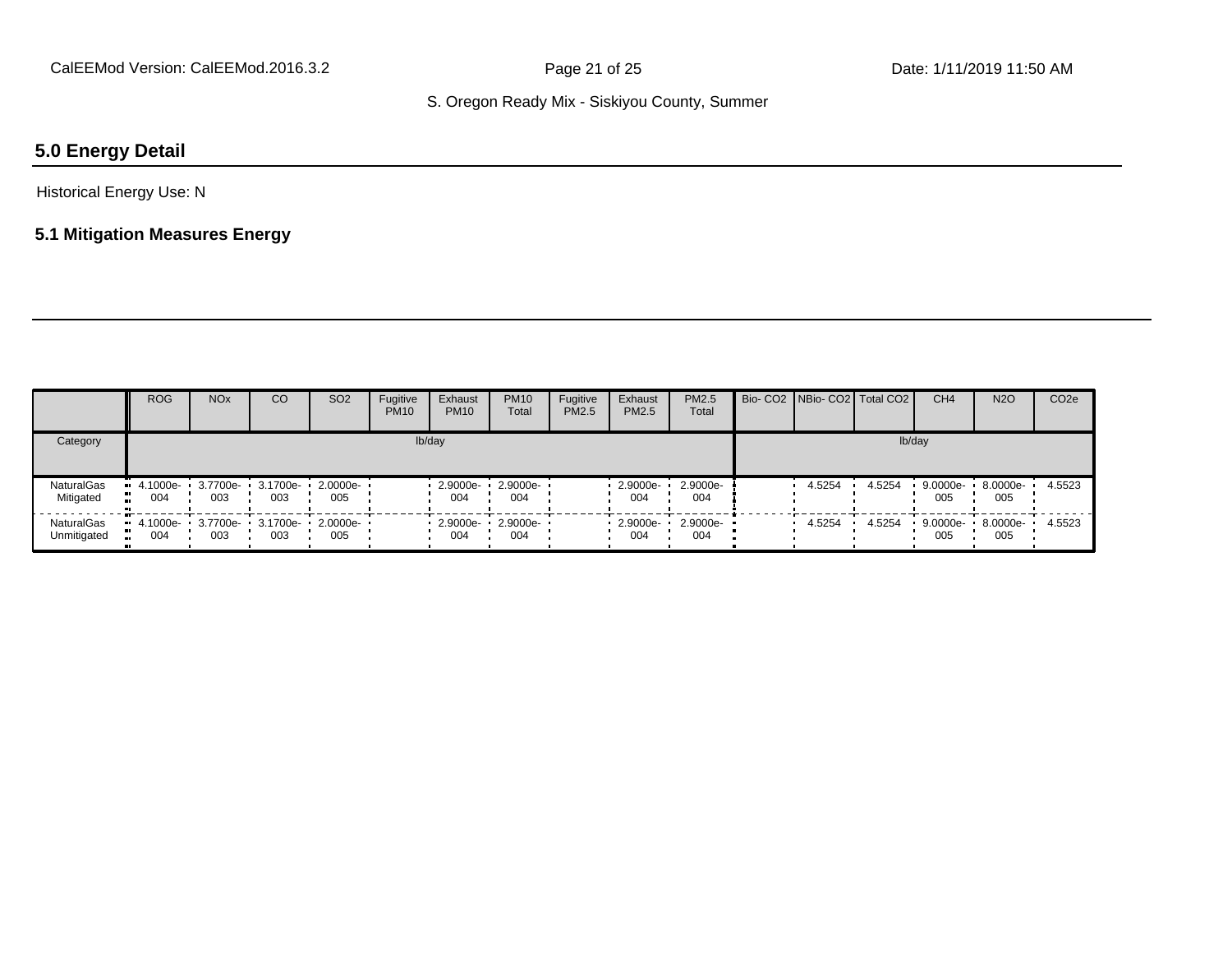# **5.2 Energy by Land Use - NaturalGas**

**Unmitigated**

|                                  | <b>NaturalGa</b><br>s Use | <b>ROG</b>      | <b>NO<sub>x</sub></b> | <sub>CO</sub>   | SO <sub>2</sub> | Fugitive<br><b>PM10</b> | Exhaust<br><b>PM10</b> | <b>PM10</b><br>Total | Fugitive<br>PM2.5 | Exhaust<br>PM2.5 | <b>PM2.5</b><br>Total | Bio- CO2   NBio- CO2   Total CO2 |        | CH <sub>4</sub>            | <b>N2O</b>      | CO <sub>2e</sub> |
|----------------------------------|---------------------------|-----------------|-----------------------|-----------------|-----------------|-------------------------|------------------------|----------------------|-------------------|------------------|-----------------------|----------------------------------|--------|----------------------------|-----------------|------------------|
| Land Use                         | kBTU/yr                   |                 |                       |                 |                 |                         | lb/day                 |                      |                   |                  |                       |                                  |        | lb/day                     |                 |                  |
| General Light<br>Industry        | 38.4658                   | 4.1000e-<br>004 | 3.7700e-<br>003       | 3.1700e-<br>003 | 2.0000e-<br>005 |                         | 2.9000e-<br>004        | 2.9000e-<br>004      |                   | 2.9000e-<br>004  | 2.9000e-<br>004       | 4.5254                           | 4.5254 | $9.0000e - 8.0000e$<br>005 | 005             | 4.5523           |
| <b>Other Asphalt</b><br>Surfaces | 0                         | 0.0000          | 0.0000                | 0.0000          | 0.0000          |                         | 0.0000                 | 0.0000               |                   | 0.0000           | 0.0000                | 0.0000                           | 0.0000 | 0.0000                     | 0.0000          | 0.0000           |
| <b>Total</b>                     |                           | 4.1000e-<br>004 | 3.7700e-<br>003       | 3.1700e-<br>003 | 2.0000e-<br>005 |                         | 2.9000e-<br>004        | 2.9000e-<br>004      |                   | 2.9000e-<br>004  | 2.9000e-<br>004       | 4.5254                           | 4.5254 | 9.0000e-<br>005            | 8.0000e-<br>005 | 4.5523           |

#### **Mitigated**

|                           | <b>NaturalGa</b><br>s Use | <b>ROG</b>      | <b>NO<sub>x</sub></b> | CO              | SO <sub>2</sub> | Fugitive<br><b>PM10</b> | Exhaust<br><b>PM10</b> | <b>PM10</b><br>Total | Fugitive<br><b>PM2.5</b> | Exhaust<br>PM2.5 | PM2.5<br>Total  |        | Bio- CO2   NBio- CO2   Total CO2 | CH <sub>4</sub> | <b>N2O</b>      | CO <sub>2</sub> e |
|---------------------------|---------------------------|-----------------|-----------------------|-----------------|-----------------|-------------------------|------------------------|----------------------|--------------------------|------------------|-----------------|--------|----------------------------------|-----------------|-----------------|-------------------|
| Land Use                  | kBTU/yr                   |                 |                       |                 |                 |                         | lb/day                 |                      |                          |                  |                 |        | lb/day                           |                 |                 |                   |
| General Light<br>Industry | $0.0384658 - 4.1000e$     | 004             | 3.7700e-<br>003       | 3.1700e-<br>003 | 2.0000e-<br>005 |                         | 2.9000e-<br>004        | 2.9000e-<br>004      |                          | 2.9000e-<br>004  | 2.9000e-<br>004 | 4.5254 | 4.5254                           | 9.0000e-<br>005 | 8.0000e-<br>005 | 4.5523            |
| Other Asphalt<br>Surfaces | $\Omega$                  | 0.0000          | 0.0000                | 0.0000          | 0.0000          |                         | 0.0000                 | 0.0000               |                          | 0.0000           | 0.0000          | 0.0000 | 0.0000                           | 0.0000          | 0.0000          | 0.0000            |
| Total                     |                           | 4.1000e-<br>004 | 3.7700e-<br>003       | 3.1700e-<br>003 | 2.0000e-<br>005 |                         | 2.9000e-<br>004        | 2.9000e-<br>004      |                          | 2.9000e-<br>004  | 2.9000e-<br>004 | 4.5254 | 4.5254                           | 9.0000e-<br>005 | 8.0000e-<br>005 | 4.5523            |

## **6.0 Area Detail**

**6.1 Mitigation Measures Area**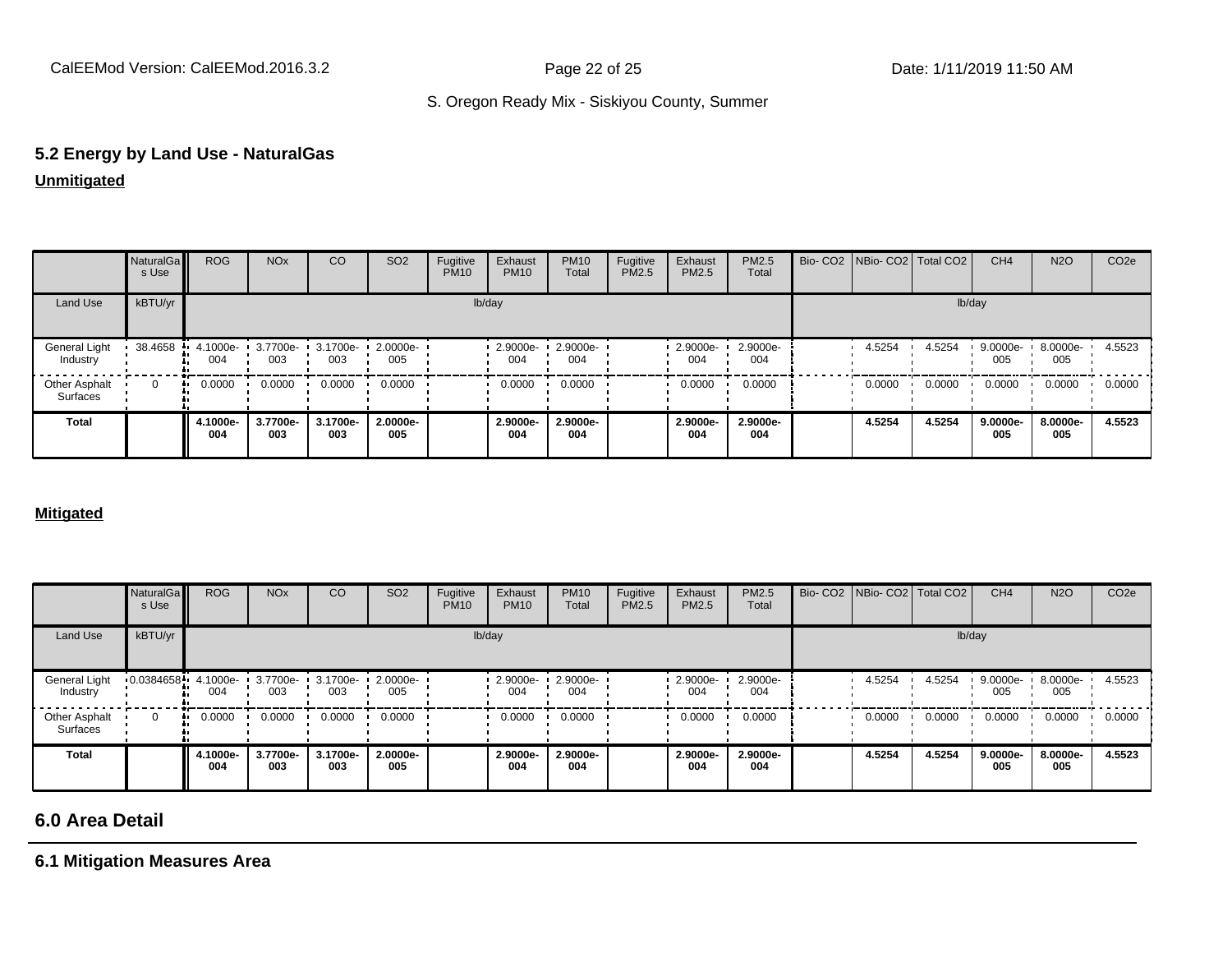|             | <b>ROG</b>            | <b>NO<sub>x</sub></b> | CO     | SO <sub>2</sub>    | Fugitive<br><b>PM10</b> | Exhaust<br><b>PM10</b> | <b>PM10</b><br>Total | Fugitive<br><b>PM2.5</b> | Exhaust<br>PM2.5 | <b>PM2.5</b><br>Total | Bio- CO2   NBio- CO2   Total CO2 |        | CH <sub>4</sub> | <b>N2O</b> | CO <sub>2e</sub> |
|-------------|-----------------------|-----------------------|--------|--------------------|-------------------------|------------------------|----------------------|--------------------------|------------------|-----------------------|----------------------------------|--------|-----------------|------------|------------------|
| Category    |                       |                       |        |                    |                         | lb/day                 |                      |                          |                  |                       |                                  |        | lb/day          |            |                  |
| Mitigated   | $\blacksquare$ 0.7096 | 1.0200e-<br>003       | 0.1111 | 1.0000e-<br>005    |                         | 4.0000e-<br>004        | 4.0000e-<br>004      |                          | 4.0000e-<br>004  | 4.0000e-<br>004       | 0.2372                           | 0.2372 | 6.3000e-<br>004 |            | 0.2530           |
| Unmitigated | 0.7096                | 1.0200e-<br>003       | 0.1111 | $1.0000e -$<br>005 |                         | 4.0000e-<br>004        | 4.0000e-<br>004      |                          | 4.0000e-<br>004  | $4.0000e-$<br>004     | 0.2372                           | 0.2372 | 6.3000e-<br>004 |            | 0.2530           |

#### **6.2 Area by SubCategory**

**Unmitigated**

|                          | <b>ROG</b>   | <b>NO<sub>x</sub></b> | CO     | SO <sub>2</sub> | Fugitive<br><b>PM10</b> | Exhaust<br><b>PM10</b> | <b>PM10</b><br>Total | Fugitive<br>PM2.5 | Exhaust<br>PM2.5 | PM2.5<br>Total  | Bio- CO2   NBio- CO2   Total CO2 |        | CH <sub>4</sub> | <b>N2O</b> | CO <sub>2</sub> e |
|--------------------------|--------------|-----------------------|--------|-----------------|-------------------------|------------------------|----------------------|-------------------|------------------|-----------------|----------------------------------|--------|-----------------|------------|-------------------|
| SubCategory              |              |                       |        |                 | lb/day                  |                        |                      |                   |                  |                 |                                  | lb/day |                 |            |                   |
| Architectural<br>Coating | 0.2311       |                       |        |                 |                         | 0.0000                 | 0.0000               |                   | 0.0000           | 0.0000          |                                  | 0.0000 |                 |            | 0.0000            |
| Consumer<br>Products     | 0.4681<br>ш. |                       |        |                 |                         | 0.0000                 | 0.0000               |                   | 0.0000           | 0.0000          |                                  | 0.0000 |                 |            | 0.0000            |
| Landscaping              | 0.0104       | 1.0200e-<br>003       | 0.1111 | 1.0000e-<br>005 |                         | $-4.0000e-$<br>004     | 4.0000e-<br>004      |                   | 4.0000e-<br>004  | 4.0000e-<br>004 | 0.2372                           | 0.2372 | 6.3000e-<br>004 |            | 0.2530            |
| <b>Total</b>             | 0.7096       | 1.0200e-<br>003       | 0.1111 | 1.0000e-<br>005 |                         | 4.0000e-<br>004        | 4.0000e-<br>004      |                   | 4.0000e-<br>004  | 4.0000e-<br>004 | 0.2372                           | 0.2372 | 6.3000e-<br>004 |            | 0.2530            |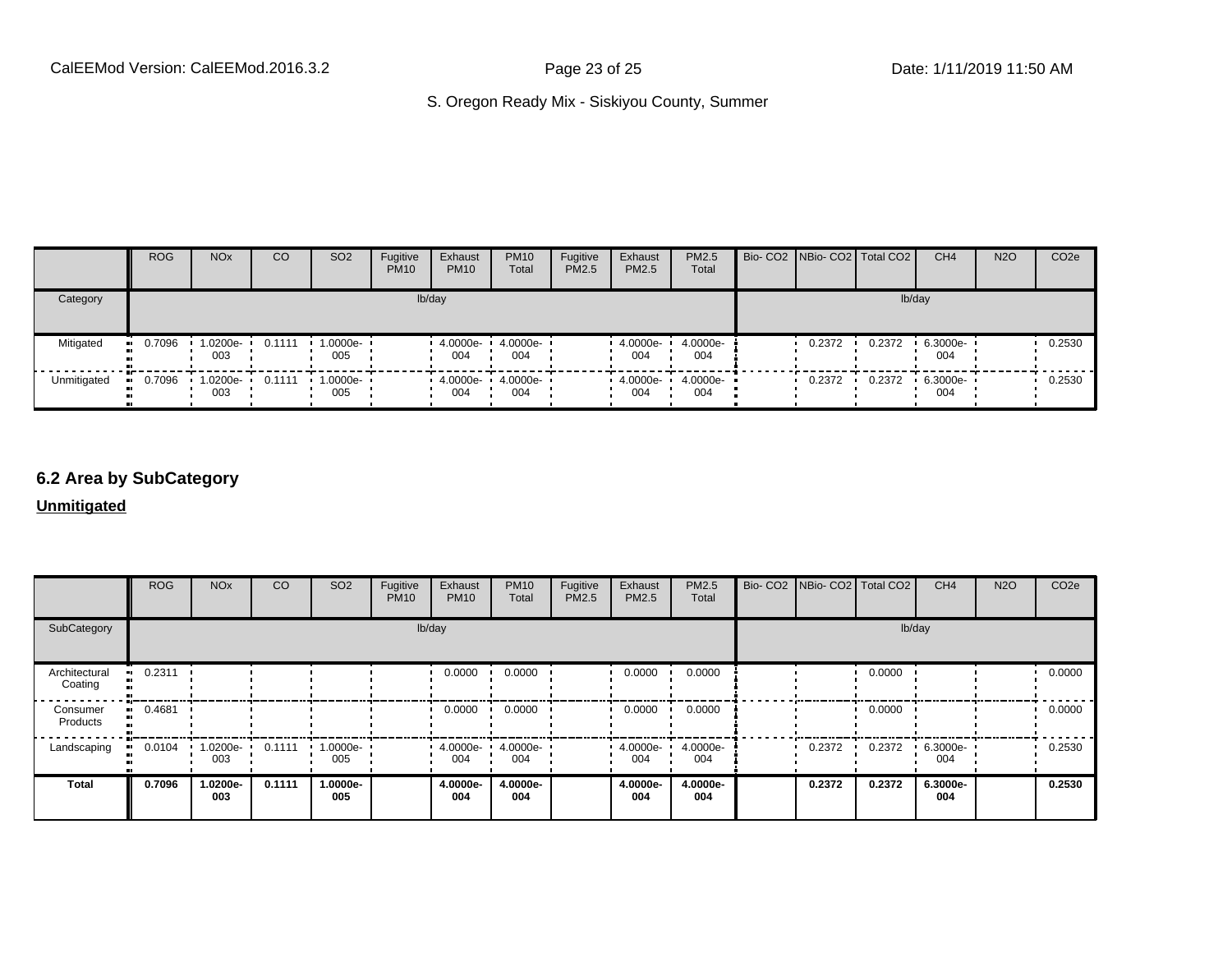#### **6.2 Area by SubCategory**

#### **Mitigated**

|                          | ROG       | <b>NO<sub>x</sub></b> | CO     | SO <sub>2</sub> | Fugitive<br><b>PM10</b> | Exhaust<br><b>PM10</b> | <b>PM10</b><br>Total | Fugitive<br>PM2.5 | Exhaust<br>PM2.5 | <b>PM2.5</b><br>Total | Bio- CO2   NBio- CO2   Total CO2 |        | CH <sub>4</sub> | <b>N2O</b> | CO <sub>2</sub> e |
|--------------------------|-----------|-----------------------|--------|-----------------|-------------------------|------------------------|----------------------|-------------------|------------------|-----------------------|----------------------------------|--------|-----------------|------------|-------------------|
| SubCategory              |           |                       |        |                 |                         | lb/day                 |                      |                   |                  |                       |                                  | lb/day |                 |            |                   |
| Architectural<br>Coating | $-0.2311$ |                       |        |                 |                         | 0.0000                 | 0.0000               |                   | 0.0000           | 0.0000                |                                  | 0.0000 |                 |            | 0.0000            |
| Consumer<br>Products     | $-0.4681$ |                       |        |                 |                         | 0.0000                 | 0.0000               |                   | 0.0000           | 0.0000                |                                  | 0.0000 |                 |            | 0.0000            |
| Landscaping              | 0.0104    | 1.0200e-<br>003       | 0.1111 | 1.0000e-<br>005 |                         | $4.0000e -$<br>004     | 4.0000e-<br>004      |                   | 4.0000e-<br>004  | 4.0000e-<br>004       | 0.2372                           | 0.2372 | 6.3000e-<br>004 |            | 0.2530            |
| Total                    | 0.7096    | 1.0200e-<br>003       | 0.1111 | 1.0000e-<br>005 |                         | 4.0000e-<br>004        | 4.0000e-<br>004      |                   | 4.0000e-<br>004  | 4.0000e-<br>004       | 0.2372                           | 0.2372 | 6.3000e-<br>004 |            | 0.2530            |

#### **7.0 Water Detail**

#### **7.1 Mitigation Measures Water**

Install Low Flow Bathroom Faucet

Install Low Flow Toilet

#### **8.0 Waste Detail**

#### **8.1 Mitigation Measures Waste**

#### **9.0 Operational Offroad**

| Equipment Type | Number | Hours/Day | Days/Year | Horse Power | <sup>1</sup> Factor | Fuel<br>Type |
|----------------|--------|-----------|-----------|-------------|---------------------|--------------|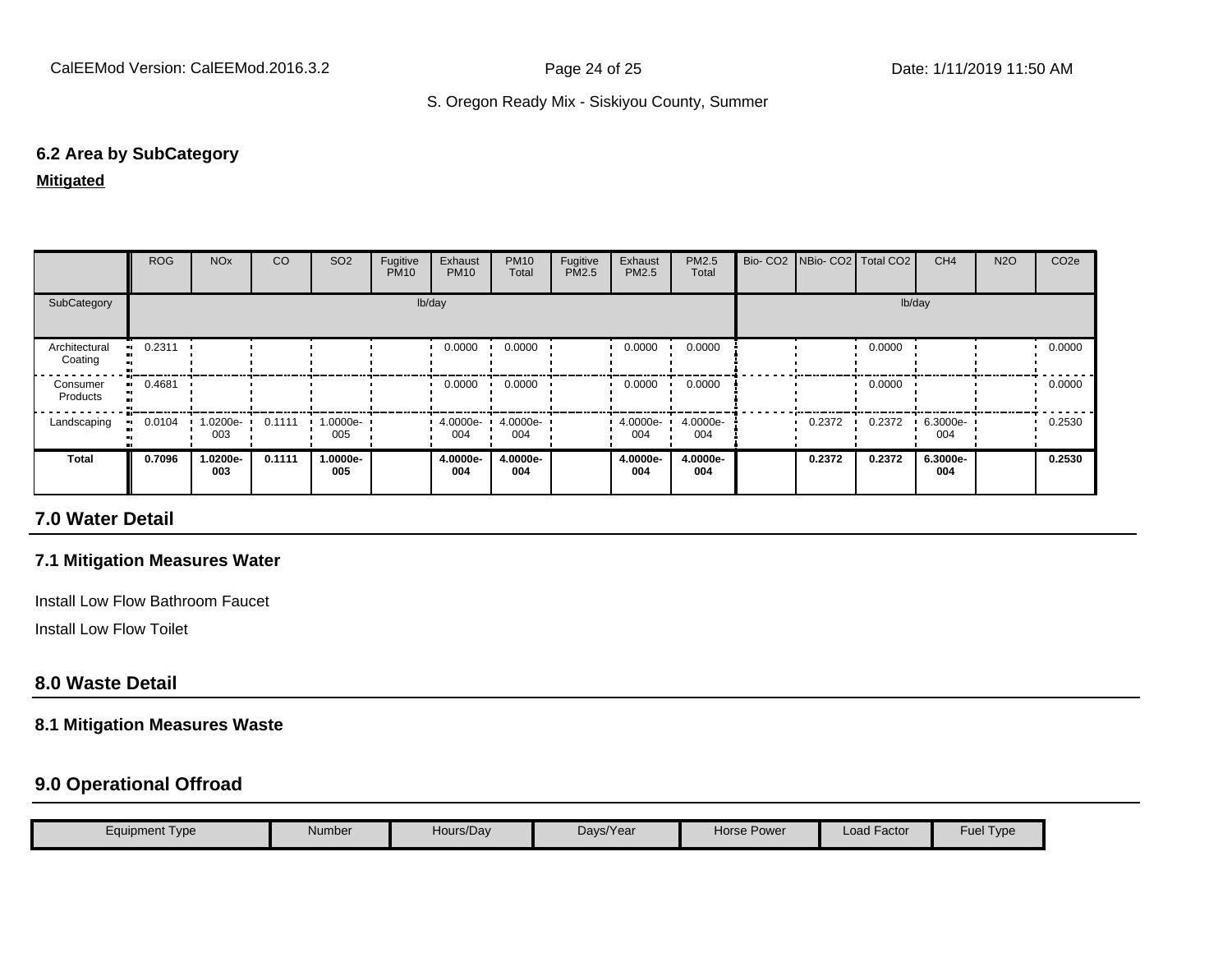## **10.0 Stationary Equipment**

#### **Fire Pumps and Emergency Generators**

| <b>Equipment Type</b>         | Number | Hours/Day      | Hours/Year      | <b>Horse Power</b>   | Load Factor | Fuel Type |
|-------------------------------|--------|----------------|-----------------|----------------------|-------------|-----------|
| <b>Boilers</b>                |        |                |                 |                      |             |           |
| <b>Equipment Type</b>         | Number | Heat Input/Day | Heat Input/Year | <b>Boiler Rating</b> | Fuel Type   |           |
| <b>User Defined Equipment</b> |        |                |                 |                      |             |           |
| <b>Equipment Type</b>         | Number |                |                 |                      |             |           |
|                               |        |                |                 |                      |             |           |
| <b>11.0 Vegetation</b>        |        |                |                 |                      |             |           |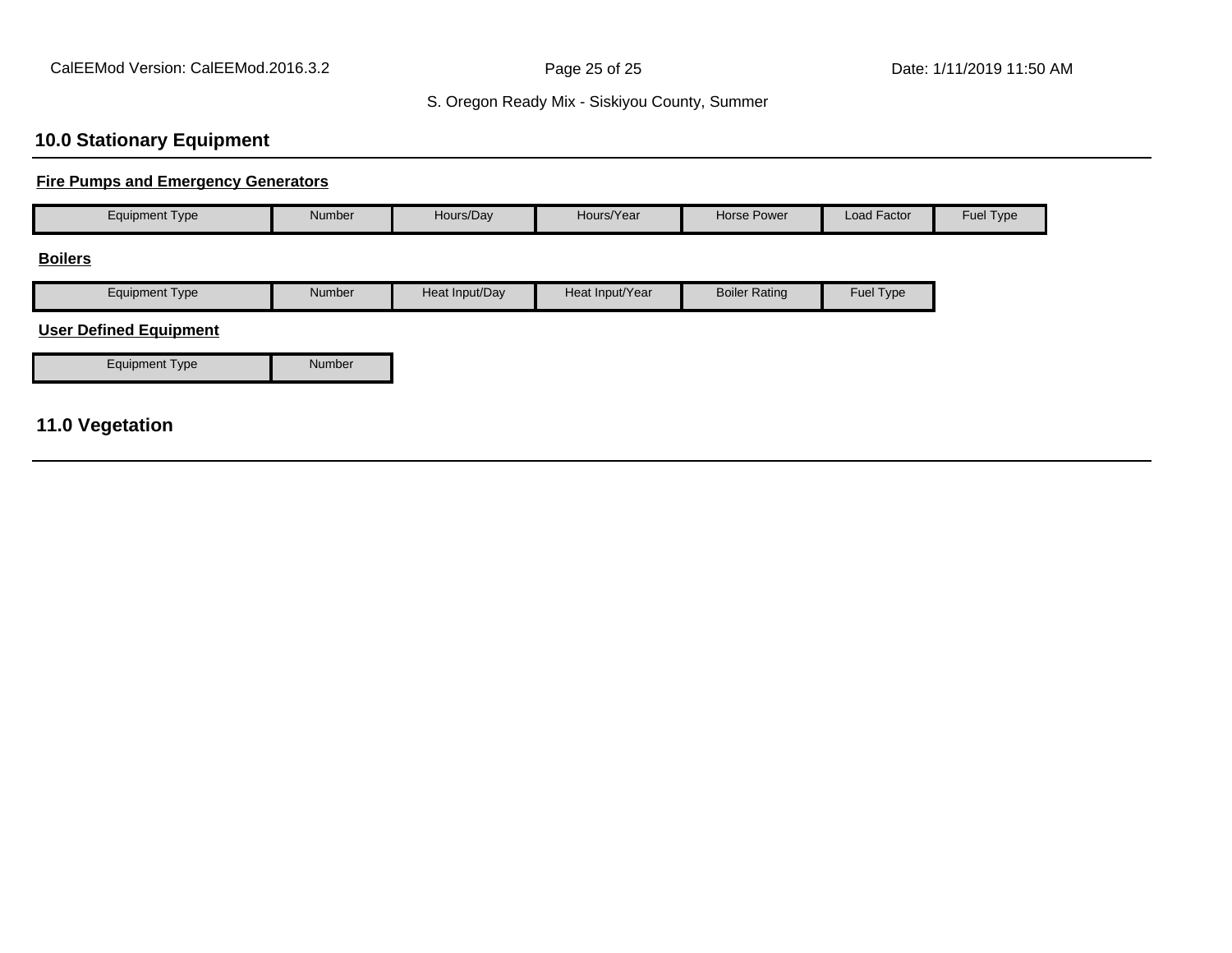#### **S. Oregon Ready Mix**

**Siskiyou County, Winter**

#### **1.0 Project Characteristics**

#### **1.1 Land Usage**

| <b>Land Uses</b>              | Size    | Metric   | Lot Acreage | Floor Surface Area | Population |
|-------------------------------|---------|----------|-------------|--------------------|------------|
| General Light Industry<br>.   | 4.00    | 1000sqft | 0.09        | 4,000.00           | .          |
| <b>Other Asphalt Surfaces</b> | ,080.00 | 1000sqft | 24.79       | 1,080,000.00       |            |

#### **1.2 Other Project Characteristics**

| <b>Urbanization</b>               | Urban      | Wind Speed (m/s)                  | 2.2   | <b>Precipitation Freg (Days)</b>        | 85    |
|-----------------------------------|------------|-----------------------------------|-------|-----------------------------------------|-------|
| <b>Climate Zone</b>               | 14         |                                   |       | <b>Operational Year</b>                 | 2021  |
| <b>Utility Company</b>            | PacifiCorp |                                   |       |                                         |       |
| <b>CO2 Intensity</b><br>(lb/MWhr) | 1656.39    | <b>CH4 Intensity</b><br>(lb/MWhr) | 0.029 | N <sub>2</sub> O Intensity<br>(lb/MWhr) | 0.006 |

#### **1.3 User Entered Comments & Non-Default Data**

Project Characteristics - The County of Siskiyou recieves power from Pacific Power. They are not included in this model so PacifiCorp was selected as a best fit.

Land Use - Other Asphalt Surfaces include the contractor's yard, wash out basin, septic field and well.

Construction Phase - The site does not have an exisiting structre so demo was removed. Building, paving and coating are assumed to happen at the same time.

Grading - Total acres being graded updated to 12.7 per infomration provided.

Energy Use -

Land Use Change -

Water Mitigation -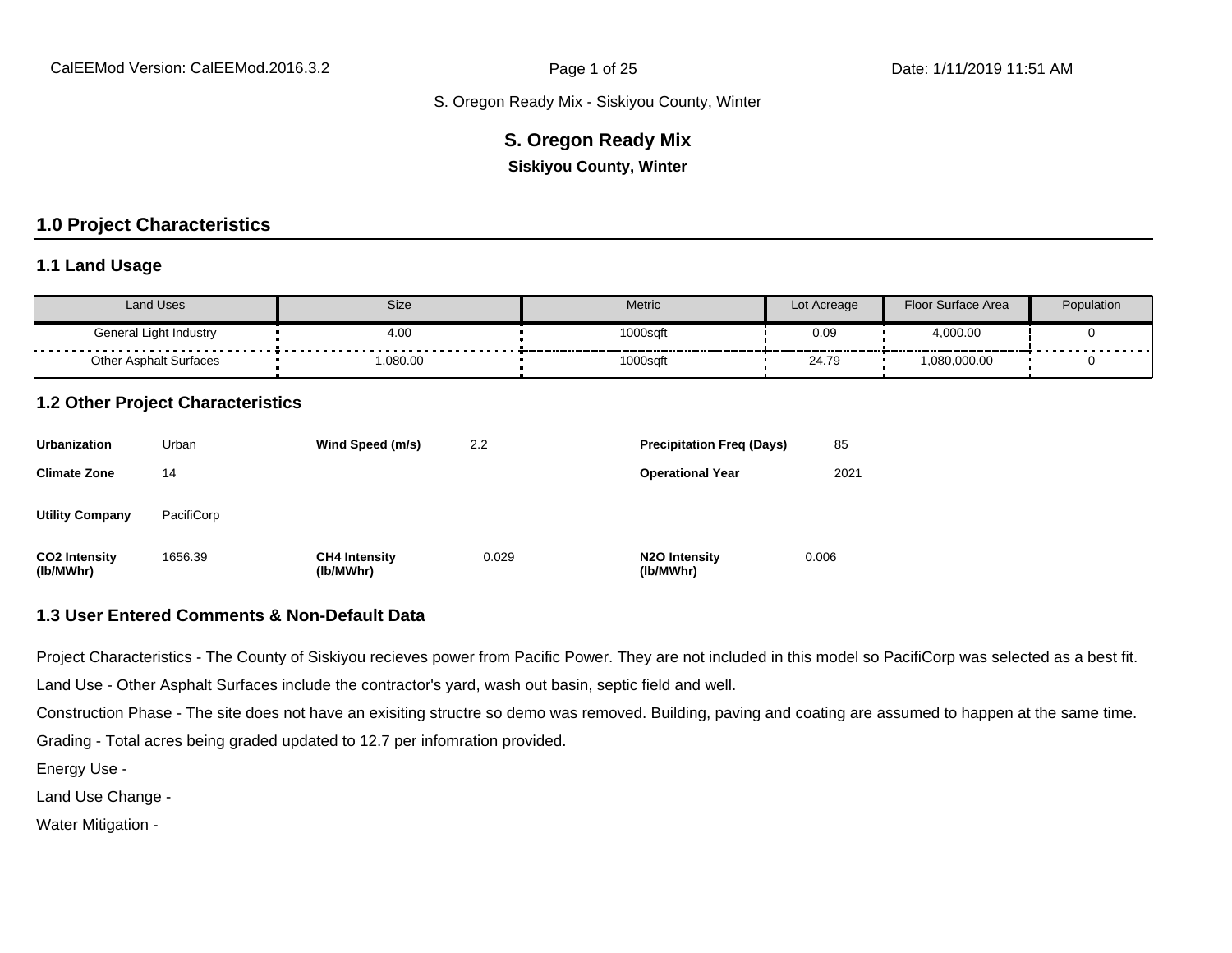| <b>Table Name</b>    | <b>Column Name</b> | <b>Default Value</b> | <b>New Value</b> |
|----------------------|--------------------|----------------------|------------------|
| tblConstructionPhase | NumDays            | 370.00               | 20.00            |
| tblConstructionPhase | NumDays            | 20.00                | 0.00             |
| tblConstructionPhase | PhaseEndDate       | 11/5/2020            | 5/30/2019        |
| tblConstructionPhase | PhaseEndDate       | 9/10/2020            | 5/30/2019        |
| tblConstructionPhase | PhaseEndDate       | 2/7/2019             | 1/10/2019        |
| tblConstructionPhase | PhaseEndDate       | 4/11/2019            | 5/2/2019         |
| tblConstructionPhase | PhaseEndDate       | 10/8/2020            | 5/30/2019        |
| tblConstructionPhase | PhaseEndDate       | 2/21/2019            | 3/14/2019        |
| tblConstructionPhase | PhaseStartDate     | 10/9/2020            | 5/3/2019         |
| tblConstructionPhase | PhaseStartDate     | 4/12/2019            | 5/3/2019         |
| tblConstructionPhase | PhaseStartDate     | 2/22/2019            | 3/15/2019        |
| tblConstructionPhase | PhaseStartDate     | 9/11/2020            | 5/3/2019         |
| tblConstructionPhase | PhaseStartDate     | 2/8/2019             | 3/1/2019         |
| tblGrading           | AcresOfGrading     | 87.50                | 12.70            |
| tblGrading           | MaterialImported   | 0.00                 | 21,000.00        |

## **2.0 Emissions Summary**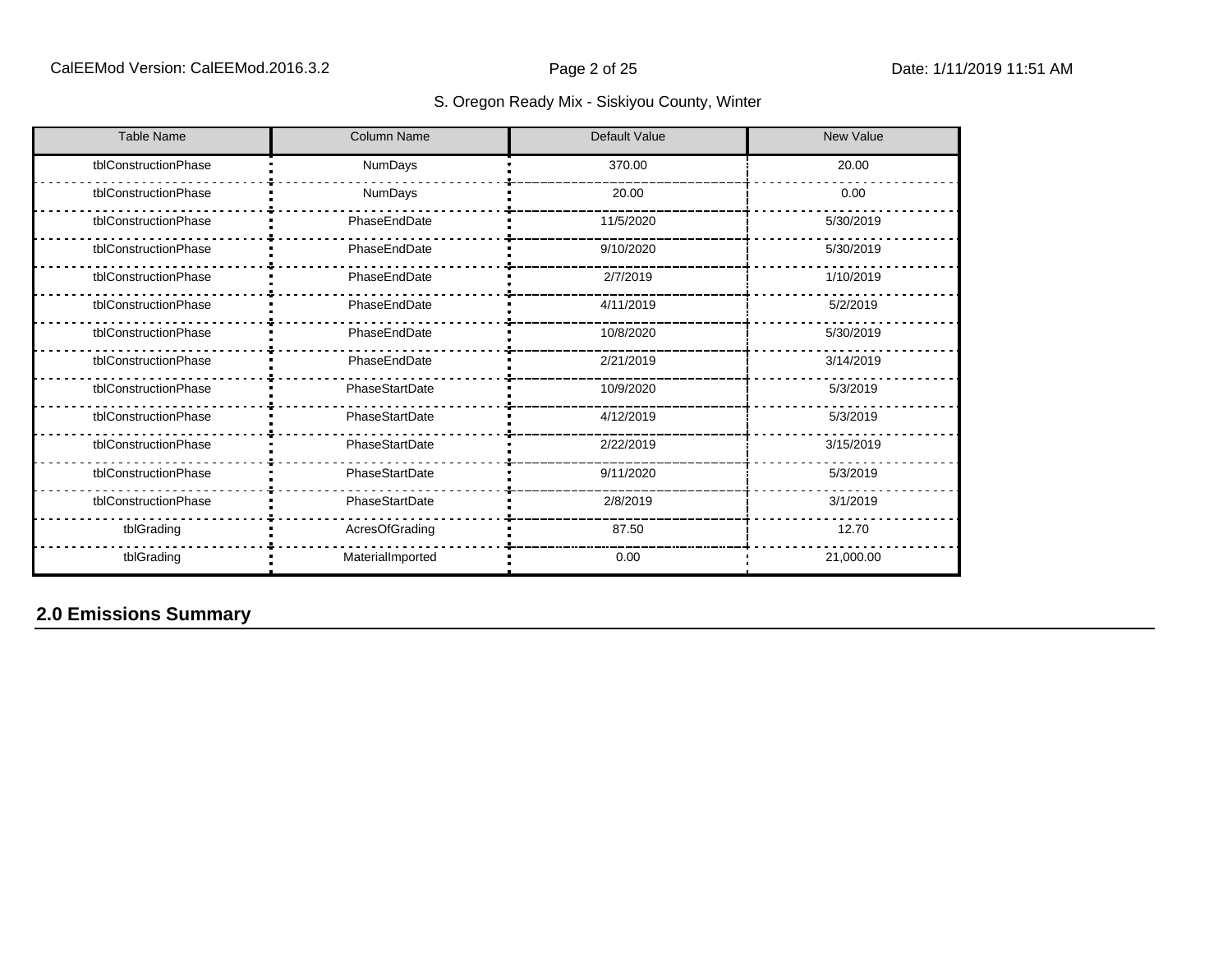#### **2.1 Overall Construction (Maximum Daily Emission)**

**Unmitigated Construction**

|                | <b>ROG</b> | <b>NO<sub>x</sub></b> | <sub>CO</sub> | SO <sub>2</sub> | Fugitive<br><b>PM10</b> | Exhaust<br><b>PM10</b> | <b>PM10</b><br>Total | Fugitive<br>PM2.5 | Exhaust<br><b>PM2.5</b> | <b>PM2.5</b><br>Total |        | Bio- CO2   NBio- CO2   Total CO2 |                 | CH <sub>4</sub> | <b>N2O</b> | CO <sub>2</sub> e       |
|----------------|------------|-----------------------|---------------|-----------------|-------------------------|------------------------|----------------------|-------------------|-------------------------|-----------------------|--------|----------------------------------|-----------------|-----------------|------------|-------------------------|
| Year           |            |                       |               |                 |                         | lb/day                 |                      |                   |                         |                       |        |                                  | lb/day          |                 |            |                         |
| 2019           | $-55.9769$ | $-73.2146$            | 79.4433       | 0.1572          | 18.2141                 | 2.4855                 | 20.6060              | 9.9699            | 2.3302                  | 12.1705               | 0.0000 | $15,768.35$ $15,768.35$<br>24    | 24              | 2.2434          | 0.0000     | $\cdot$ 15,823.31<br>67 |
| <b>Maximum</b> | 55.9769    | 73.2146               | 79.4433       | 0.1572          | 18.2141                 | 2.4855                 | 20.6060              | 9.9699            | 2.3302                  | 12.1705               | 0.0000 | 15,768.35<br>24                  | 15,768.35<br>24 | 2.2434          | 0.0000     | 15,823.31<br>67         |

#### **Mitigated Construction**

|                | <b>ROG</b> | <b>NO<sub>x</sub></b> | CO      | SO <sub>2</sub> | Fugitive<br><b>PM10</b> | Exhaust<br><b>PM10</b> | <b>PM10</b><br>Total | Fugitive<br><b>PM2.5</b> | Exhaust<br>PM2.5 | PM2.5<br>Total |        | Bio- CO2   NBio- CO2   Total CO2 |                 | CH <sub>4</sub> | <b>N2O</b> | CO <sub>2</sub> e |
|----------------|------------|-----------------------|---------|-----------------|-------------------------|------------------------|----------------------|--------------------------|------------------|----------------|--------|----------------------------------|-----------------|-----------------|------------|-------------------|
| Year           |            |                       |         |                 |                         | lb/day                 |                      |                          |                  |                |        |                                  | lb/day          |                 |            |                   |
| 2019           | $-55.9769$ | 73.2146               | 79.4433 | 0.1572          | 18.2141                 | 2.4855                 | 20.6060              | 9.9699                   | 2.3302           | 12.1705        | 0.0000 | $15,768.35$ $15,768.35$          | 24              | 2.2434          | 0.0000     | 15,823.31<br>67   |
| <b>Maximum</b> | 55.9769    | 73.2146               | 79.4433 | 0.1572          | 18.2141                 | 2.4855                 | 20.6060              | 9.9699                   | 2.3302           | 12.1705        | 0.0000 | 15,768.35<br>24                  | 15,768.35<br>24 | 2.2434          | 0.0000     | 15,823.31<br>67   |

|                             | <b>ROG</b> | <b>NO<sub>x</sub></b> | CO   | <b>SO2</b> | <b>Fugitive</b><br><b>PM10</b> | <b>Exhaust</b><br><b>PM10</b> | <b>PM10</b><br><b>Total</b> | <b>Fugitive</b><br><b>PM2.5</b> | <b>Exhaust</b><br><b>PM2.5</b> | <b>PM2.5</b><br><b>Total</b> |      |      | Bio-CO2 NBio-CO2 Total CO2 | CH <sub>4</sub> | <b>N20</b> | CO <sub>2e</sub> |
|-----------------------------|------------|-----------------------|------|------------|--------------------------------|-------------------------------|-----------------------------|---------------------------------|--------------------------------|------------------------------|------|------|----------------------------|-----------------|------------|------------------|
| Percent<br><b>Reduction</b> | 0.00       | 0.00                  | 0.00 | 0.00       | 0.00                           | 0.00                          | 0.00                        | 0.00                            | 0.00                           | 0.00                         | 0.00 | 0.00 | 0.00                       | 0.00            | 0.00       | 0.00             |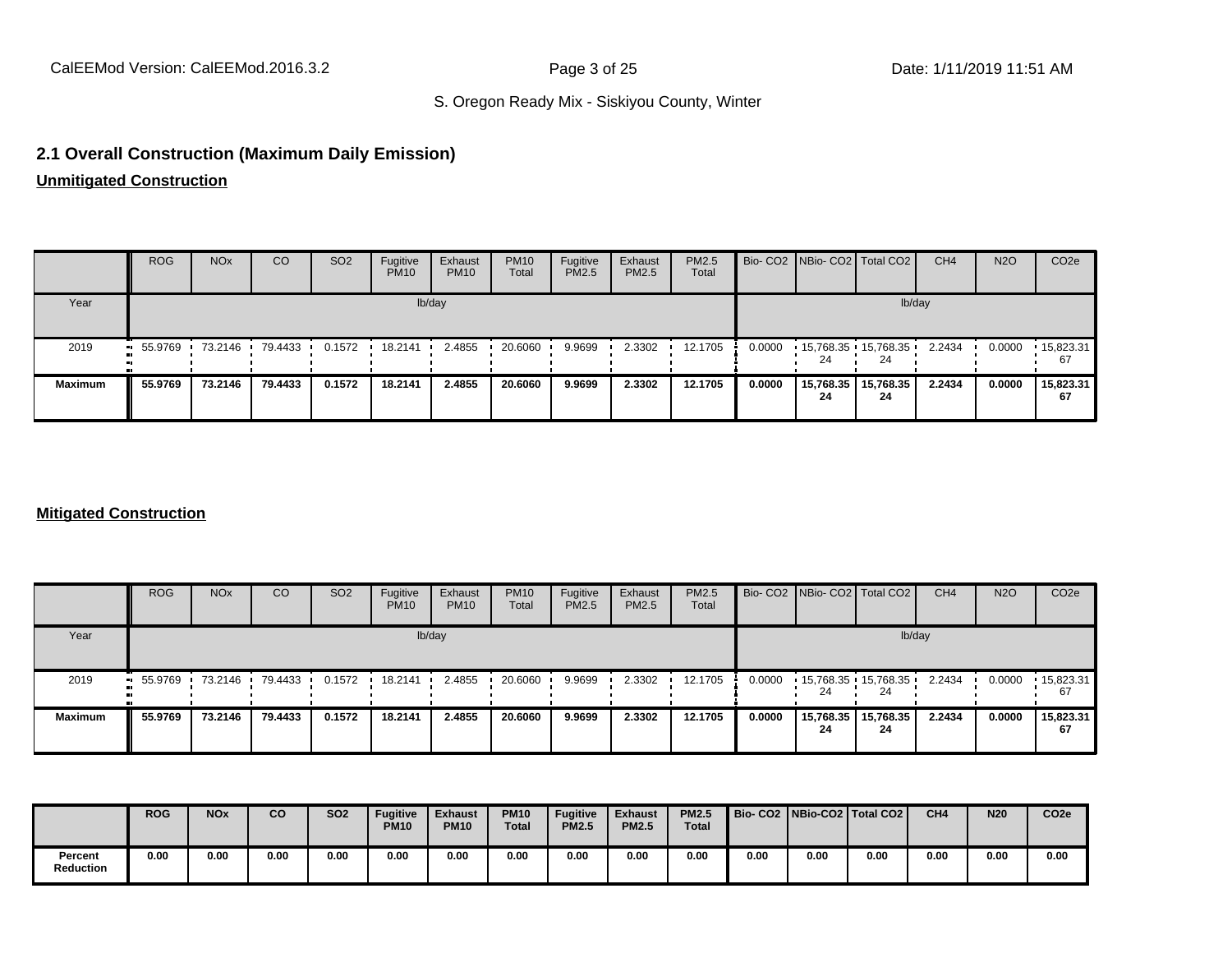#### **2.2 Overall Operational**

#### **Unmitigated Operational**

|          | <b>ROG</b>                     | <b>NO<sub>x</sub></b> | CO     | SO <sub>2</sub>                     | Fugitive<br><b>PM10</b> | Exhaust<br><b>PM10</b>          | <b>PM10</b><br>Total | Fugitive<br>PM2.5 | Exhaust<br>PM2.5 | PM2.5<br>Total  | Bio- CO2   NBio- CO2   Total CO2 |                   | CH <sub>4</sub> | <b>N2O</b>      | CO <sub>2e</sub> |
|----------|--------------------------------|-----------------------|--------|-------------------------------------|-------------------------|---------------------------------|----------------------|-------------------|------------------|-----------------|----------------------------------|-------------------|-----------------|-----------------|------------------|
| Category |                                |                       |        |                                     | lb/day                  |                                 |                      |                   |                  |                 |                                  | lb/day            |                 |                 |                  |
| Area     | 0.7096<br>                     | 1.0200e-<br>003       | 0.1111 | 1.0000e-<br>005                     |                         | 4.0000e-<br>004                 | 4.0000e-<br>004      |                   | 4.0000e-<br>004  | 4.0000e-<br>004 | 0.2372                           | 0.2372            | 6.3000e-<br>004 |                 | 0.2530           |
| Energy   | $\blacksquare$ 4.1000e-<br>004 | 003                   | 003    | 3.7700e- 3.1700e- 2.0000e- 1<br>005 |                         | $\cdot$ 2.9000e- $\cdot$<br>004 | 2.9000e-<br>004      |                   | 2.9000e-<br>004  | 2.9000e-<br>004 | 4.5254                           | 4.5254            | 9.0000e-<br>005 | 8.0000e-<br>005 | 4.5523           |
| Mobile   | 0.0884<br>                     | 0.7902                | 1.0362 | 3.1200e-<br>003                     | 0.1751                  | 3.6500e-<br>003                 | 0.1787               | 0.0470            | 3.4500e-<br>003  | 0.0504          |                                  | 318.4890 318.4890 | 0.0242          |                 | 319.0947         |
| Total    | 0.7985                         | 0.7950                | 1.1505 | 3.1500e-<br>003                     | 0.1751                  | 4.3400e-<br>003                 | 0.1794               | 0.0470            | 4.1400e-<br>003  | 0.0511          | 323.2516                         | 323.2516          | 0.0250          | 8.0000e-<br>005 | 323.9000         |

#### **Mitigated Operational**

|          | ROG             | <b>NO<sub>x</sub></b> | CO              | SO <sub>2</sub> | Fugitive<br><b>PM10</b> | Exhaust<br><b>PM10</b> | <b>PM10</b><br>Total | Fugitive<br>PM2.5 | Exhaust<br>PM2.5  | PM2.5<br>Total  | Bio- CO2 NBio- CO2 Total CO2 |                                  | CH <sub>4</sub>    | <b>N2O</b>      | CO <sub>2e</sub> |
|----------|-----------------|-----------------------|-----------------|-----------------|-------------------------|------------------------|----------------------|-------------------|-------------------|-----------------|------------------------------|----------------------------------|--------------------|-----------------|------------------|
| Category |                 |                       |                 |                 |                         | lb/day                 |                      |                   |                   |                 |                              |                                  | lb/day             |                 |                  |
| Area     | 0.7096          | 1.0200e- ·<br>003     | 0.1111          | 1.0000e-<br>005 |                         | $4.0000e -$<br>004     | 4.0000e-<br>004      |                   | 4.0000e- ·<br>004 | 4.0000e-<br>004 | 0.2372                       | 0.2372                           | 6.3000e-<br>004    |                 | 0.2530           |
| Energy   | 4.1000e-<br>004 | 3.7700e-<br>003       | 3.1700e-<br>003 | 2.0000e-<br>005 |                         | 2.9000e-<br>004        | 2.9000e-<br>004      |                   | 2.9000e-<br>004   | 2.9000e-<br>004 | 4.5254                       | 4.5254                           | $9.0000e -$<br>005 | 8.0000e-<br>005 | 4.5523           |
| Mobile   | 0.0884          | 0.7902                | 1.0362          | 3.1200e-<br>003 | 0.1751                  | 3.6500e-<br>003        | 0.1787               | 0.0470            | 3.4500e-<br>003   | 0.0504          |                              | • 318.4890 • 318.4890 • 0.0242 • |                    |                 | 319.0947         |
| Total    | 0.7985          | 0.7950                | 1.1505          | 3.1500e-<br>003 | 0.1751                  | 4.3400e-<br>003        | 0.1794               | 0.0470            | 4.1400e-<br>003   | 0.0511          | 323.2516                     | 323.2516                         | 0.0250             | 8.0000e-<br>005 | 323.9000         |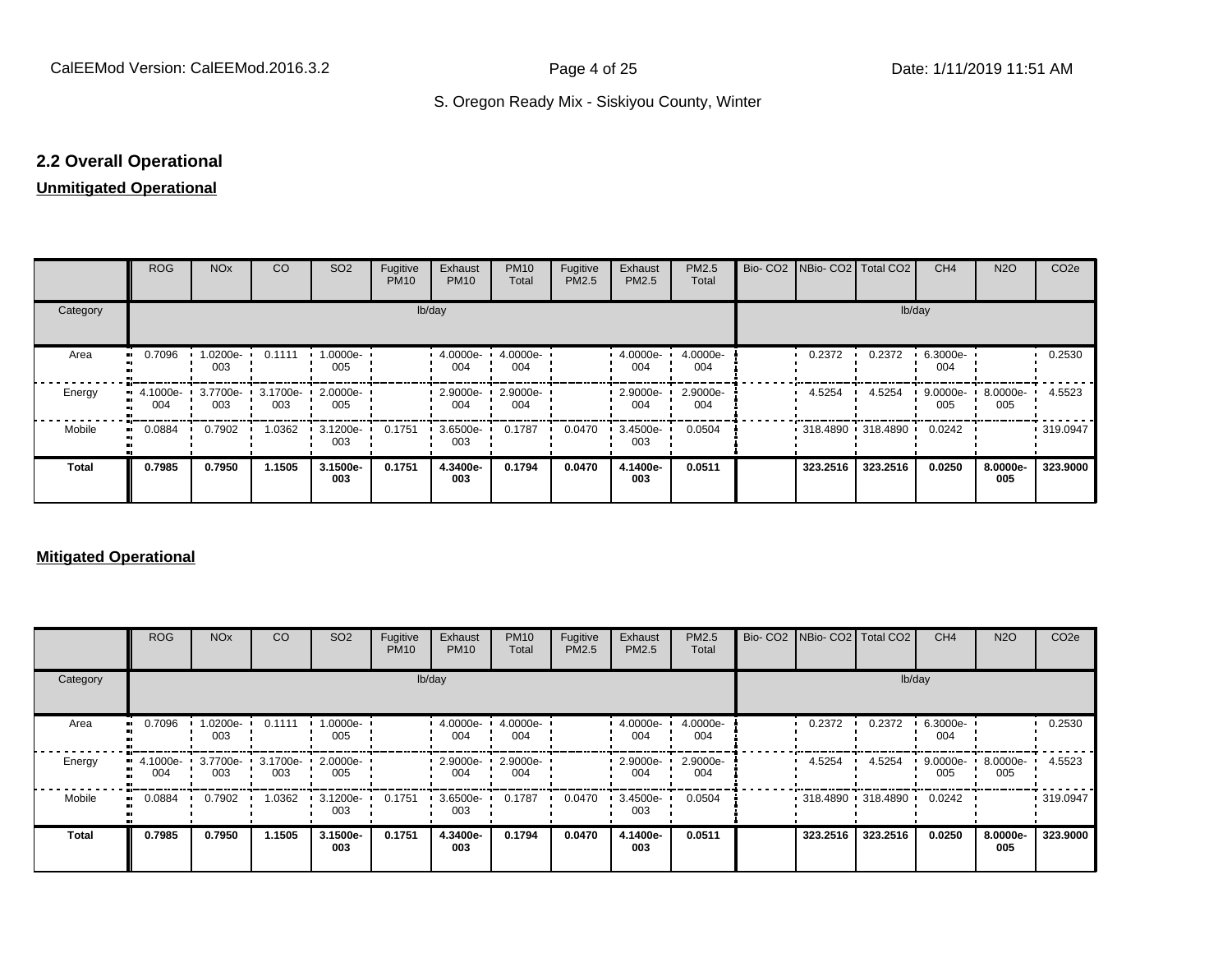|                             | <b>ROG</b> | <b>NO<sub>x</sub></b> | CO   | <b>SO2</b> | <b>Fugitive</b><br>PM10 | <b>Exhaust</b><br><b>PM10</b> | <b>PM10</b><br><b>Total</b> | <b>Fugitive</b><br><b>PM2.5</b> | <b>Exhaust</b><br><b>PM2.5</b> | <b>PM2.5</b><br><b>Total</b> |      |      | Bio-CO2   NBio-CO2   Total CO2 | CH <sub>4</sub> | <b>N20</b> | CO <sub>2e</sub> |
|-----------------------------|------------|-----------------------|------|------------|-------------------------|-------------------------------|-----------------------------|---------------------------------|--------------------------------|------------------------------|------|------|--------------------------------|-----------------|------------|------------------|
| Percent<br><b>Reduction</b> | 0.00       | 0.00                  | 0.00 | 0.00       | 0.00                    | 0.00                          | 0.00                        | 0.00                            | 0.00                           | 0.00                         | 0.00 | 0.00 | 0.00                           | 0.00            | 0.00       | 0.00             |

#### **3.0 Construction Detail**

#### **Construction Phase**

| Phase<br>Number | <b>Phase Name</b>            | Phase Type                   | <b>Start Date</b> | <b>End Date</b> | Num Days<br>Week | Num Days        | <b>Phase Description</b> |
|-----------------|------------------------------|------------------------------|-------------------|-----------------|------------------|-----------------|--------------------------|
|                 | •Demolition                  | •Demolition                  | 1/11/2019         | !1/10/2019      |                  |                 |                          |
|                 | Site Preparation             | Site Preparation             | 13/1/2019         | !3/14/2019      |                  | 10'             |                          |
|                 | •Grading                     | <b>Grading</b>               | 13/15/2019        | !5/2/2019       |                  | 35              |                          |
| 14              | <b>Building Construction</b> | <b>Building Construction</b> | 15/3/2019         | !5/30/2019      |                  | 20!             |                          |
| 15              | • Paving                     | <b>Paving</b>                | 15/3/2019         | !5/30/2019      | 5'               | 20!             |                          |
| 16              | • Architectural Coating      | Architectural Coating        | 15/3/2019         | .5/30/2019      | 5'               | 20 <sup>1</sup> |                          |

**Acres of Grading (Site Preparation Phase): 0**

**Acres of Grading (Grading Phase): 12.7**

**Acres of Paving: 24.79**

**Residential Indoor: 0; Residential Outdoor: 0; Non-Residential Indoor: 6,000; Non-Residential Outdoor: 2,000; Striped Parking Area: 64,800 (Architectural Coating – sqft)**

**OffRoad Equipment**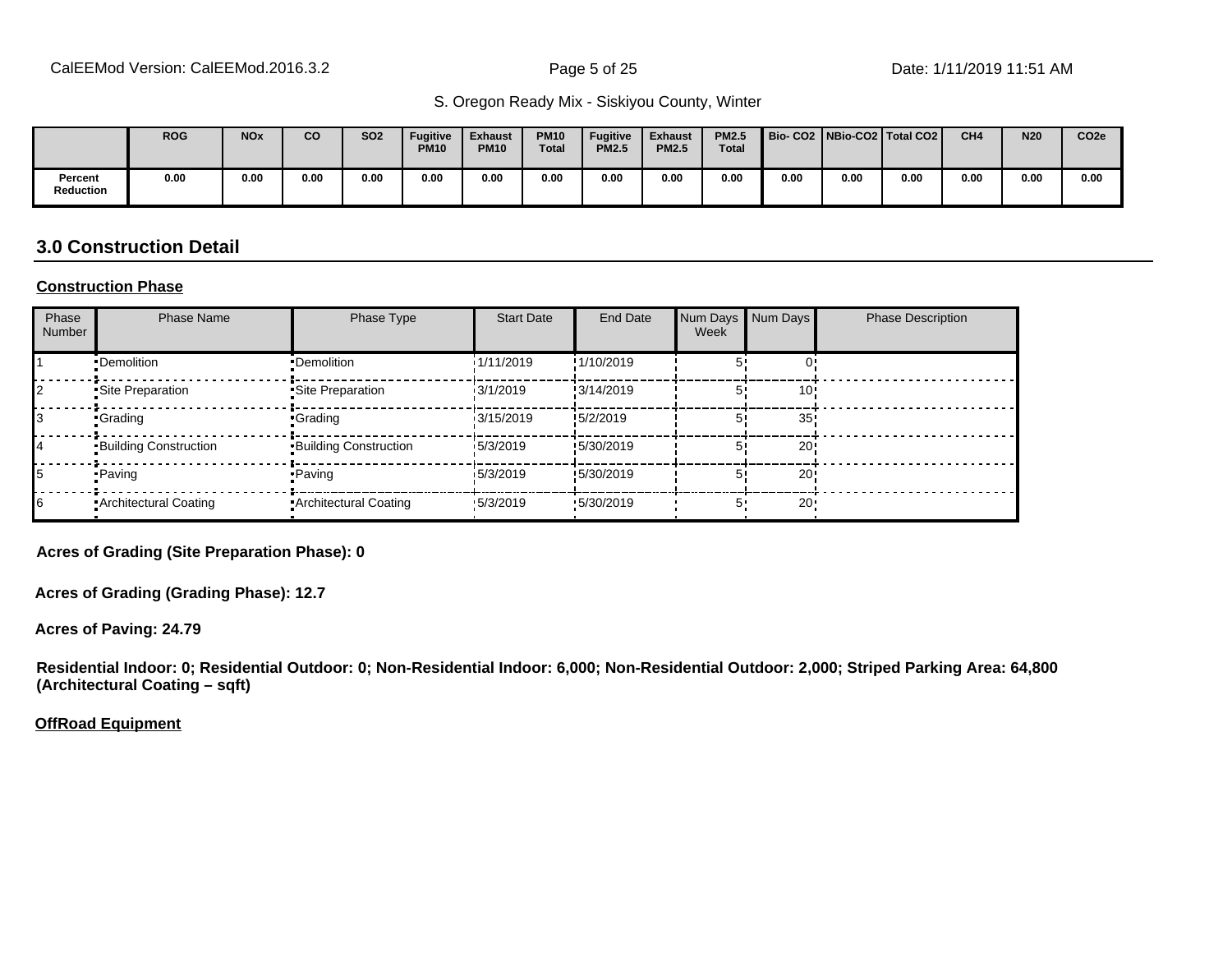| <b>Phase Name</b>            | Offroad Equipment Type     | Amount         | <b>Usage Hours</b> | <b>Horse Power</b> | <b>Load Factor</b> |
|------------------------------|----------------------------|----------------|--------------------|--------------------|--------------------|
| <b>Architectural Coating</b> | Air Compressors            |                | 6.00:              | 78 <sub>1</sub>    | 0.48               |
| Demolition                   | <b>Excavators</b>          | Зi             | $8.00$ !           | 158                | 0.38               |
| Demolition                   | Concrete/Industrial Saws   |                | 8.00               | 81                 | 0.73               |
| Grading                      | <b>Excavators</b>          | $\overline{2}$ | 8.00               | 158 <sub>1</sub>   | 0.38               |
| <b>Building Construction</b> | Cranes                     | 1 i            | 7.00               | 231                | 0.29               |
| <b>Building Construction</b> | Forklifts                  | зi             | 8.00               | 89:                | 0.20               |
| <b>Building Construction</b> | <b>Generator Sets</b>      | 1 i            | 8.00               | 84 <sub>1</sub>    | 0.74               |
| Paving                       | ·Pavers                    | $\overline{2}$ | 8.00               | 130!               | 0.42               |
| Paving                       | -Rollers                   | 2i             | $8.00$ !           | 80:                | 0.38               |
| Demolition                   | Rubber Tired Dozers        | ا 2            | 8.00 <sub>1</sub>  | 247                | 0.40               |
| Grading                      | Rubber Tired Dozers        | 1 i            | 8.00               | 247                | 0.40               |
| <b>Building Construction</b> | Tractors/Loaders/Backhoes  | 3i             | 7.00:              | 97:                | 0.37               |
| Grading                      | <b>Graders</b>             | 1 i            | 8.00               | 187                | 0.41               |
| Grading                      | •Tractors/Loaders/Backhoes | 2i             | 8.00               | 97!                | 0.37               |
| Paving                       | Paving Equipment           | $\overline{2}$ | 8.00               | 132!               | 0.36               |
| <b>Site Preparation</b>      | Tractors/Loaders/Backhoes  | 41             | 8.00               | 97 <sub>1</sub>    | 0.37               |
| Site Preparation             | Rubber Tired Dozers        | з:             | 8.00 <sub>1</sub>  | 247                | 0.40               |
| Grading                      | Scrapers                   | $\overline{2}$ | 8.00 <sub>1</sub>  | 367                | 0.48               |
| <b>Building Construction</b> | · Welders                  | 1:             | 8.00               | 46'                | 0.45               |

**Trips and VMT**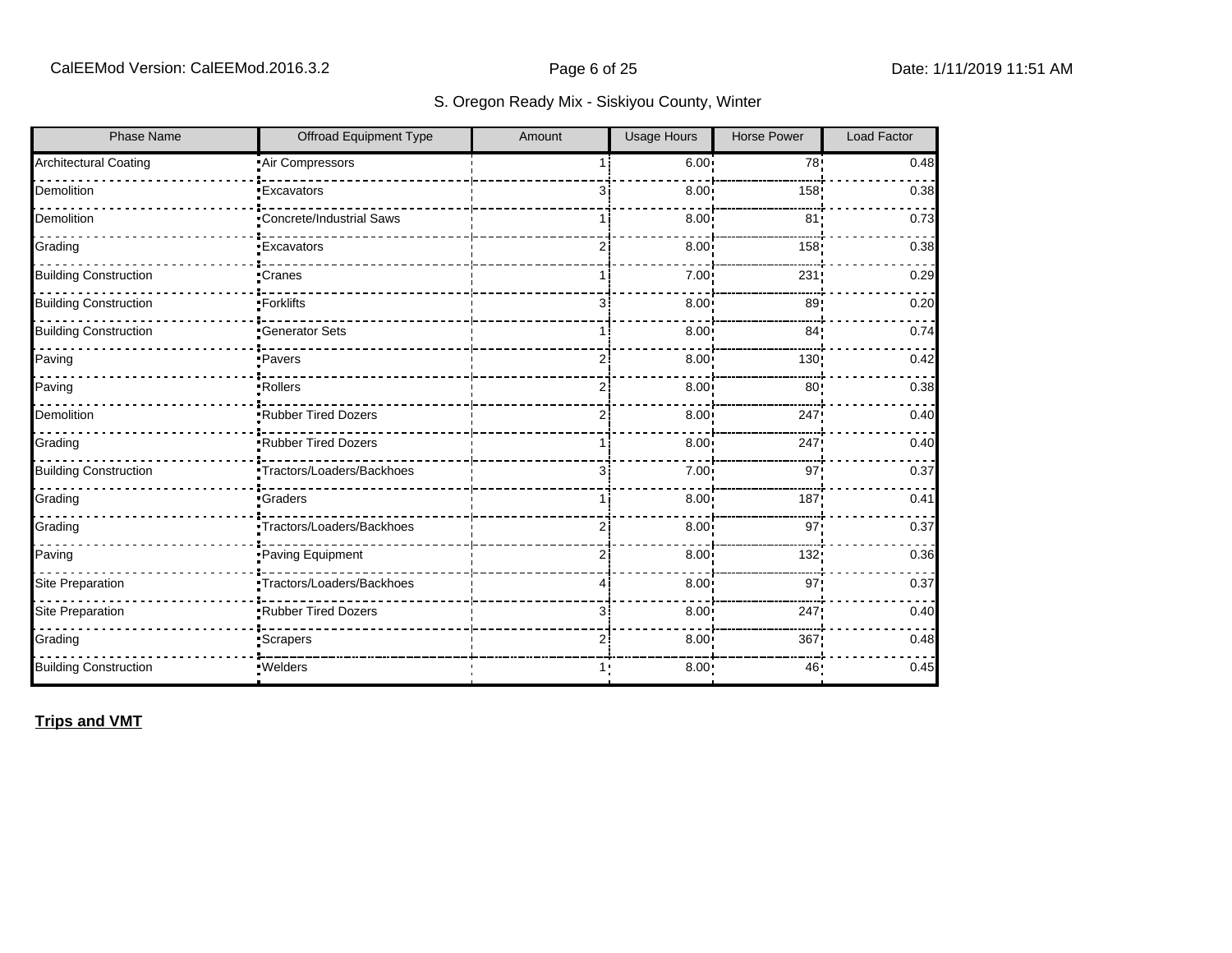| <b>Phase Name</b>            | <b>Offroad Equipment</b><br>Count | <b>Worker Trip</b><br>Number | Vendor Trip<br><b>Number</b> | <b>Hauling Trip</b><br><b>Number</b> | <b>Worker Trip</b><br>Length | Vendor Trip<br>Length | <b>Hauling Trip</b><br>Length | <b>Worker Vehicle</b><br>Class | Vendor<br>Vehicle Class Vehicle Class | Hauling     |
|------------------------------|-----------------------------------|------------------------------|------------------------------|--------------------------------------|------------------------------|-----------------------|-------------------------------|--------------------------------|---------------------------------------|-------------|
| <b>Demolition</b>            |                                   | $15.00 -$                    | 0.00                         | $0.00 \cdot$                         | 10.80i                       | 7.30!                 |                               | 20.00 LD Mix                   | <b>HDT Mix</b>                        | !ННDТ       |
| Site Preparation             |                                   | $18.00 -$                    | 0.00!                        | $0.00 \cdot$                         | 10.80i                       | 7.30!                 |                               | 20.00 LD Mix                   | <b>HDT Mix</b>                        | !HHDT       |
| Grading                      |                                   | 20.00                        | 0.00!                        | $2,076.00 \cdot$                     | 10.80                        | 7.30!                 |                               | 20.00 LD Mix                   | <b>HDT Mix</b>                        | !HHDT       |
| <b>Building Construction</b> |                                   | 455.00                       | 178.00                       | $0.00 \cdot$                         | 10.80i                       | 7.30!                 |                               | 20.00 LD Mix                   | <b>HDT Mix</b>                        | !HHDT       |
| Paving                       |                                   | $15.00 \cdot$                | 0.00                         | $0.00 \cdot$                         | 10.80i                       | 7.30!                 |                               | 20.00 LD Mix                   | <b>HDT Mix</b>                        | !HHDT       |
| Architectural Coating        |                                   | 91.00                        | 0.00 <sub>1</sub>            | 0.00                                 | 10.80                        | $7.30 \cdot$          |                               | 20.00 LD Mix                   | <b>HDT Mix</b>                        | <b>HHDT</b> |

#### **3.1 Mitigation Measures Construction**

#### **3.2 Demolition - 2019**

|              | <b>ROG</b>                 | <b>NO<sub>x</sub></b> | CO     | SO <sub>2</sub> | Fugitive<br><b>PM10</b> | Exhaust<br><b>PM10</b> | <b>PM10</b><br>Total | Fugitive<br>PM2.5 | Exhaust<br>PM2.5 | PM2.5<br><b>Total</b> |        | Bio- CO2 NBio- CO2 Total CO2 |        | CH <sub>4</sub> | <b>N2O</b> | CO <sub>2e</sub> |
|--------------|----------------------------|-----------------------|--------|-----------------|-------------------------|------------------------|----------------------|-------------------|------------------|-----------------------|--------|------------------------------|--------|-----------------|------------|------------------|
| Category     |                            |                       |        |                 |                         | lb/day                 |                      |                   |                  |                       |        |                              | lb/day |                 |            |                  |
| Off-Road     | 0.0000<br>$\bullet\bullet$ | 0.0000                | 0.0000 | 0.0000          | 0.0000                  | 0.0000                 | 0.0000               | 0.0000            | 0.0000           | 0.0000                | 0.0000 | 0.0000                       | 0.0000 | 0.0000          | 0.0000     | 0.0000           |
| <b>Total</b> | 0.0000                     | 0.0000                | 0.0000 | 0.0000          | 0.0000                  | 0.0000                 | 0.0000               | 0.0000            | 0.0000           | 0.0000                | 0.0000 | 0.0000                       | 0.0000 | 0.0000          | 0.0000     | 0.0000           |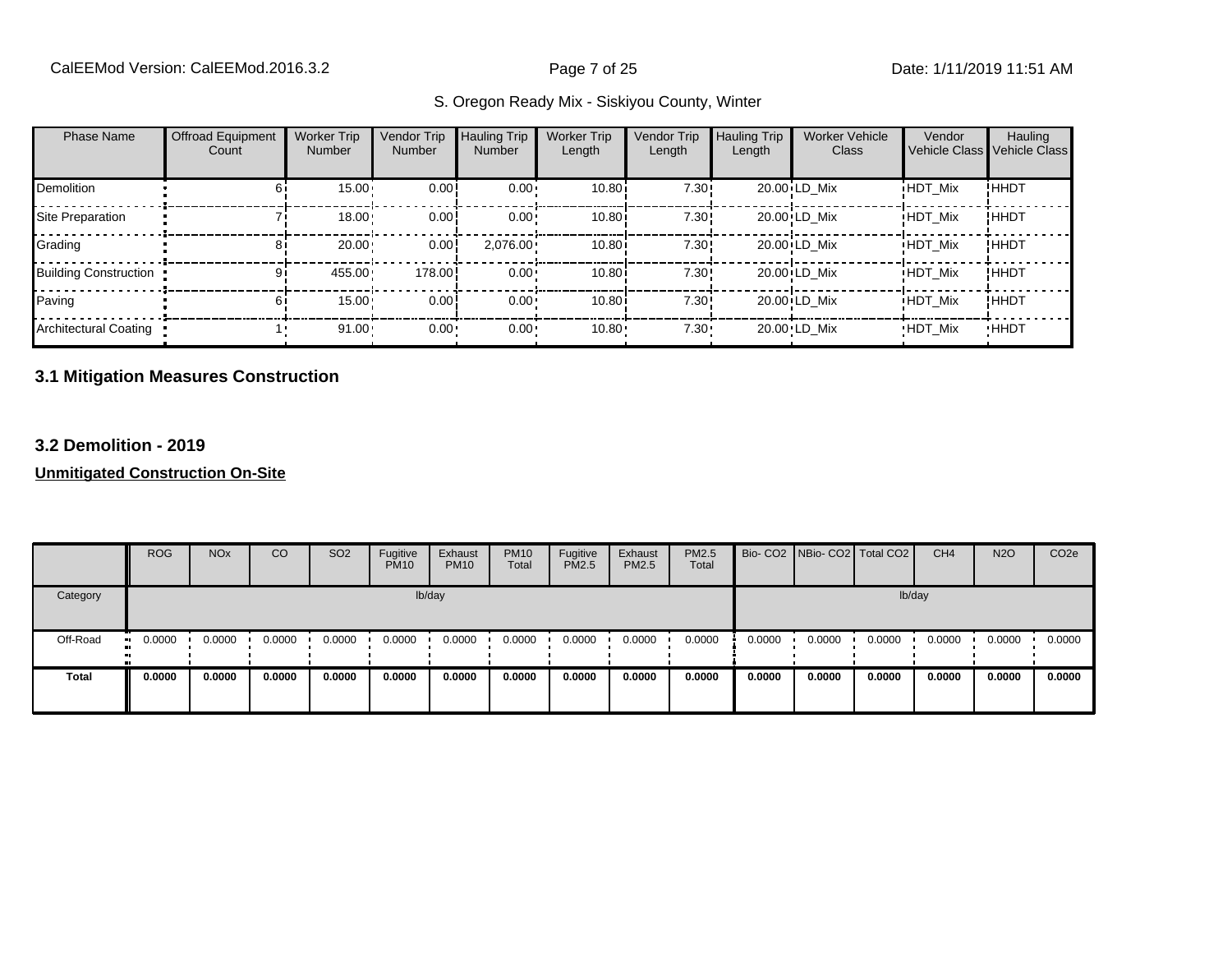#### **3.2 Demolition - 2019**

### **Unmitigated Construction Off-Site**

|                     | <b>ROG</b> | <b>NO<sub>x</sub></b> | CO     | SO <sub>2</sub> | Fugitive<br><b>PM10</b> | Exhaust<br><b>PM10</b> | <b>PM10</b><br>Total | Fugitive<br>PM2.5 | Exhaust<br>PM2.5 | PM2.5<br>Total | Bio-CO <sub>2</sub> | NBio- CO2   Total CO2 |        | CH <sub>4</sub> | <b>N2O</b> | CO <sub>2e</sub> |
|---------------------|------------|-----------------------|--------|-----------------|-------------------------|------------------------|----------------------|-------------------|------------------|----------------|---------------------|-----------------------|--------|-----------------|------------|------------------|
| Category            |            |                       |        |                 | lb/day                  |                        |                      |                   |                  |                |                     |                       | lb/day |                 |            |                  |
| Hauling             | 0.0000     | 0.0000                | 0.0000 | 0.0000          | 0.0000                  | 0.0000                 | 0.0000               | 0.0000            | 0.0000           | 0.0000         | 0.0000              | 0.0000                | 0.0000 | 0.0000          | 0.0000     | 0.0000           |
| Vendor              | 0.0000     | 0.0000                | 0.0000 | 0.0000          | 0.0000                  | 0.0000                 | 0.0000               | 0.0000            | 0.0000           | 0.0000         | 0.0000              | 0.0000                | 0.0000 | 0.0000          | 0.0000     | 0.0000           |
| Worker<br>$\bullet$ | 0.0000     | 0.0000                | 0.0000 | 0.0000          | 0.0000                  | 0.0000                 | 0.0000               | 0.0000            | 0.0000           | 0.0000         | 0.0000              | 0.0000                | 0.0000 | 0.0000          | 0.0000     | 0.0000           |
| Total               | 0.0000     | 0.0000                | 0.0000 | 0.0000          | 0.0000                  | 0.0000                 | 0.0000               | 0.0000            | 0.0000           | 0.0000         | 0.0000              | 0.0000                | 0.0000 | 0.0000          | 0.0000     | 0.0000           |

|              | <b>ROG</b>           | <b>NO<sub>x</sub></b> | CO     | SO <sub>2</sub> | Fugitive<br><b>PM10</b> | Exhaust<br><b>PM10</b> | <b>PM10</b><br>Total | Fugitive<br><b>PM2.5</b> | Exhaust<br><b>PM2.5</b> | <b>PM2.5</b><br>Total |        | Bio- CO2 NBio- CO2 Total CO2 |        | CH <sub>4</sub> | <b>N2O</b> | CO <sub>2e</sub> |
|--------------|----------------------|-----------------------|--------|-----------------|-------------------------|------------------------|----------------------|--------------------------|-------------------------|-----------------------|--------|------------------------------|--------|-----------------|------------|------------------|
| Category     |                      |                       |        |                 |                         | lb/day                 |                      |                          |                         |                       |        |                              |        | lb/day          |            |                  |
| Off-Road     | 0.0000<br><b>ALC</b> | 0.0000                | 0.0000 | 0.0000          | 0.0000                  | 0.0000                 | 0.0000               | 0.0000                   | 0.0000                  | 0.0000                | 0.0000 | 0.0000                       | 0.0000 | 0.0000          | 0.0000     | 0.0000           |
| <b>Total</b> | 0.0000               | 0.0000                | 0.0000 | 0.0000          | 0.0000                  | 0.0000                 | 0.0000               | 0.0000                   | 0.0000                  | 0.0000                | 0.0000 | 0.0000                       | 0.0000 | 0.0000          | 0.0000     | 0.0000           |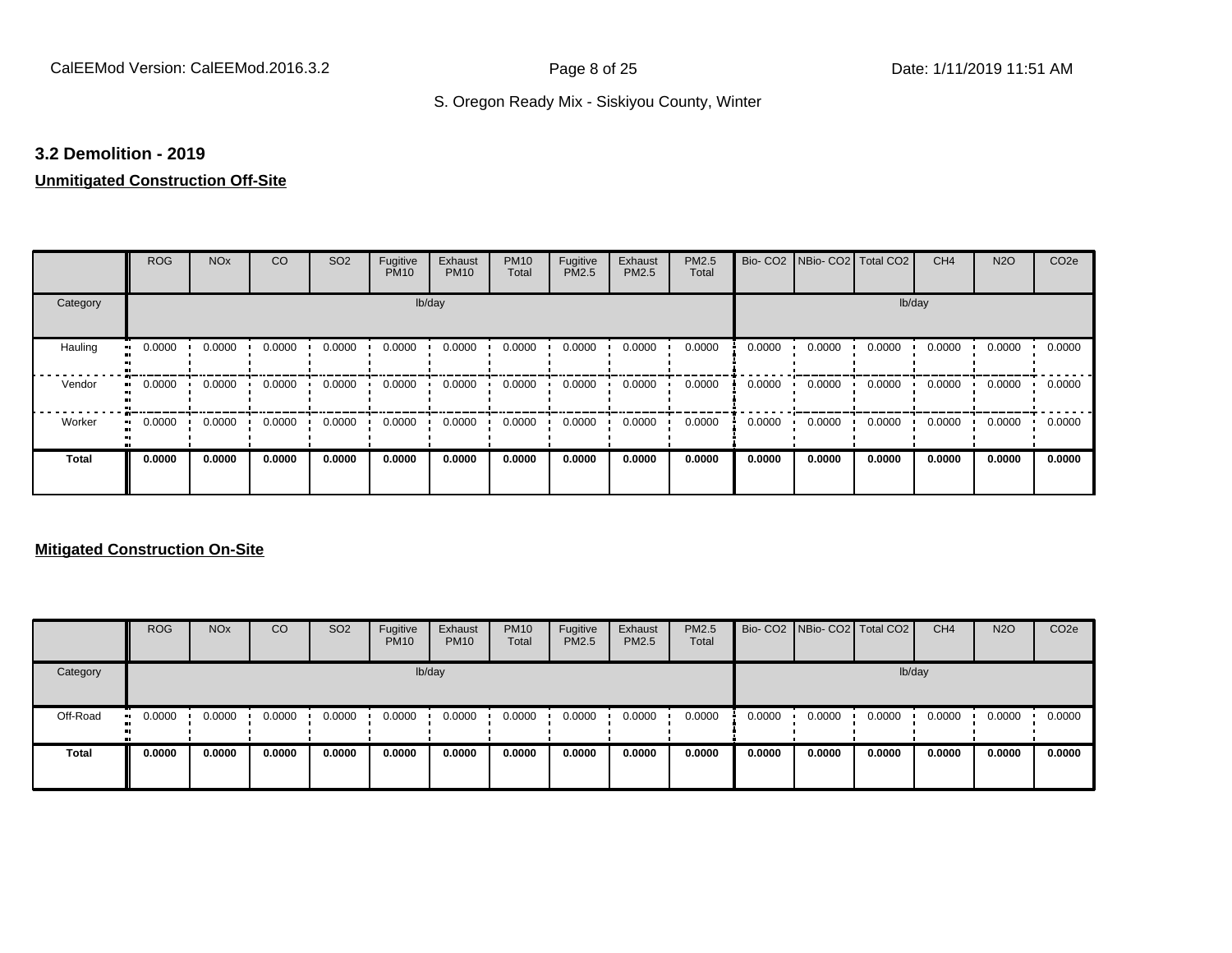#### **3.2 Demolition - 2019**

#### **Mitigated Construction Off-Site**

|              | <b>ROG</b> | <b>NO<sub>x</sub></b> | CO     | SO <sub>2</sub> | Fugitive<br><b>PM10</b> | Exhaust<br><b>PM10</b> | <b>PM10</b><br>Total | Fugitive<br>PM2.5 | Exhaust<br>PM2.5 | PM2.5<br>Total | Bio-CO <sub>2</sub> | NBio- CO2   Total CO2 |        | CH <sub>4</sub> | <b>N2O</b> | CO <sub>2e</sub> |
|--------------|------------|-----------------------|--------|-----------------|-------------------------|------------------------|----------------------|-------------------|------------------|----------------|---------------------|-----------------------|--------|-----------------|------------|------------------|
| Category     |            |                       |        |                 | lb/day                  |                        |                      |                   |                  |                |                     |                       | lb/day |                 |            |                  |
| Hauling      | 0.0000     | 0.0000                | 0.0000 | 0.0000          | 0.0000                  | 0.0000                 | 0.0000               | 0.0000            | 0.0000           | 0.0000         | 0.0000              | 0.0000                | 0.0000 | 0.0000          | 0.0000     | 0.0000           |
| Vendor       | 0.0000     | 0.0000                | 0.0000 | 0.0000          | 0.0000                  | 0.0000                 | 0.0000               | 0.0000            | 0.0000           | 0.0000         | 0.0000              | 0.0000                | 0.0000 | 0.0000          | 0.0000     | 0.0000           |
| Worker       | 0.0000     | 0.0000                | 0.0000 | 0.0000          | 0.0000                  | 0.0000                 | 0.0000               | 0.0000            | 0.0000           | 0.0000         | 0.0000              | 0.0000                | 0.0000 | 0.0000          | 0.0000     | 0.0000           |
| <b>Total</b> | 0.0000     | 0.0000                | 0.0000 | 0.0000          | 0.0000                  | 0.0000                 | 0.0000               | 0.0000            | 0.0000           | 0.0000         | 0.0000              | 0.0000                | 0.0000 | 0.0000          | 0.0000     | 0.0000           |

**3.3 Site Preparation - 2019**

|                                        | <b>ROG</b> | <b>NO<sub>x</sub></b> | CO      | SO <sub>2</sub> | Fugitive<br><b>PM10</b> | Exhaust<br><b>PM10</b> | <b>PM10</b><br>Total | Fugitive<br><b>PM2.5</b> | Exhaust<br>PM2.5 | PM2.5<br>Total |  | Bio- CO2   NBio- CO2   Total CO2 | CH <sub>4</sub> | <b>N2O</b> | CO <sub>2e</sub> |
|----------------------------------------|------------|-----------------------|---------|-----------------|-------------------------|------------------------|----------------------|--------------------------|------------------|----------------|--|----------------------------------|-----------------|------------|------------------|
| Category                               |            |                       |         |                 |                         | lb/day                 |                      |                          |                  |                |  | lb/day                           |                 |            |                  |
| <b>Fugitive Dust</b><br>$\blacksquare$ |            |                       |         |                 | 18.0663                 | 0.0000                 | 18.0663              | 9.9307                   | 0.0000           | 9.9307         |  | 0.0000                           |                 |            | 0.0000           |
| Off-Road<br>$\bullet$                  | 4.3350     | 45.5727               | 22.0630 | 0.0380          |                         | 2.3904                 | 2.3904               |                          | 2.1991           | 2.1991         |  | $3.766.452 \cdot 3.766.452$      | 1.1917          |            | 9,796.244        |
| <b>Total</b>                           | 4.3350     | 45.5727               | 22.0630 | 0.0380          | 18.0663                 | 2.3904                 | 20.4566              | 9.9307                   | 2.1991           | 12.1298        |  | 3,766.452 3,766.452              | 1.1917          |            | 3,796.244        |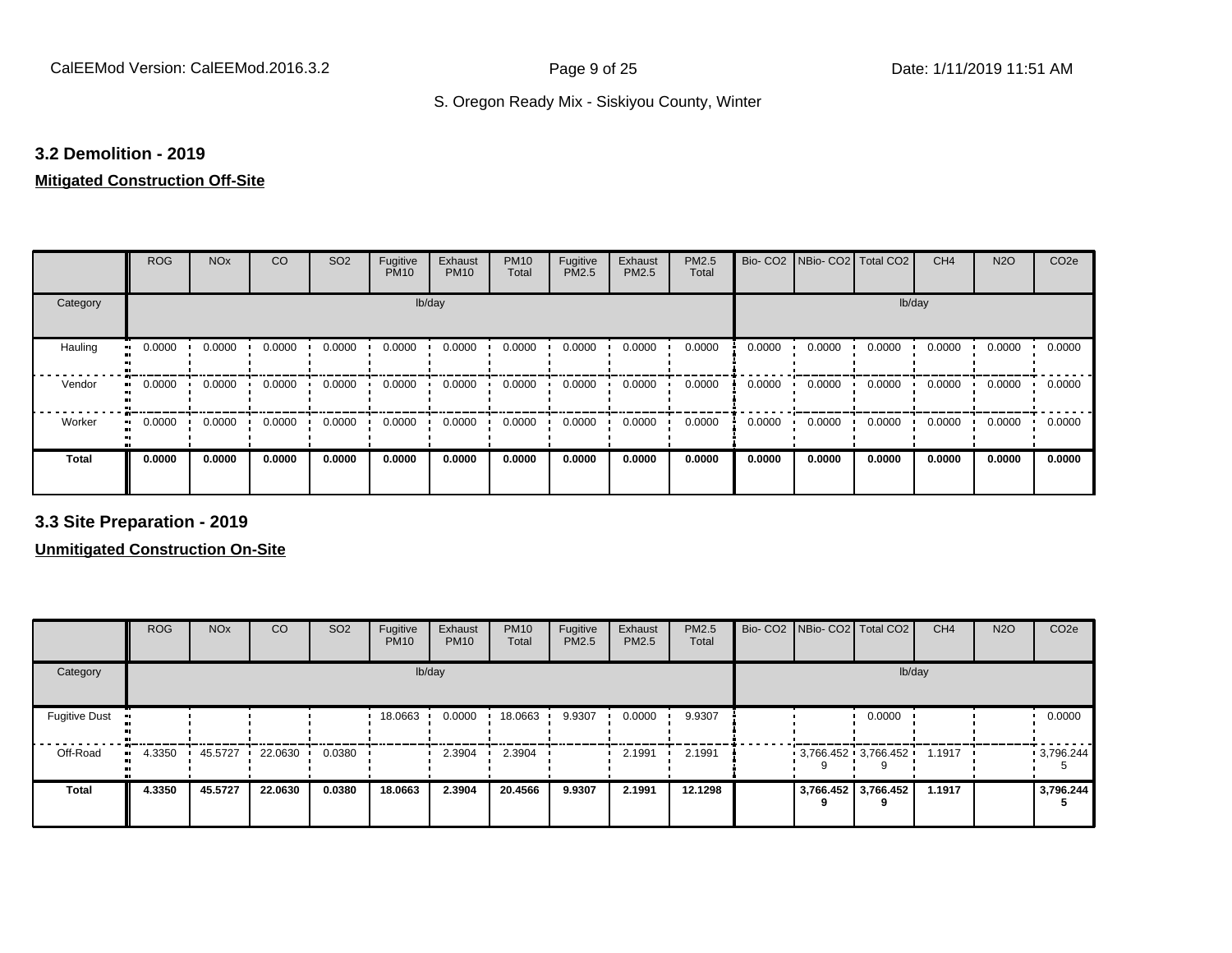#### **3.3 Site Preparation - 2019**

#### **Unmitigated Construction Off-Site**

|                     | <b>ROG</b>   | <b>NO<sub>x</sub></b> | CO     | SO <sub>2</sub> | Fugitive<br><b>PM10</b> | Exhaust<br><b>PM10</b> | <b>PM10</b><br>Total | Fugitive<br>PM2.5 | Exhaust<br>PM2.5 | PM2.5<br>Total | Bio-CO <sub>2</sub> | NBio- CO2   Total CO2 |          | CH <sub>4</sub> | <b>N2O</b> | CO <sub>2e</sub> |
|---------------------|--------------|-----------------------|--------|-----------------|-------------------------|------------------------|----------------------|-------------------|------------------|----------------|---------------------|-----------------------|----------|-----------------|------------|------------------|
| Category            |              |                       |        |                 | lb/day                  |                        |                      |                   |                  |                |                     |                       | lb/day   |                 |            |                  |
| Hauling             | 0.0000       | 0.0000                | 0.0000 | 0.0000          | 0.0000                  | 0.0000                 | 0.0000               | 0.0000            | 0.0000           | 0.0000         |                     | 0.0000                | 0.0000   | 0.0000          |            | 0.0000           |
| Vendor<br>$\bullet$ | 0.0000       | 0.0000                | 0.0000 | 0.0000          | 0.0000                  | 0.0000                 | 0.0000               | 0.0000            | 0.0000           | 0.0000         |                     | 0.0000                | 0.0000   | 0.0000          |            | 0.0000           |
| Worker              | 0.1612<br>ш. | 0.1381                | 1.1473 | 1.6100e-<br>003 | 0.1479                  | 1.5400e-<br>003        | 0.1494               | 0.0392            | .4200e-<br>003   | 0.0406         |                     | 159.0064              | 159.0064 | 0.0108          |            | .159.2774        |
| <b>Total</b>        | 0.1612       | 0.1381                | 1.1473 | 1.6100e-<br>003 | 0.1479                  | 1.5400e-<br>003        | 0.1494               | 0.0392            | 1.4200e-<br>003  | 0.0406         |                     | 159.0064              | 159.0064 | 0.0108          |            | 159,2774         |

|                      | <b>ROG</b>   | <b>NO<sub>x</sub></b> | CO      | SO <sub>2</sub> | Fugitive<br><b>PM10</b> | Exhaust<br><b>PM10</b> | <b>PM10</b><br>Total | Fugitive<br>PM2.5 | Exhaust<br><b>PM2.5</b> | PM2.5<br>Total |        | Bio- CO2   NBio- CO2   Total CO2 |                     | CH <sub>4</sub> | <b>N2O</b> | CO <sub>2e</sub> |
|----------------------|--------------|-----------------------|---------|-----------------|-------------------------|------------------------|----------------------|-------------------|-------------------------|----------------|--------|----------------------------------|---------------------|-----------------|------------|------------------|
| Category             |              |                       |         |                 |                         | lb/day                 |                      |                   |                         |                |        |                                  | lb/day              |                 |            |                  |
| <b>Fugitive Dust</b> |              |                       |         |                 | 18.0663                 | 0.0000                 | 18.0663              | 9.9307            | 0.0000                  | 9.9307         |        |                                  | 0.0000              |                 |            | 0.0000           |
| Off-Road             | 4.3350<br>ш. | 45.5727               | 22.0630 | 0.0380          |                         | 2.3904                 | 2.3904               |                   | 2.1991                  | 2.1991         | 0.0000 | $3,766.452$ $3,766.452$          |                     | 1.1917          |            | .3796.244        |
| <b>Total</b>         | 4.3350       | 45.5727               | 22.0630 | 0.0380          | 18.0663                 | 2.3904                 | 20.4566              | 9.9307            | 2.1991                  | 12.1298        | 0.0000 |                                  | 3,766.452 3,766.452 | 1.1917          |            | 3,796.244        |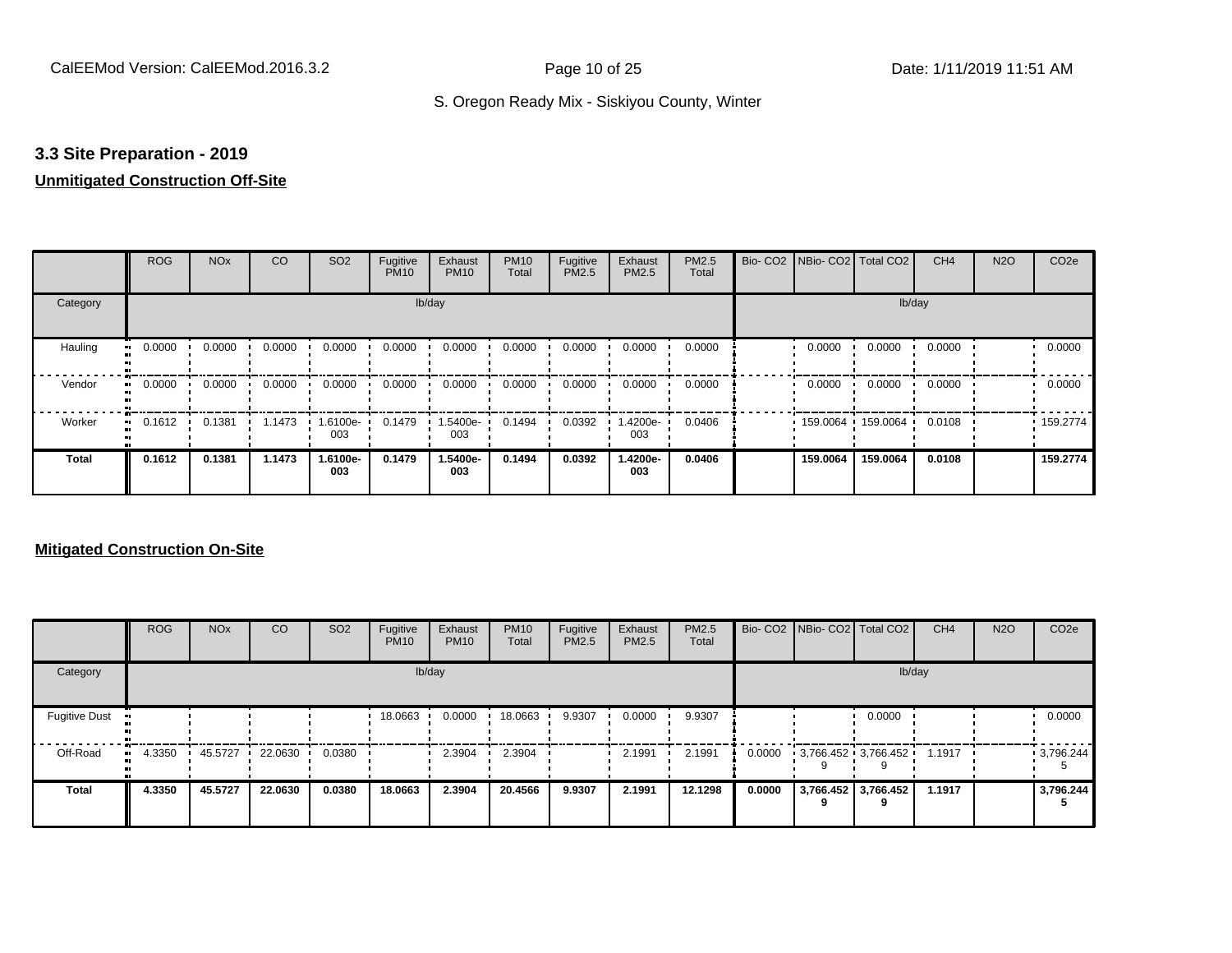#### **3.3 Site Preparation - 2019**

#### **Mitigated Construction Off-Site**

|                      | <b>ROG</b>                 | <b>NO<sub>x</sub></b> | CO     | SO <sub>2</sub> | Fugitive<br><b>PM10</b> | Exhaust<br><b>PM10</b> | <b>PM10</b><br>Total | Fugitive<br>PM2.5 | Exhaust<br>PM2.5 | PM2.5<br>Total | Bio- CO2   NBio- CO2   Total CO2 |          | CH <sub>4</sub> | <b>N2O</b> | CO <sub>2e</sub> |
|----------------------|----------------------------|-----------------------|--------|-----------------|-------------------------|------------------------|----------------------|-------------------|------------------|----------------|----------------------------------|----------|-----------------|------------|------------------|
| Category             |                            |                       |        |                 |                         | lb/day                 |                      |                   |                  |                |                                  |          | lb/day          |            |                  |
| Hauling<br>$\bullet$ | 0.0000                     | 0.0000                | 0.0000 | 0.0000          | 0.0000                  | 0.0000                 | 0.0000               | 0.0000            | 0.0000           | 0.0000         | 0.0000                           | 0.0000   | 0.0000          |            | 0.0000           |
| Vendor               | 0.0000<br>$\bullet\bullet$ | 0.0000                | 0.0000 | 0.0000          | 0.0000                  | 0.0000                 | 0.0000               | 0.0000            | 0.0000           | 0.0000         | 0.0000                           | 0.0000   | 0.0000          |            | 0.0000           |
| Worker<br>$\bullet$  | 0.1612                     | 0.1381                | 1.1473 | 1.6100e-<br>003 | 0.1479                  | 1.5400e-<br>003        | 0.1494               | 0.0392            | $.4200e-$<br>003 | 0.0406         | 159.0064 159.0064                |          | 0.0108          |            | .159.2774        |
| <b>Total</b>         | 0.1612                     | 0.1381                | 1.1473 | 1.6100e-<br>003 | 0.1479                  | 1.5400e-<br>003        | 0.1494               | 0.0392            | 1.4200e-<br>003  | 0.0406         | 159.0064                         | 159.0064 | 0.0108          |            | 159.2774         |

**3.4 Grading - 2019**

|                      | <b>ROG</b> | <b>NO<sub>x</sub></b> | CO      | SO <sub>2</sub> | Fugitive<br><b>PM10</b> | Exhaust<br><b>PM10</b> | <b>PM10</b><br>Total | Fugitive<br><b>PM2.5</b> | Exhaust<br>PM2.5 | <b>PM2.5</b><br>Total |                     | Bio- CO2   NBio- CO2   Total CO2 | CH <sub>4</sub> | <b>N2O</b> | CO <sub>2e</sub> |
|----------------------|------------|-----------------------|---------|-----------------|-------------------------|------------------------|----------------------|--------------------------|------------------|-----------------------|---------------------|----------------------------------|-----------------|------------|------------------|
| Category             |            |                       |         |                 |                         | lb/day                 |                      |                          |                  |                       |                     | lb/day                           |                 |            |                  |
| <b>Fugitive Dust</b> |            |                       |         |                 | 6.4069                  | 0.0000                 | 6.4069               | 3.3518                   | 0.0000           | 3.3518                |                     | 0.0000                           |                 |            | 0.0000           |
| Off-Road             | 4.7389     | 54.5202               | 33.3768 | 0.0620          |                         | 2.3827                 | 2.3827               |                          | 2.1920           | 2.1920                |                     | $6,140.019$ 6,140.019            | 1.9426          |            | .6,188.585       |
| <b>Total</b>         | 4.7389     | 54.5202               | 33.3768 | 0.0620          | 6.4069                  | 2.3827                 | 8.7896               | 3.3518                   | 2.1920           | 5.5438                | 6,140.019 6,140.019 |                                  | 1.9426          |            | 6,188.585        |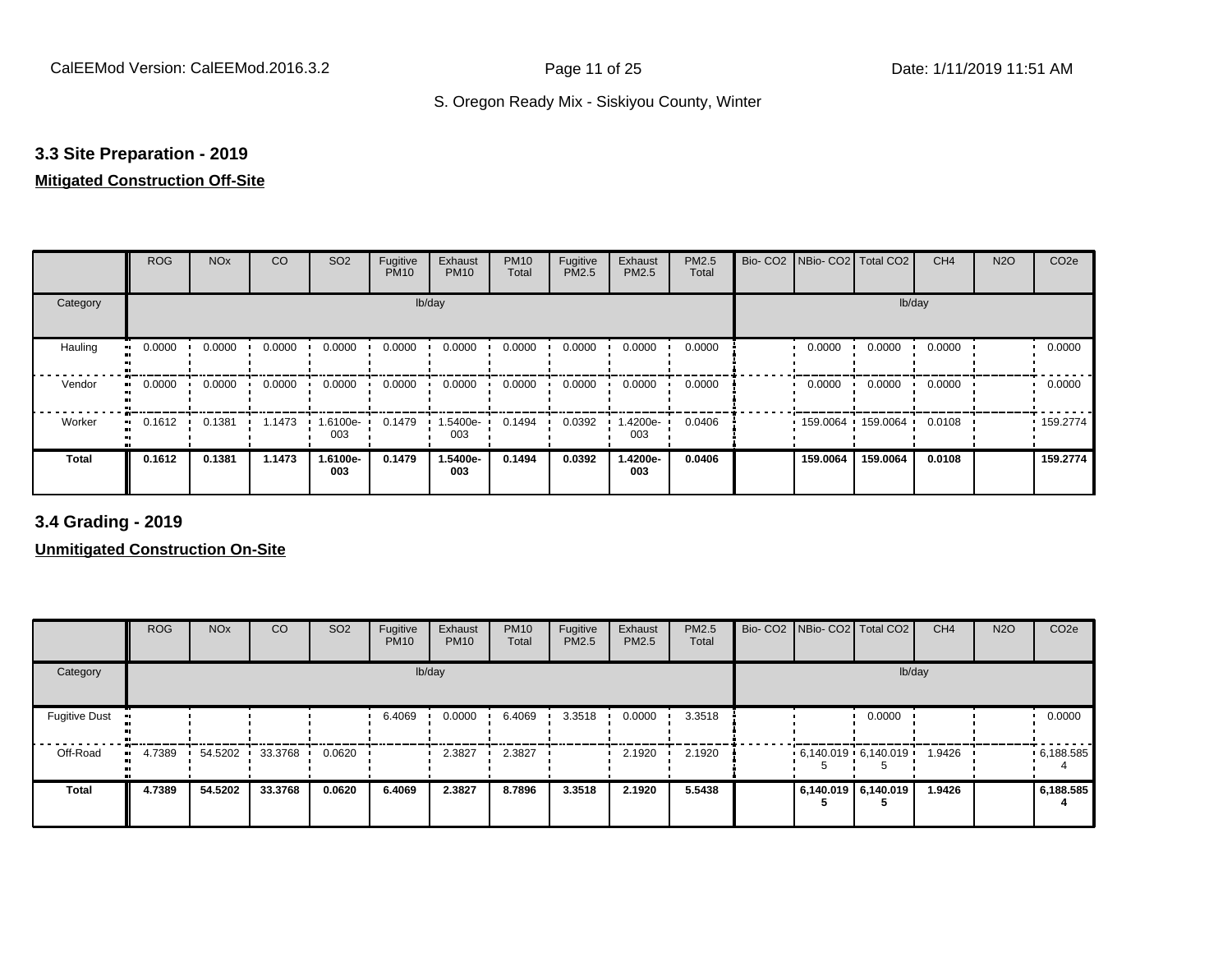#### **3.4 Grading - 2019**

#### **Unmitigated Construction Off-Site**

|                           | <b>ROG</b> | <b>NO<sub>x</sub></b> | CO     | SO <sub>2</sub> | Fugitive<br><b>PM10</b> | Exhaust<br><b>PM10</b> | <b>PM10</b><br>Total | Fugitive<br>PM2.5 | Exhaust<br>PM2.5 | PM2.5<br>Total | Bio- CO2   NBio- CO2   Total CO2 |                       | CH <sub>4</sub> | <b>N2O</b> | CO <sub>2e</sub> |
|---------------------------|------------|-----------------------|--------|-----------------|-------------------------|------------------------|----------------------|-------------------|------------------|----------------|----------------------------------|-----------------------|-----------------|------------|------------------|
| Category                  |            |                       |        |                 | lb/day                  |                        |                      |                   |                  |                |                                  |                       | lb/day          |            |                  |
| Hauling<br>$\blacksquare$ | 0.5881     | 18.5409               | 3.2308 | 0.0495          | 1.0398                  | 0.0831                 | 1.1229               | 0.2852            | 0.0795           | 0.3647         | $5,184.447$ $5,184.447$          |                       | 0.2887          |            | .5,191.664       |
| Vendor<br>$\bullet$       | 0.0000     | 0.0000                | 0.0000 | 0.0000          | 0.0000                  | 0.0000                 | 0.0000               | 0.0000            | 0.0000           | 0.0000         | 0.0000                           | 0.0000                | 0.0000          |            | 0.0000           |
| Worker<br>$\bullet$       | 0.1791     | 0.1535                | 1.2747 | -.7800e<br>003  | 0.1643                  | 1.7100e-<br>003        | 0.1660               | 0.0436            | .5700e-<br>003   | 0.0452         | 176.6737 176.6737                |                       | 0.0121          |            | 176.9749         |
| <b>Total</b>              | 0.7672     | 18.6944               | 4.5055 | 0.0513          | 1.2041                  | 0.0848                 | 1.2889               | 0.3288            | 0.0811           | 0.4099         |                                  | 5,361.120   5,361.120 | 0.3008          |            | 5,368.639        |

|                      | <b>ROG</b> | <b>NO<sub>x</sub></b> | <b>CO</b> | SO <sub>2</sub> | Fugitive<br><b>PM10</b> | Exhaust<br><b>PM10</b> | <b>PM10</b><br>Total | Fugitive<br><b>PM2.5</b> | Exhaust<br><b>PM2.5</b> | PM2.5<br>Total |        | Bio- CO2   NBio- CO2   Total CO2 |                     | CH <sub>4</sub> | <b>N2O</b> | CO <sub>2e</sub> |
|----------------------|------------|-----------------------|-----------|-----------------|-------------------------|------------------------|----------------------|--------------------------|-------------------------|----------------|--------|----------------------------------|---------------------|-----------------|------------|------------------|
| Category             |            |                       |           |                 |                         | lb/day                 |                      |                          |                         |                |        |                                  | lb/day              |                 |            |                  |
| <b>Fugitive Dust</b> |            |                       |           |                 | 6.4069                  | 0.0000                 | 6.4069               | 3.3518                   | 0.0000                  | 3.3518         |        |                                  | 0.0000              |                 |            | 0.0000           |
| Off-Road             | 4.7389<br> | 54.5202               | 33.3768   | 0.0620          |                         | 2.3827                 | 2.3827               |                          | 2.1920                  | 2.1920         | 0.0000 | $6.140.019 \cdot 6.140.019$      |                     | 1.9426          |            | .6,188.585       |
| <b>Total</b>         | 4.7389     | 54.5202               | 33,3768   | 0.0620          | 6.4069                  | 2.3827                 | 8.7896               | 3.3518                   | 2.1920                  | 5.5438         | 0.0000 |                                  | 6,140.019 6,140.019 | 1.9426          |            | 6,188.585        |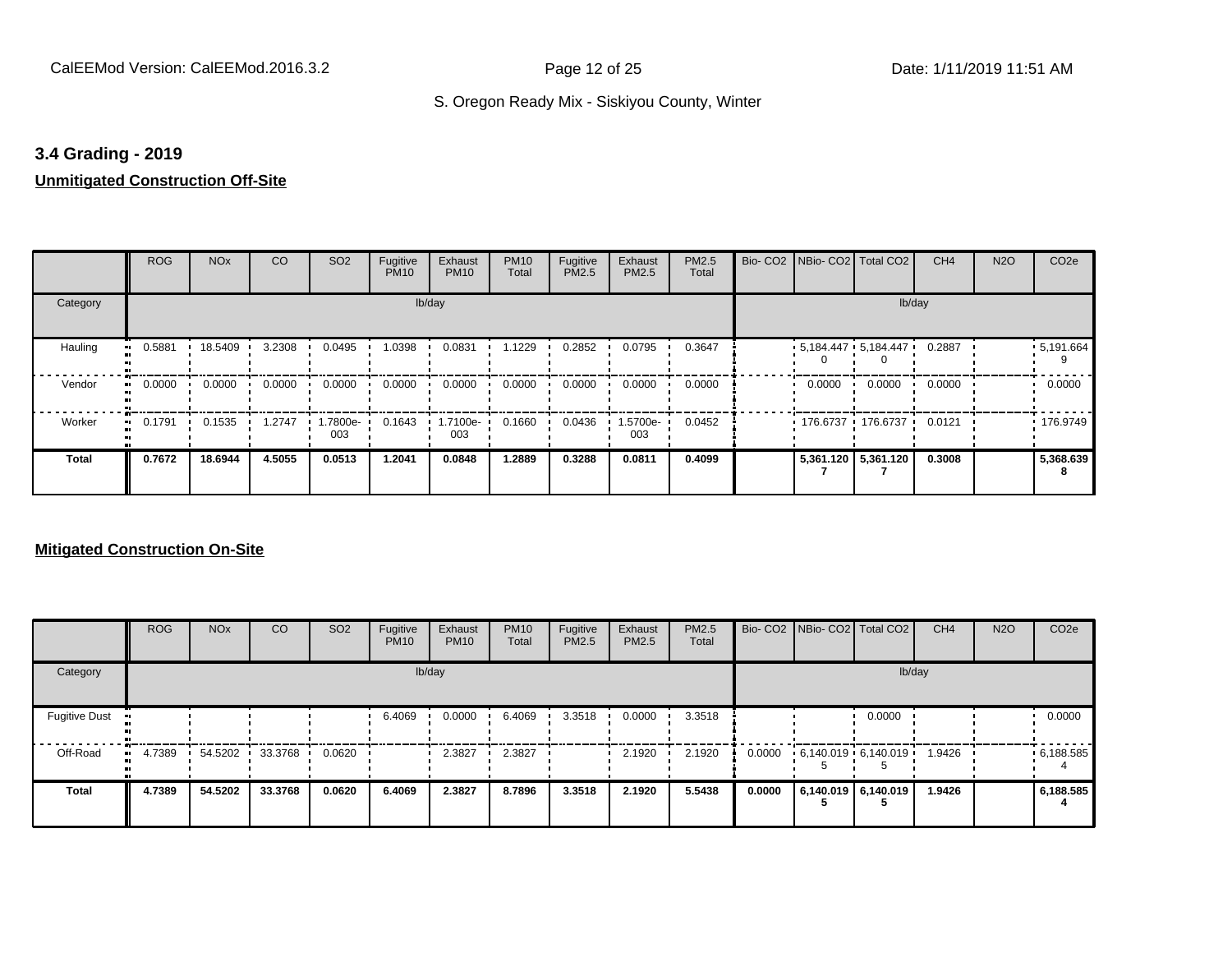#### **3.4 Grading - 2019**

#### **Mitigated Construction Off-Site**

|            | <b>ROG</b> | <b>NO<sub>x</sub></b> | CO     | SO <sub>2</sub> | Fugitive<br><b>PM10</b> | Exhaust<br><b>PM10</b> | <b>PM10</b><br>Total | Fugitive<br>PM2.5 | Exhaust<br>PM2.5 | PM2.5<br>Total | Bio-CO <sub>2</sub> | NBio- CO2   Total CO2 |                         | CH <sub>4</sub> | <b>N2O</b> | CO <sub>2e</sub> |
|------------|------------|-----------------------|--------|-----------------|-------------------------|------------------------|----------------------|-------------------|------------------|----------------|---------------------|-----------------------|-------------------------|-----------------|------------|------------------|
| Category   |            |                       |        |                 | lb/day                  |                        |                      |                   |                  |                |                     |                       | lb/day                  |                 |            |                  |
| Hauling    | 0.5881     | 18.5409               | 3.2308 | 0.0495          | 1.0398                  | 0.0831                 | .1229                | 0.2852            | 0.0795           | 0.3647         |                     |                       | $5,184.447$ $5,184.447$ | 0.2887          |            | .5,191.664       |
| Vendor     | 0.0000     | 0.0000                | 0.0000 | 0.0000          | 0.0000                  | 0.0000                 | 0.0000               | 0.0000            | 0.0000           | 0.0000         |                     | 0.0000                | 0.0000                  | 0.0000          |            | 0.0000           |
| Worker<br> | 0.1791     | 0.1535                | 1.2747 | 1.7800e-<br>003 | 0.1643                  | 1.7100e-<br>003        | 0.1660               | 0.0436            | 1.5700e-<br>003  | 0.0452         |                     | 176.6737 176.6737     |                         | 0.0121          |            | $\cdot$ 176.9749 |
| Total      | 0.7672     | 18.6944               | 4.5055 | 0.0513          | 1.2041                  | 0.0848                 | 1.2889               | 0.3288            | 0.0811           | 0.4099         |                     |                       | 5,361.120 5,361.120     | 0.3008          |            | 5,368.639        |

**3.5 Building Construction - 2019**

|              | <b>ROG</b>          | <b>NO<sub>x</sub></b> | CO              | SO <sub>2</sub> | Fugitive<br><b>PM10</b> | Exhaust<br><b>PM10</b> | <b>PM10</b><br>Total | Fugitive<br><b>PM2.5</b> | Exhaust<br>PM2.5 | <b>PM2.5</b><br>Total |  | Bio- CO2   NBio- CO2   Total CO2 | CH <sub>4</sub> | <b>N2O</b> | CO <sub>2e</sub> |
|--------------|---------------------|-----------------------|-----------------|-----------------|-------------------------|------------------------|----------------------|--------------------------|------------------|-----------------------|--|----------------------------------|-----------------|------------|------------------|
| Category     |                     |                       |                 |                 |                         | lb/day                 |                      |                          |                  |                       |  | lb/day                           |                 |            |                  |
| Off-Road     | 2.3612<br><b>BL</b> |                       | 21.0788 17.1638 | 0.0269          |                         | .2899                  | .2899                |                          | 1.2127           | 1.2127                |  | $2,591.580$ $2,591.580$ $\cdot$  | 0.6313          |            | $-2,607.363$     |
| <b>Total</b> | 2.3612              | 21.0788               | 17.1638         | 0.0269          |                         | 2899.،                 | 1.2899               |                          | 1.2127           | 1.2127                |  | 2,591.580 2,591.580              | 0.6313          |            | 2,607.363        |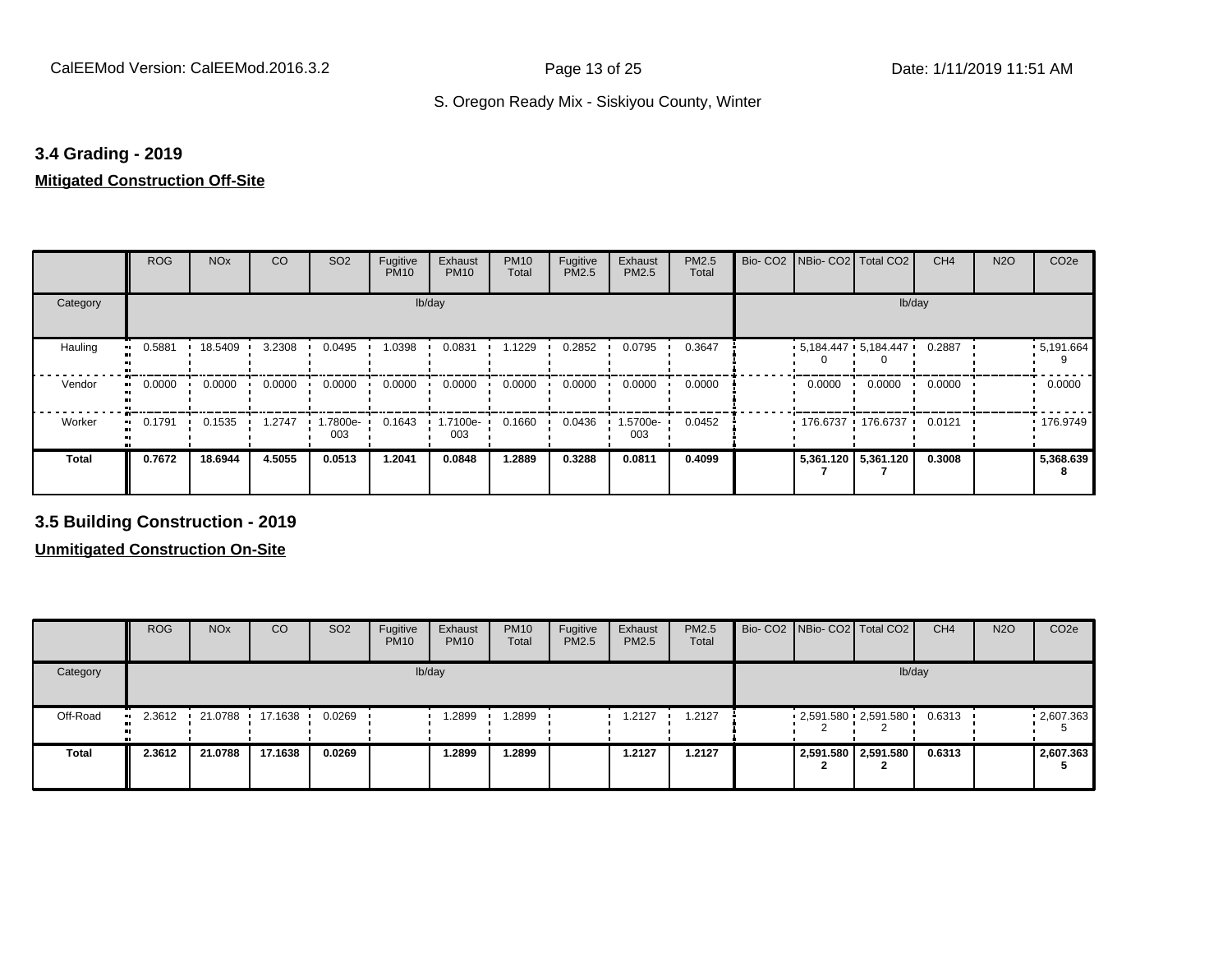## **3.5 Building Construction - 2019**

#### **Unmitigated Construction Off-Site**

|                      | <b>ROG</b> | <b>NO<sub>x</sub></b> | CO      | SO <sub>2</sub> | Fugitive<br><b>PM10</b> | Exhaust<br><b>PM10</b> | <b>PM10</b><br>Total | Fugitive<br>PM2.5 | Exhaust<br>PM2.5 | PM2.5<br>Total |        | Bio- CO2   NBio- CO2   Total CO2 | CH <sub>4</sub> | <b>N2O</b> | CO <sub>2e</sub> |
|----------------------|------------|-----------------------|---------|-----------------|-------------------------|------------------------|----------------------|-------------------|------------------|----------------|--------|----------------------------------|-----------------|------------|------------------|
| Category             |            |                       |         |                 | lb/day                  |                        |                      |                   |                  |                |        |                                  | lb/day          |            |                  |
| Hauling<br>$\bullet$ | 0.0000     | 0.0000                | 0.0000  | 0.0000          | 0.0000                  | 0.0000                 | 0.0000               | 0.0000            | 0.0000           | 0.0000         | 0.0000 | 0.0000                           | 0.0000          |            | 0.0000           |
| Vendor<br>$\bullet$  | 1.4454     | 25.2991               | 10.0168 | 0.0545          | 1.2069                  | 0.1944                 | .4013                | 0.3475            | 0.1860           | 0.5335         |        | $5,682.623$ $5,682.623$          | 0.4914          |            | .5694.909        |
| Worker<br>$\bullet$  | 4.0743     | 3.4919                | 29.0004 | 0.0406          | 3.7377                  | 0.0388                 | 3.7765               | 0.9914            | 0.0358           | 1.0272         |        | $4,019.327$ $4,019.327$          | 0.2741          |            | .4,026.179       |
| <b>Total</b>         | 5.5197     | 28.7910               | 39.0172 | 0.0951          | 4.9446                  | 0.2332                 | 5.1778               | 1.3390            | 0.2218           | 1.5607         |        | 9,701.950 9,701.950              | 0.7655          |            | 9,721.089        |

|              | <b>ROG</b>          | <b>NO<sub>x</sub></b> | CO              | SO <sub>2</sub> | Fugitive<br><b>PM10</b> | Exhaust<br><b>PM10</b> | <b>PM10</b><br>Total | Fugitive<br><b>PM2.5</b> | Exhaust<br><b>PM2.5</b> | PM2.5<br>Total |        | Bio- CO2 NBio- CO2   Total CO2           | CH <sub>4</sub> | <b>N2O</b> | CO <sub>2</sub> e |
|--------------|---------------------|-----------------------|-----------------|-----------------|-------------------------|------------------------|----------------------|--------------------------|-------------------------|----------------|--------|------------------------------------------|-----------------|------------|-------------------|
| Category     |                     |                       |                 |                 |                         | lb/day                 |                      |                          |                         |                |        |                                          | lb/day          |            |                   |
| Off-Road     | 2.3612<br>$\bullet$ |                       | 21.0788 17.1638 | 0.0269          |                         | .2899                  | .2899                |                          | 1.2127                  | 1.2127         | 0.0000 | $2,591.580 \cdot 2,591.580 \cdot 0.6313$ |                 |            | $-2,607.363$      |
| <b>Total</b> | 2.3612              | 21.0788               | 17.1638         | 0.0269          |                         | 1.2899                 | 1.2899               |                          | 1.2127                  | 1.2127         | 0.0000 | 2,591.580 2,591.580                      | 0.6313          |            | 2,607.363         |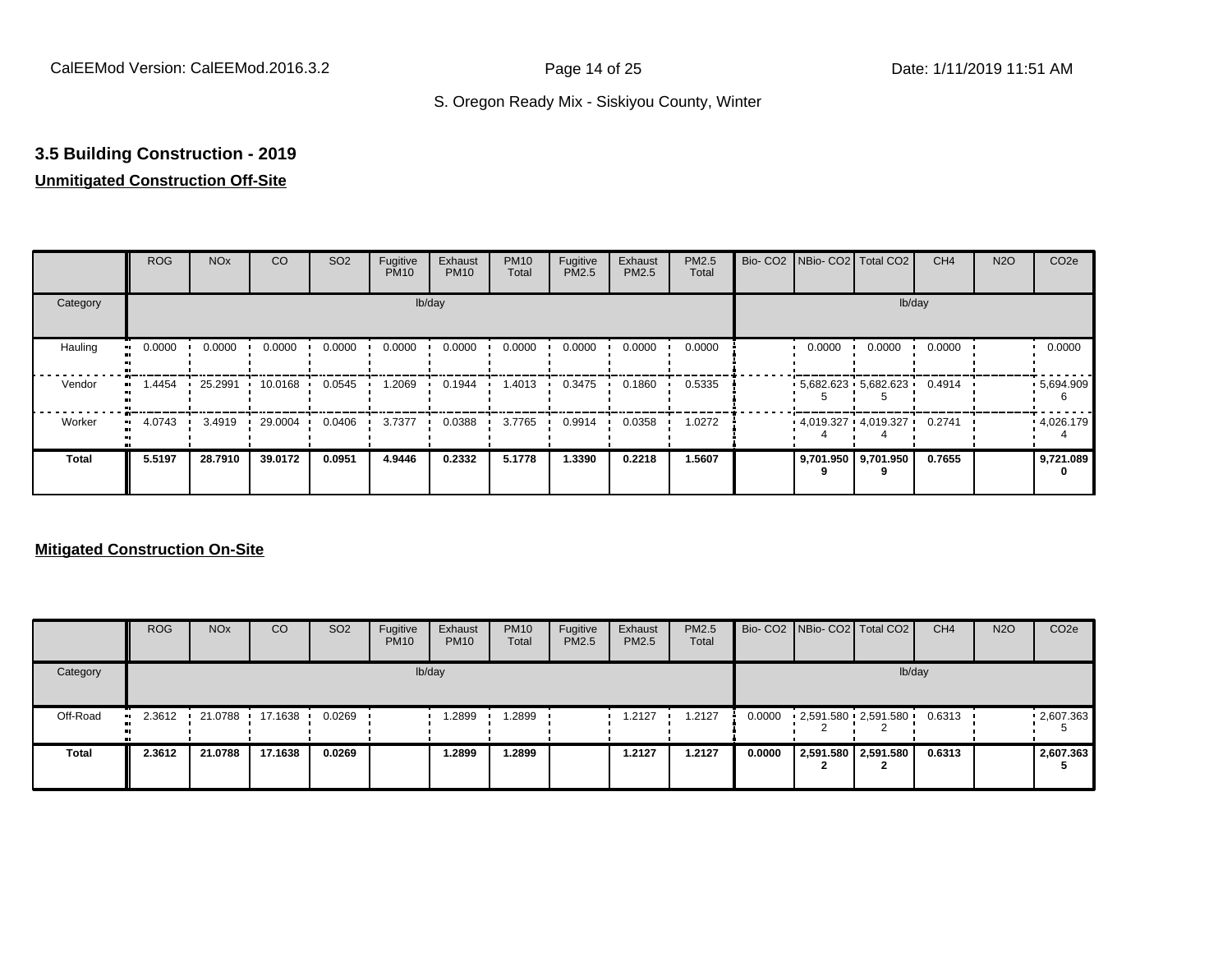## **3.5 Building Construction - 2019**

#### **Mitigated Construction Off-Site**

|              | <b>ROG</b> | <b>NO<sub>x</sub></b> | CO      | SO <sub>2</sub> | Fugitive<br><b>PM10</b> | Exhaust<br><b>PM10</b> | <b>PM10</b><br>Total | Fugitive<br>PM2.5 | Exhaust<br>PM2.5 | PM2.5<br>Total |        | Bio- CO2   NBio- CO2   Total CO2 | CH <sub>4</sub> | <b>N2O</b> | CO <sub>2e</sub> |
|--------------|------------|-----------------------|---------|-----------------|-------------------------|------------------------|----------------------|-------------------|------------------|----------------|--------|----------------------------------|-----------------|------------|------------------|
| Category     |            |                       |         |                 | lb/day                  |                        |                      |                   |                  |                |        | lb/day                           |                 |            |                  |
| Hauling      | 0.0000     | 0.0000                | 0.0000  | 0.0000          | 0.0000                  | 0.0000                 | 0.0000               | 0.0000            | 0.0000           | 0.0000         | 0.0000 | 0.0000                           | 0.0000          |            | 0.0000           |
| Vendor       | 1.4454     | 25.2991               | 10.0168 | 0.0545          | 1.2069                  | 0.1944                 | 1.4013               | 0.3475            | 0.1860           | 0.5335         |        | $5,682.623$ 5,682.623            | 0.4914          |            | .5,694.909       |
| Worker<br>п. | 4.0743     | 3.4919                | 29.0004 | 0.0406          | 3.7377                  | 0.0388                 | 3.7765               | 0.9914            | 0.0358           | 1.0272         |        | $4,019.327$ $4,019.327$          | 0.2741          |            | .4,026.179       |
| <b>Total</b> | 5.5197     | 28.7910               | 39.0172 | 0.0951          | 4.9446                  | 0.2332                 | 5.1778               | 1.3390            | 0.2218           | 1.5607         |        | 9,701.950 9,701.950              | 0.7655          |            | 9,721.089        |

**3.6 Paving - 2019**

|              | <b>ROG</b> | <b>NO<sub>x</sub></b> | CO      | SO <sub>2</sub> | Fugitive<br><b>PM10</b> | Exhaust<br><b>PM10</b> | <b>PM10</b><br>Total | Fugitive<br><b>PM2.5</b> | Exhaust<br>PM2.5 | <b>PM2.5</b><br>Total |  | Bio- CO2 NBio- CO2 Total CO2 | CH <sub>4</sub> | <b>N2O</b> | CO <sub>2e</sub> |
|--------------|------------|-----------------------|---------|-----------------|-------------------------|------------------------|----------------------|--------------------------|------------------|-----------------------|--|------------------------------|-----------------|------------|------------------|
| Category     |            |                       |         |                 |                         | lb/day                 |                      |                          |                  |                       |  | lb/day                       |                 |            |                  |
| Off-Road     | 1.4544     | 15.2441               | 14.6648 | 0.0228          |                         | 0.8246                 | 0.8246               |                          | 0.7586           | 0.7586                |  | 2,257.002 2,257.002 0.7141   |                 |            | 12,274.854       |
| Paving       | 3.2475     |                       |         |                 |                         | 0.0000                 | 0.0000               |                          | 0.0000           | 0.0000                |  | 0.0000                       |                 |            | 0.0000           |
| <b>Total</b> | 4.7019     | 15.2441               | 14.6648 | 0.0228          |                         | 0.8246                 | 0.8246               |                          | 0.7586           | 0.7586                |  | 2,257.002 2,257.002          | 0.7141          |            | 2,274.854        |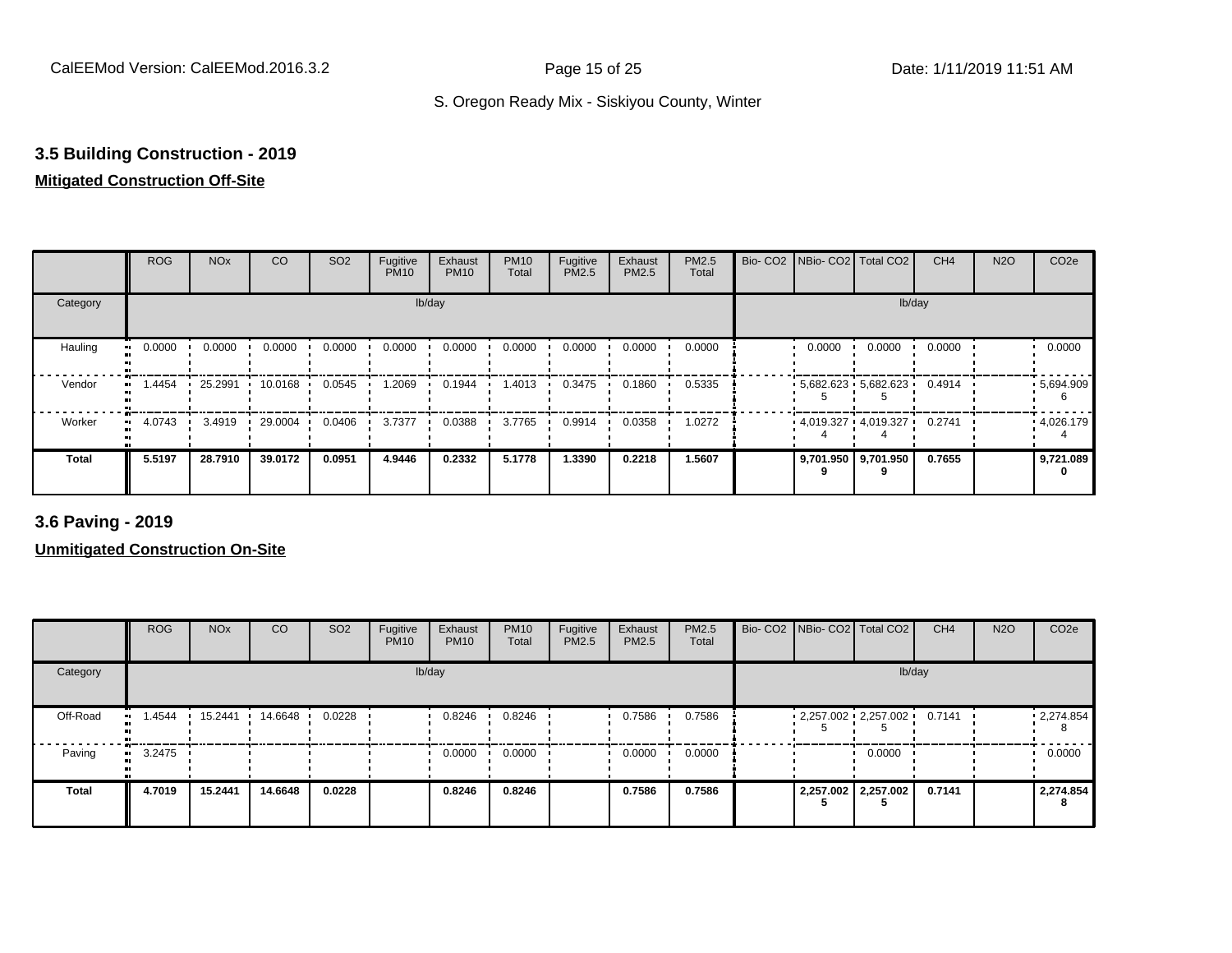#### **3.6 Paving - 2019**

### **Unmitigated Construction Off-Site**

|                     | <b>ROG</b>   | <b>NO<sub>x</sub></b> | CO     | SO <sub>2</sub> | Fugitive<br><b>PM10</b> | Exhaust<br><b>PM10</b> | <b>PM10</b><br>Total | Fugitive<br>PM2.5 | Exhaust<br>PM2.5 | PM2.5<br>Total | Bio-CO <sub>2</sub> | NBio- CO2   Total CO2 |          | CH <sub>4</sub>    | <b>N2O</b> | CO <sub>2e</sub> |
|---------------------|--------------|-----------------------|--------|-----------------|-------------------------|------------------------|----------------------|-------------------|------------------|----------------|---------------------|-----------------------|----------|--------------------|------------|------------------|
| Category            |              |                       |        |                 | lb/day                  |                        |                      |                   |                  |                |                     |                       |          | lb/day             |            |                  |
| Hauling             | 0.0000       | 0.0000                | 0.0000 | 0.0000          | 0.0000                  | 0.0000                 | 0.0000               | 0.0000            | 0.0000           | 0.0000         |                     | 0.0000                | 0.0000   | 0.0000             |            | 0.0000           |
| Vendor<br>$\bullet$ | 0.0000       | 0.0000                | 0.0000 | 0.0000          | 0.0000                  | 0.0000                 | 0.0000               | 0.0000            | 0.0000           | 0.0000         |                     | 0.0000                | 0.0000   | 0.0000             |            | 0.0000           |
| Worker              | 0.1343<br>ш. | 0.1151                | 0.9561 | 1.3400e-<br>003 | 0.1232                  | 1.2800e-<br>003        | 0.1245               | 0.0327            | .1800e-<br>003   | 0.0339         |                     | 132.5053              | 132.5053 | 9.0400e-<br>003    |            | .132.7312        |
| <b>Total</b>        | 0.1343       | 0.1151                | 0.9561 | 1.3400e-<br>003 | 0.1232                  | 1.2800e-<br>003        | 0.1245               | 0.0327            | 1.1800e-<br>003  | 0.0339         |                     | 132.5053              | 132.5053 | $9.0400e -$<br>003 |            | 132.7312         |

|              | <b>ROG</b>    | <b>NO<sub>x</sub></b> | <b>CO</b> | SO <sub>2</sub> | Fugitive<br><b>PM10</b> | Exhaust<br><b>PM10</b> | <b>PM10</b><br>Total | Fugitive<br><b>PM2.5</b> | Exhaust<br><b>PM2.5</b> | <b>PM2.5</b><br>Total |        | Bio- CO2   NBio- CO2   Total CO2 | CH <sub>4</sub> | <b>N2O</b> | CO <sub>2e</sub>       |
|--------------|---------------|-----------------------|-----------|-----------------|-------------------------|------------------------|----------------------|--------------------------|-------------------------|-----------------------|--------|----------------------------------|-----------------|------------|------------------------|
| Category     |               |                       |           |                 |                         | lb/day                 |                      |                          |                         |                       |        | lb/day                           |                 |            |                        |
| Off-Road     | .4544<br>.    | 15.2441               | 14.6648   | 0.0228          |                         | 0.8246                 | 0.8246               |                          | 0.7586                  | 0.7586                | 0.0000 | $2,257.002$ $2,257.002$          | 0.7141          |            | $\cdot$ 2,274.854<br>8 |
| Paving       | 3.2475<br>. . |                       |           |                 |                         | 0.0000                 | 0.0000               |                          | 0.0000                  | 0.0000                |        | 0.0000                           |                 |            | 0.0000                 |
| <b>Total</b> | 4.7019        | 15.2441               | 14.6648   | 0.0228          |                         | 0.8246                 | 0.8246               |                          | 0.7586                  | 0.7586                | 0.0000 | 2,257.002 2,257.002              | 0.7141          |            | 2,274.854<br>8         |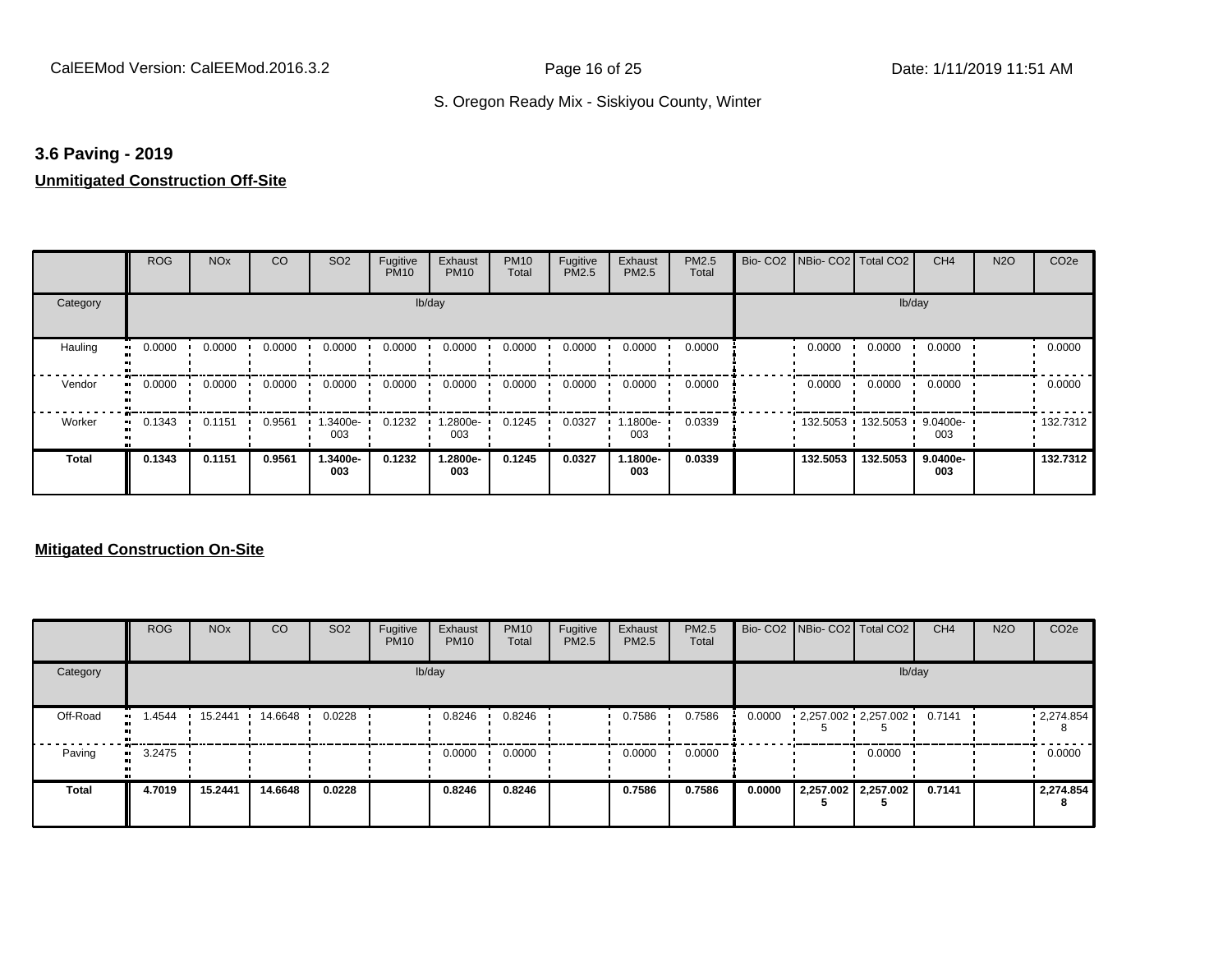#### **3.6 Paving - 2019**

#### **Mitigated Construction Off-Site**

|          | <b>ROG</b> | <b>NO<sub>x</sub></b> | CO     | SO <sub>2</sub> | Fugitive<br><b>PM10</b> | Exhaust<br><b>PM10</b> | <b>PM10</b><br>Total | Fugitive<br>PM2.5 | Exhaust<br>PM2.5 | PM2.5<br>Total | Bio-CO <sub>2</sub> | NBio- CO2   Total CO2 |                     | CH <sub>4</sub> | <b>N2O</b> | CO <sub>2e</sub> |
|----------|------------|-----------------------|--------|-----------------|-------------------------|------------------------|----------------------|-------------------|------------------|----------------|---------------------|-----------------------|---------------------|-----------------|------------|------------------|
| Category |            |                       |        |                 | lb/day                  |                        |                      |                   |                  |                |                     |                       | lb/day              |                 |            |                  |
| Hauling  | 0.0000     | 0.0000                | 0.0000 | 0.0000          | 0.0000                  | 0.0000                 | 0.0000               | 0.0000            | 0.0000           | 0.0000         |                     | 0.0000                | 0.0000              | 0.0000          |            | 0.0000           |
| Vendor   | 0.0000     | 0.0000                | 0.0000 | 0.0000          | 0.0000                  | 0.0000                 | 0.0000               | 0.0000            | 0.0000           | 0.0000         |                     | 0.0000                | 0.0000              | 0.0000          |            | 0.0000           |
| Worker   | 0.1343     | 0.1151                | 0.9561 | 1.3400e-<br>003 | 0.1232                  | 1.2800e-<br>003        | 0.1245               | 0.0327            | 1.1800e-<br>003  | 0.0339         |                     |                       | 132.5053 132.5053 1 | 9.0400e-<br>003 |            | 132.7312         |
| Total    | 0.1343     | 0.1151                | 0.9561 | 1.3400e-<br>003 | 0.1232                  | 1.2800e-<br>003        | 0.1245               | 0.0327            | 1.1800e-<br>003  | 0.0339         |                     | 132.5053              | 132.5053            | 9.0400e-<br>003 |            | 132.7312         |

**3.7 Architectural Coating - 2019**

|                         | <b>ROG</b>          | <b>NO<sub>x</sub></b> | CO     | SO <sub>2</sub>    | Fugitive<br><b>PM10</b> | Exhaust<br><b>PM10</b> | <b>PM10</b><br>Total | Fugitive<br><b>PM2.5</b> | Exhaust<br><b>PM2.5</b> | <b>PM2.5</b><br>Total | Bio- CO2 NBio- CO2 Total CO2 |          | CH <sub>4</sub> | <b>N2O</b> | CO <sub>2e</sub> |
|-------------------------|---------------------|-----------------------|--------|--------------------|-------------------------|------------------------|----------------------|--------------------------|-------------------------|-----------------------|------------------------------|----------|-----------------|------------|------------------|
| Category                |                     |                       |        |                    |                         | lb/day                 |                      |                          |                         |                       |                              | lb/day   |                 |            |                  |
| Archit. Coating 12.1785 |                     |                       |        |                    |                         | 0.0000                 | 0.0000               |                          | 0.0000                  | 0.0000                |                              | 0.0000   |                 |            | 0.0000           |
| Off-Road                | 0.2664<br>$\bullet$ | 1.8354                | 1.8413 | $-2.9700e-$<br>003 |                         | 0.1288                 | 0.1288               |                          | 0.1288                  | 0.1288                | 281.4481 281.4481            |          | 0.0238          |            | 282.0423         |
| <b>Total</b>            | 42,4449             | 1.8354                | 1.8413 | 2.9700e-<br>003    |                         | 0.1288                 | 0.1288               |                          | 0.1288                  | 0.1288                | 281.4481                     | 281.4481 | 0.0238          |            | 282.0423         |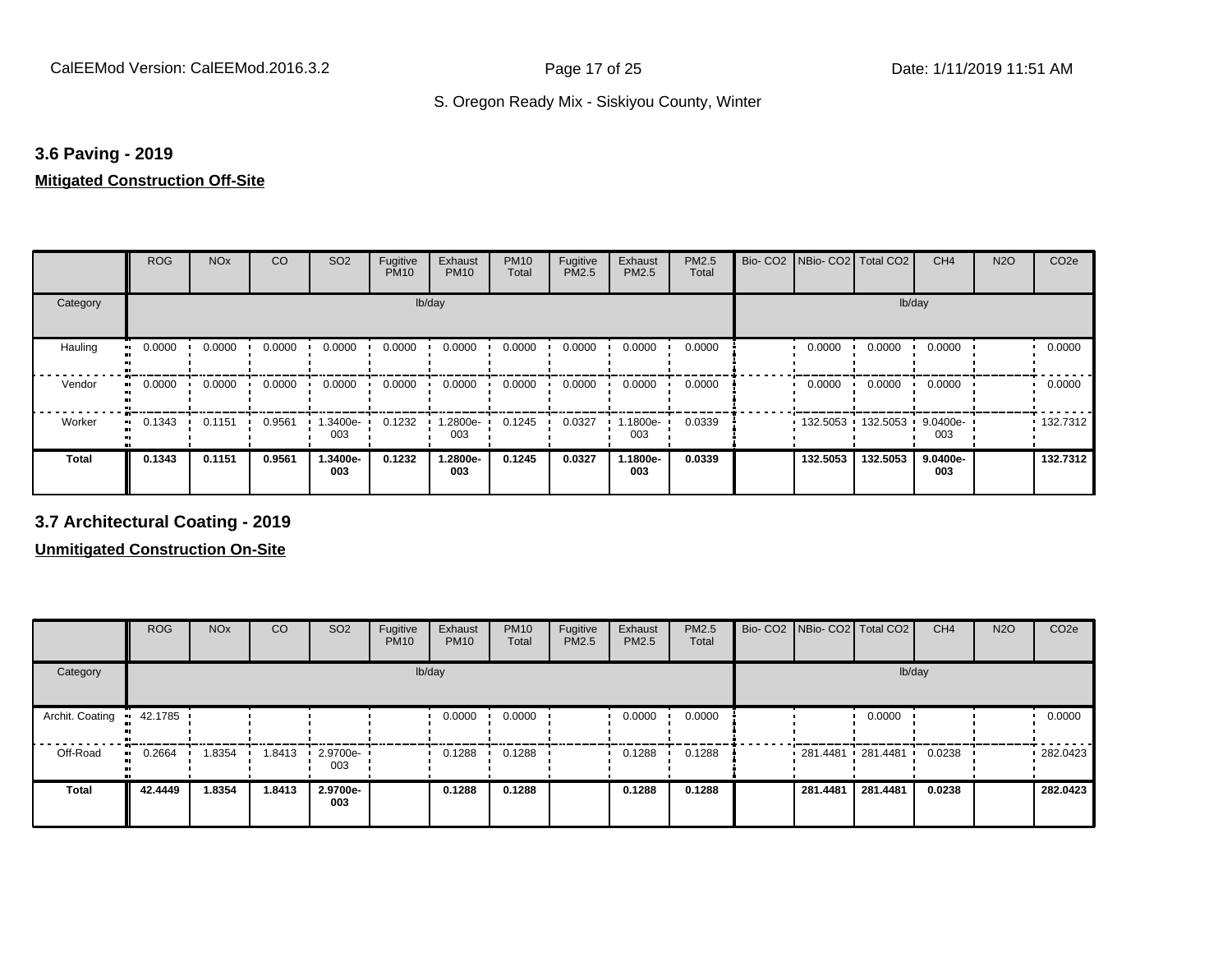## **3.7 Architectural Coating - 2019**

### **Unmitigated Construction Off-Site**

|              | <b>ROG</b>          | <b>NO<sub>x</sub></b> | CO     | SO <sub>2</sub> | Fugitive<br><b>PM10</b> | Exhaust<br><b>PM10</b> | <b>PM10</b><br>Total | Fugitive<br>PM2.5 | Exhaust<br>PM2.5 | PM2.5<br>Total | Bio- CO2   NBio- CO2   Total CO2 |                   | CH <sub>4</sub> | <b>N2O</b> | CO <sub>2e</sub> |
|--------------|---------------------|-----------------------|--------|-----------------|-------------------------|------------------------|----------------------|-------------------|------------------|----------------|----------------------------------|-------------------|-----------------|------------|------------------|
| Category     |                     |                       |        |                 |                         | lb/day                 |                      |                   |                  |                |                                  | lb/day            |                 |            |                  |
| Hauling      | 0.0000              | 0.0000                | 0.0000 | 0.0000          | 0.0000                  | 0.0000                 | 0.0000               | 0.0000            | 0.0000           | 0.0000         | 0.0000                           | 0.0000            | 0.0000          |            | 0.0000           |
| Vendor       | 0.0000<br>$\bullet$ | 0.0000                | 0.0000 | 0.0000          | 0.0000                  | 0.0000                 | 0.0000               | 0.0000            | 0.0000           | 0.0000         | 0.0000                           | 0.0000            | 0.0000          |            | 0.0000           |
| Worker       | 0.8149<br>$\bullet$ | 0.6984                | 5.8001 | 8.1200e-<br>003 | 0.7475                  | 7.7600e-<br>003        | 0.7553               | 0.1983            | 7.1600e-<br>003  | 0.2054         |                                  | 803.8655 803.8655 | 0.0548          |            | 805.2359         |
| <b>Total</b> | 0.8149              | 0.6984                | 5.8001 | 8.1200e-<br>003 | 0.7475                  | 7.7600e-<br>003        | 0.7553               | 0.1983            | 7.1600e-<br>003  | 0.2054         | 803.8655                         | 803.8655          | 0.0548          |            | 805.2359         |

|                 | <b>ROG</b>   | <b>NO<sub>x</sub></b> | CO     | SO <sub>2</sub>         | Fugitive<br><b>PM10</b> | Exhaust<br><b>PM10</b> | <b>PM10</b><br>Total | Fugitive<br><b>PM2.5</b> | Exhaust<br><b>PM2.5</b> | <b>PM2.5</b><br>Total |        |          | Bio- CO2   NBio- CO2   Total CO2 | CH <sub>4</sub> | <b>N2O</b> | CO <sub>2e</sub> |
|-----------------|--------------|-----------------------|--------|-------------------------|-------------------------|------------------------|----------------------|--------------------------|-------------------------|-----------------------|--------|----------|----------------------------------|-----------------|------------|------------------|
| Category        |              |                       |        |                         |                         | lb/day                 |                      |                          |                         |                       |        |          | lb/day                           |                 |            |                  |
| Archit. Coating | 42.1785      |                       |        |                         |                         | 0.0000                 | 0.0000               |                          | 0.0000                  | 0.0000                |        |          | 0.0000                           |                 |            | 0.0000           |
| Off-Road        | 0.2664<br>ш. | 1.8354                | 1.8413 | $\cdot$ 2.9700e-<br>003 |                         | 0.1288                 | 0.1288               |                          | 0.1288                  | 0.1288                | 0.0000 |          | 281.4481 281.4481 '              | 0.0238          |            | $-282.0423$      |
| <b>Total</b>    | 42.4449      | 1.8354                | 1.8413 | 2.9700e-<br>003         |                         | 0.1288                 | 0.1288               |                          | 0.1288                  | 0.1288                | 0.0000 | 281.4481 | 281.4481                         | 0.0238          |            | 282.0423         |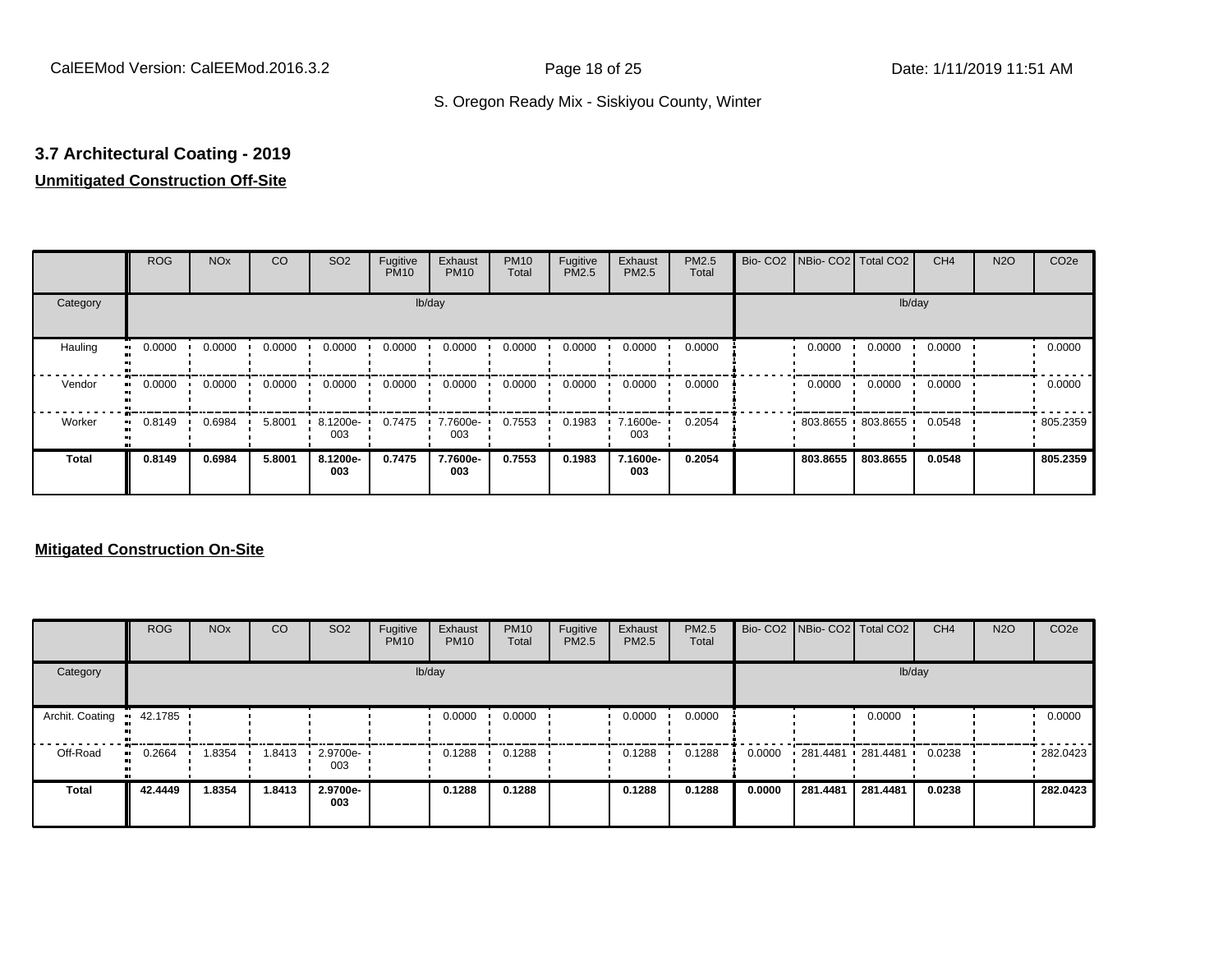### **3.7 Architectural Coating - 2019 Mitigated Construction Off-Site**

|                            | <b>ROG</b> | <b>NO<sub>x</sub></b> | CO     | SO <sub>2</sub> | Fugitive<br><b>PM10</b> | Exhaust<br><b>PM10</b> | <b>PM10</b><br>Total | Fugitive<br><b>PM2.5</b> | Exhaust<br>PM2.5 | <b>PM2.5</b><br>Total | Bio- CO2 NBio- CO2 Total CO2 |          | CH <sub>4</sub> | <b>N2O</b> | CO <sub>2e</sub> |
|----------------------------|------------|-----------------------|--------|-----------------|-------------------------|------------------------|----------------------|--------------------------|------------------|-----------------------|------------------------------|----------|-----------------|------------|------------------|
| Category                   |            |                       |        |                 | lb/day                  |                        |                      |                          |                  |                       |                              | lb/day   |                 |            |                  |
| Hauling<br>$\bullet$       | 0.0000     | 0.0000                | 0.0000 | 0.0000          | 0.0000                  | 0.0000                 | 0.0000               | 0.0000                   | 0.0000           | 0.0000                | 0.0000                       | 0.0000   | 0.0000          |            | 0.0000           |
| Vendor                     | 0.0000     | 0.0000                | 0.0000 | 0.0000          | 0.0000                  | 0.0000                 | 0.0000               | 0.0000                   | 0.0000           | 0.0000                | 0.0000                       | 0.0000   | 0.0000          |            | 0.0000           |
| Worker<br>$\bullet\bullet$ | 0.8149     | 0.6984                | 5.8001 | 8.1200e-<br>003 | 0.7475                  | 7.7600e-<br>003        | 0.7553               | 0.1983                   | 7.1600e-<br>003  | 0.2054                | 803.8655 803.8655            |          | 0.0548          |            | .805.2359        |
| <b>Total</b>               | 0.8149     | 0.6984                | 5.8001 | 8.1200e-<br>003 | 0.7475                  | 7.7600e-<br>003        | 0.7553               | 0.1983                   | 7.1600e-<br>003  | 0.2054                | 803.8655                     | 803.8655 | 0.0548          |            | 805.2359         |

### **4.0 Operational Detail - Mobile**

**4.1 Mitigation Measures Mobile**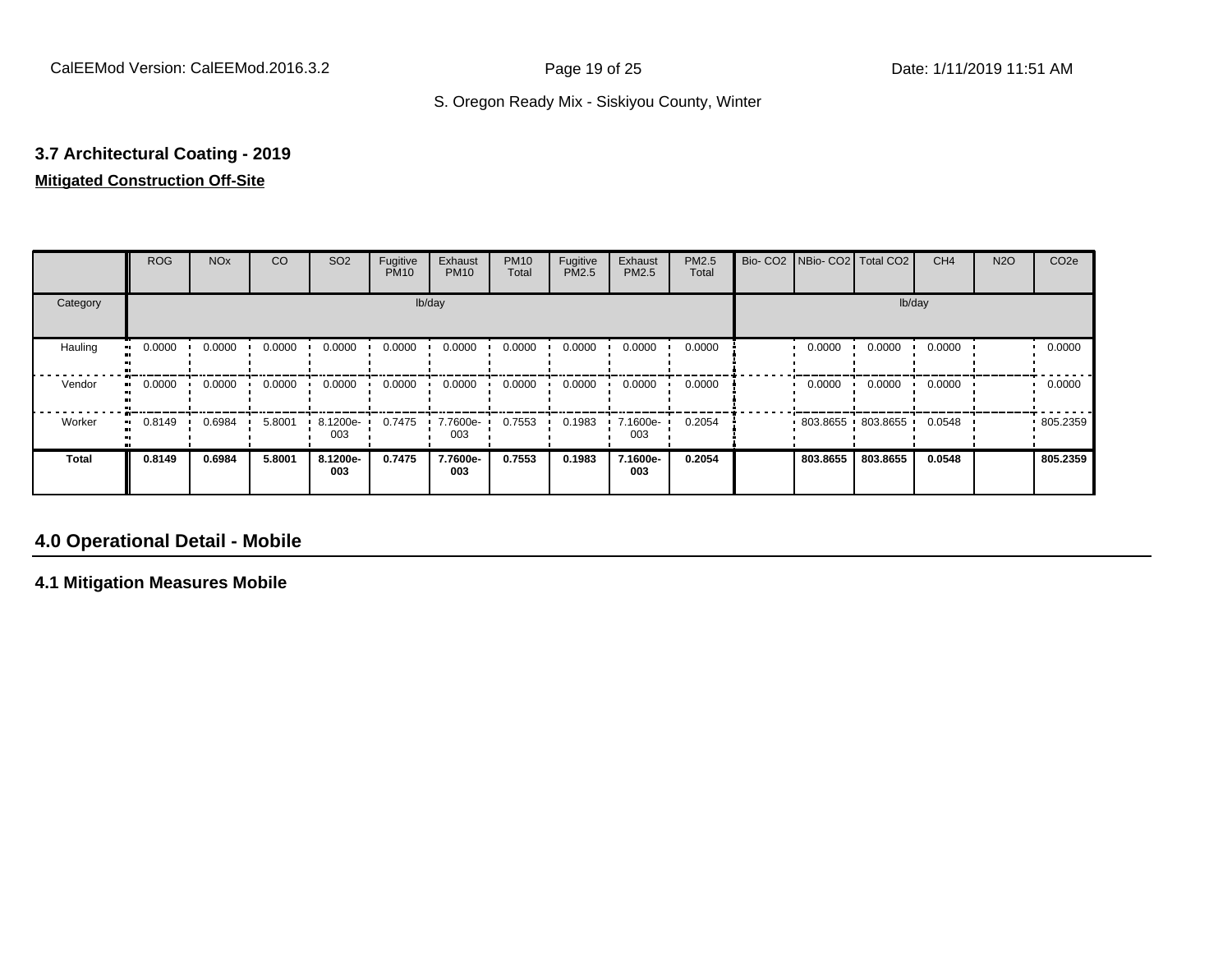|             | <b>ROG</b> | <b>NO<sub>x</sub></b> | CO     | SO <sub>2</sub>    | Fugitive<br><b>PM10</b> | Exhaust<br><b>PM10</b> | <b>PM10</b><br>Total | Fugitive<br><b>PM2.5</b> | Exhaust<br>PM2.5        | <b>PM2.5</b><br>Total |  | Bio- CO2 NBio- CO2 Total CO2 | CH <sub>4</sub> | <b>N2O</b> | CO <sub>2e</sub> |
|-------------|------------|-----------------------|--------|--------------------|-------------------------|------------------------|----------------------|--------------------------|-------------------------|-----------------------|--|------------------------------|-----------------|------------|------------------|
| Category    |            |                       |        |                    |                         | lb/day                 |                      |                          |                         |                       |  |                              | lb/day          |            |                  |
| Mitigated   | 0.0884     | 0.7902                | 1.0362 | 3.1200e-<br>003    | 0.1751                  | 3.6500e-<br>003        | 0.1787               | 0.0470                   | $\cdot$ 3.4500e-<br>003 | 0.0504                |  | 318.4890 318.4890            | 0.0242          |            | 319.0947         |
| Unmitigated | 0.0884     | 0.7902                | 1.0362 | $-3.1200e-$<br>003 | 0.1751                  | $3.6500e-$<br>003      | 0.1787               | 0.0470                   | $\cdot$ 3.4500e-<br>003 | 0.0504                |  | 318.4890 318.4890            | 0.0242          |            | .319.0947        |

#### **4.2 Trip Summary Information**

|                               |         | Average Daily Trip Rate |        | Unmitigated       | Mitigated         |
|-------------------------------|---------|-------------------------|--------|-------------------|-------------------|
| Land Use                      | Weekdav | Saturday                | Sunday | <b>Annual VMT</b> | <b>Annual VMT</b> |
|                               | 27.88   | 5.28                    | 2.72   | 61,477            | 61,477            |
| <b>Other Asphalt Surfaces</b> | 0.00    | 0.00                    | 0.00   |                   |                   |
| Total                         | 27.88   | 5.28                    | 2.72   | 61,477            | 61.477            |

#### **4.3 Trip Type Information**

|                        |            | <b>Miles</b>   |                                   |       | Trip % |             |         | Trip Purpose %  |         |
|------------------------|------------|----------------|-----------------------------------|-------|--------|-------------|---------|-----------------|---------|
| Land Use               | H-W or C-W | $H-S$ or $C-C$ | H-O or C-NW H-W or C-W H-S or C-C |       |        | H-O or C-NW | Primary | <b>Diverted</b> | Pass-by |
| General Light Industry | 9.50       | 7.30           | 7.30                              | 59.00 | 28.00  | 13.00       | 92      |                 |         |
| Other Asphalt Surfaces | 9.50       | 7.30           | 7.30                              | 0.00  | 0.00   | 0.00        |         |                 |         |

### **4.4 Fleet Mix**

| Land Use                      | LDA      | DT1       | DT2      | <b>MDV</b> | LHD1     | LHD <sub>2</sub> | <b>MHD</b>   | <b>HHD</b> | OBUS      | JBUS     | <b>MCY</b> | <b>SBUS</b> | <b>MH</b> |
|-------------------------------|----------|-----------|----------|------------|----------|------------------|--------------|------------|-----------|----------|------------|-------------|-----------|
| General Light Industry        | 0.487361 | 0.0387701 | 0.180029 | .116952i   | 0.034202 | 0.0063731        | $0.008681$ i | 0.117611   | 0.001222i | 0.001581 | 0.005079   | 0.001001    | 0.001137  |
| <b>Other Asphalt Surfaces</b> | 0.487361 | 0.038770  | 0.180029 | 0.116952   | 0.034202 | 0.006373         | 0.008681     | 0.117611   | 0.001222  | 0.001581 | 0.005079   | 0.001001    | 0.001137  |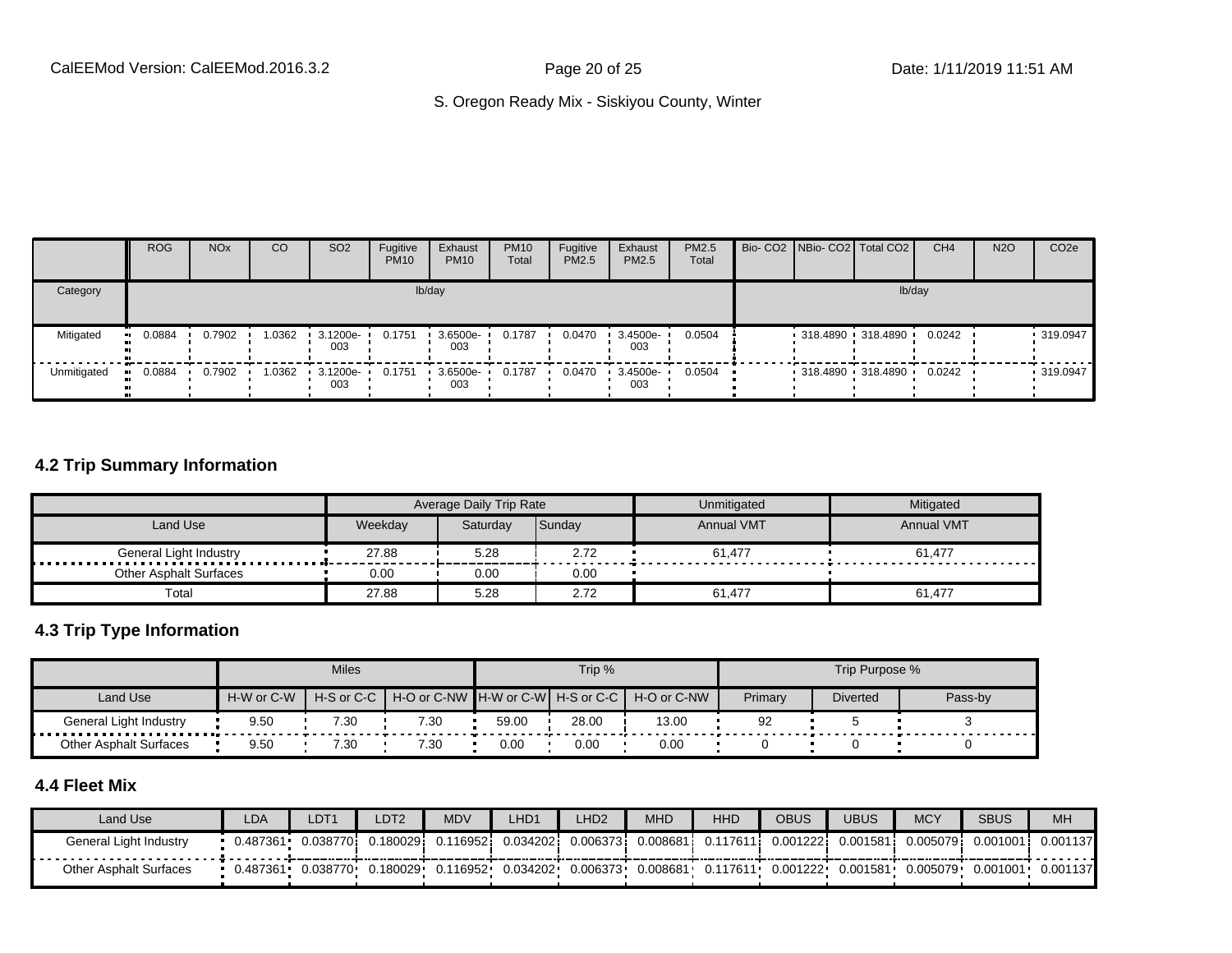## **5.0 Energy Detail**

#### Historical Energy Use: N

#### **5.1 Mitigation Measures Energy**

|                           | <b>ROG</b>      | <b>NO<sub>x</sub></b>             | CO  | SO <sub>2</sub>                   | Fugitive<br><b>PM10</b> | Exhaust<br><b>PM10</b> | <b>PM10</b><br>Total | Fugitive<br>PM2.5 | Exhaust<br>PM2.5 | <b>PM2.5</b><br>Total | Bio- CO2   NBio- CO2   Total CO2 |        | CH <sub>4</sub> | <b>N2O</b>      | CO <sub>2e</sub> |
|---------------------------|-----------------|-----------------------------------|-----|-----------------------------------|-------------------------|------------------------|----------------------|-------------------|------------------|-----------------------|----------------------------------|--------|-----------------|-----------------|------------------|
| Category                  |                 |                                   |     |                                   |                         | lb/day                 |                      |                   |                  |                       |                                  | lb/day |                 |                 |                  |
| NaturalGas<br>Mitigated   | 4.1000e-<br>004 | 003                               | 003 | 3.7700e- 3.1700e- 2.0000e-<br>005 |                         | $2.9000e-$<br>004      | 2.9000e-<br>004      |                   | 2.9000e-<br>004  | 2.9000e-<br>004       | 4.5254                           | 4.5254 | 9.0000e-<br>005 | 8.0000e-<br>005 | 4.5523           |
| NaturalGas<br>Unmitigated | 004             | 4.1000e- 3.7700e- 3.1700e-<br>003 | 003 | $\cdot$ 2.0000e- $\cdot$<br>005   |                         | 2.9000e-<br>004        | 2.9000e-<br>004      |                   | 2.9000e-<br>004  | $2.9000e-$<br>004     | 4.5254                           | 4.5254 | 9.0000e-<br>005 | 8.0000e-<br>005 | 4.5523           |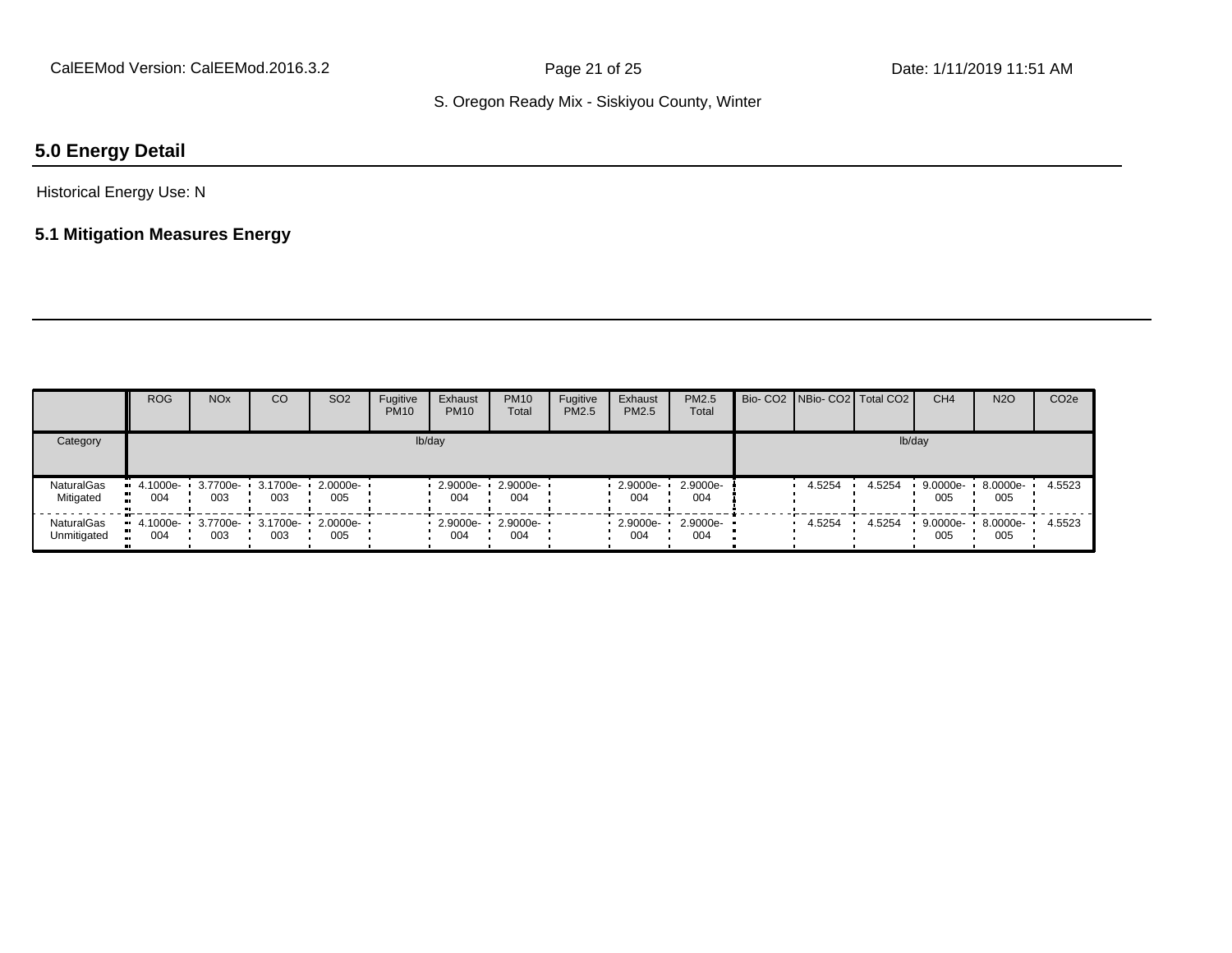# **5.2 Energy by Land Use - NaturalGas**

#### **Unmitigated**

|                                  | NaturalGa<br>s Use | <b>ROG</b>      | <b>NO<sub>x</sub></b> | CO              | SO <sub>2</sub> | Fugitive<br><b>PM10</b> | Exhaust<br><b>PM10</b> | <b>PM10</b><br>Total | Fugitive<br>PM2.5 | Exhaust<br>PM2.5 | PM2.5<br>Total  | Bio- CO2   NBio- CO2   Total CO2 |        | CH <sub>4</sub> | <b>N2O</b>      | CO <sub>2e</sub> |
|----------------------------------|--------------------|-----------------|-----------------------|-----------------|-----------------|-------------------------|------------------------|----------------------|-------------------|------------------|-----------------|----------------------------------|--------|-----------------|-----------------|------------------|
| Land Use                         | kBTU/yr            |                 |                       |                 |                 |                         | lb/day                 |                      |                   |                  |                 |                                  | lb/day |                 |                 |                  |
| General Light<br>Industry        | 38.4658            | 4.1000e-<br>004 | 3.7700e-<br>003       | 3.1700e-<br>003 | 2.0000e-<br>005 |                         | 2.9000e-<br>004        | 2.9000e-<br>004      |                   | 2.9000e-<br>004  | 2.9000e-<br>004 | 4.5254                           | 4.5254 | 9.0000e-<br>005 | 8.0000e-<br>005 | 4.5523           |
| <b>Other Asphalt</b><br>Surfaces | 0                  | 0.0000          | 0.0000                | 0.0000          | 0.0000          |                         | 0.0000                 | 0.0000               |                   | 0.0000           | 0.0000          | 0.0000                           | 0.0000 | 0.0000          | 0.0000          | 0.0000           |
| <b>Total</b>                     |                    | 4.1000e-<br>004 | 3.7700e-<br>003       | 3.1700e-<br>003 | 2.0000e-<br>005 |                         | 2.9000e-<br>004        | 2.9000e-<br>004      |                   | 2.9000e-<br>004  | 2.9000e-<br>004 | 4.5254                           | 4.5254 | 9.0000e-<br>005 | 8.0000e-<br>005 | 4.5523           |

#### **Mitigated**

|                           | NaturalGa<br>s Use    | <b>ROG</b>      | <b>NO<sub>x</sub></b> | CO              | SO <sub>2</sub> | Fugitive<br><b>PM10</b> | Exhaust<br><b>PM10</b> | <b>PM10</b><br>Total | Fugitive<br><b>PM2.5</b> | Exhaust<br>PM2.5 | PM2.5<br>Total  |        | Bio- CO2 NBio- CO2 Total CO2 | CH <sub>4</sub> | <b>N2O</b>      | CO <sub>2e</sub> |
|---------------------------|-----------------------|-----------------|-----------------------|-----------------|-----------------|-------------------------|------------------------|----------------------|--------------------------|------------------|-----------------|--------|------------------------------|-----------------|-----------------|------------------|
| Land Use                  | kBTU/yr               |                 |                       |                 |                 |                         | lb/day                 |                      |                          |                  |                 |        | lb/day                       |                 |                 |                  |
| General Light<br>Industry | $0.0384658 - 4.1000e$ | 004             | 3.7700e-<br>003       | 3.1700e-<br>003 | 2.0000e-<br>005 |                         | 2.9000e-<br>004        | 2.9000e-<br>004      |                          | 2.9000e-<br>004  | 2.9000e-<br>004 | 4.5254 | 4.5254                       | 9.0000e-<br>005 | 8.0000e-<br>005 | 4.5523           |
| Other Asphalt<br>Surfaces | $\Omega$              | 0.0000          | 0.0000                | 0.0000          | 0.0000          |                         | 0.0000                 | 0.0000               |                          | 0.0000           | 0.0000          | 0.0000 | 0.0000                       | 0.0000          | 0.0000          | 0.0000           |
| Total                     |                       | 4.1000e-<br>004 | 3.7700e-<br>003       | 3.1700e-<br>003 | 2.0000e-<br>005 |                         | 2.9000e-<br>004        | 2.9000e-<br>004      |                          | 2.9000e-<br>004  | 2.9000e-<br>004 | 4.5254 | 4.5254                       | 9.0000e-<br>005 | 8.0000e-<br>005 | 4.5523           |

## **6.0 Area Detail**

#### **6.1 Mitigation Measures Area**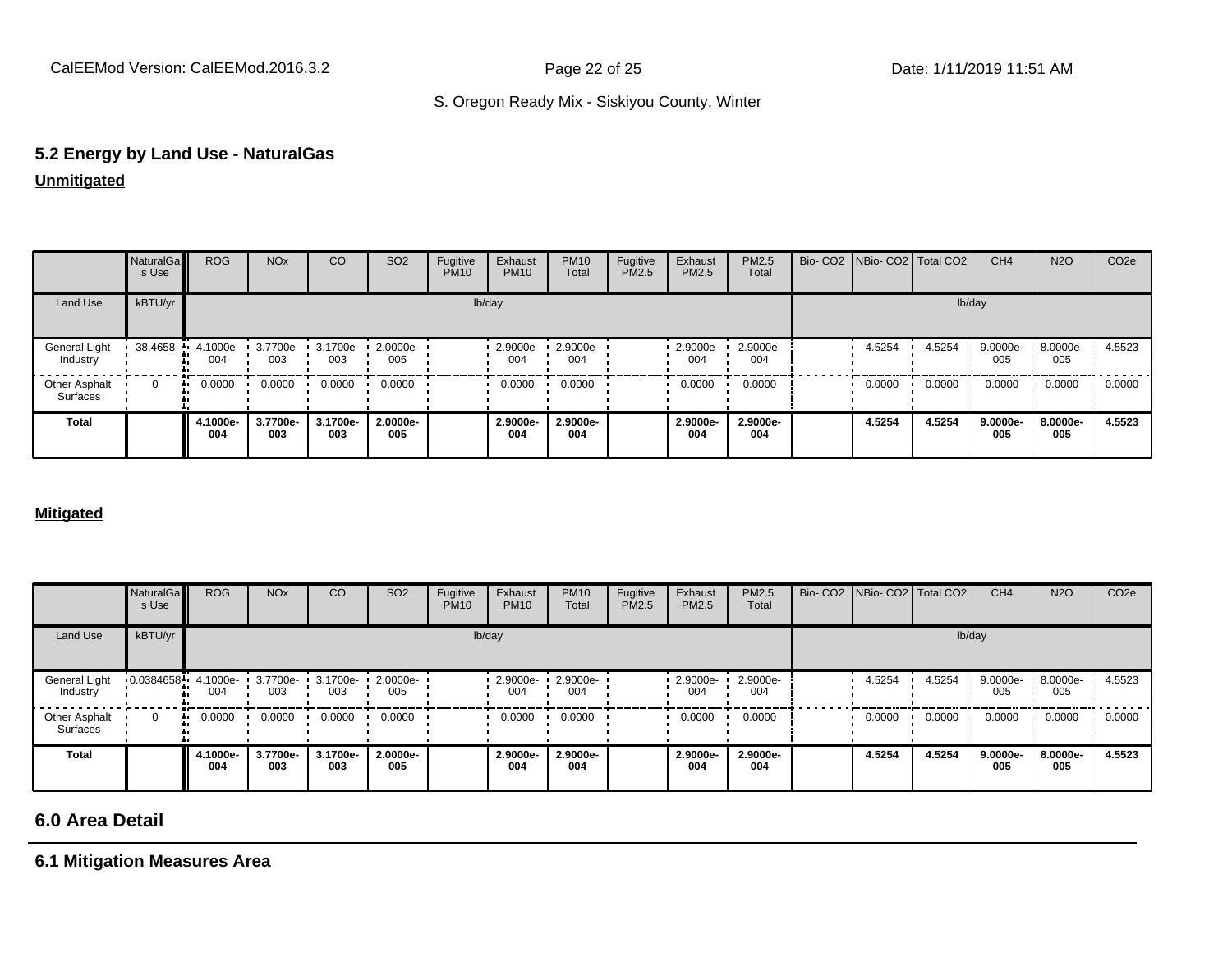|             | <b>ROG</b>            | <b>NO<sub>x</sub></b>   | <sub>CO</sub> | SO <sub>2</sub> | Fugitive<br><b>PM10</b> | Exhaust<br><b>PM10</b> | <b>PM10</b><br>Total | Fugitive<br>PM2.5 | Exhaust<br><b>PM2.5</b> | <b>PM2.5</b><br>Total | Bio- CO2   NBio- CO2   Total CO2 |        | CH <sub>4</sub> | <b>N2O</b> | CO <sub>2e</sub> |
|-------------|-----------------------|-------------------------|---------------|-----------------|-------------------------|------------------------|----------------------|-------------------|-------------------------|-----------------------|----------------------------------|--------|-----------------|------------|------------------|
| Category    |                       |                         |               |                 |                         | lb/day                 |                      |                   |                         |                       |                                  |        | lb/day          |            |                  |
| Mitigated   | $\blacksquare$ 0.7096 | 1.0200e-<br>003         | 0.1111        | --0000e-<br>005 |                         | 4.0000e-<br>004        | 4.0000e-<br>004      |                   | 4.0000e-<br>004         | 4.0000e-<br>004       | 0.2372                           | 0.2372 | 6.3000e-<br>004 |            | 0.2530           |
| Unmitigated | 0.7096                | $\cdot$ 1.0200e-<br>003 | 0.1111        | --0000e<br>005  |                         | $4.0000e -$<br>004     | 4.0000e-<br>004      |                   | 4.0000e-<br>004         | $4.0000e-$<br>004     | 0.2372                           | 0.2372 | 6.3000e-<br>004 |            | 0.2530           |

#### **6.2 Area by SubCategory**

**Unmitigated**

|                          | <b>ROG</b>   | <b>NO<sub>x</sub></b> | CO     | SO <sub>2</sub> | Fugitive<br><b>PM10</b> | Exhaust<br><b>PM10</b> | <b>PM10</b><br>Total | Fugitive<br>PM2.5 | Exhaust<br>PM2.5 | PM2.5<br>Total  | Bio- CO2   NBio- CO2   Total CO2 |        | CH <sub>4</sub> | <b>N2O</b> | CO <sub>2</sub> e |
|--------------------------|--------------|-----------------------|--------|-----------------|-------------------------|------------------------|----------------------|-------------------|------------------|-----------------|----------------------------------|--------|-----------------|------------|-------------------|
| SubCategory              |              |                       |        |                 | lb/day                  |                        |                      |                   |                  |                 |                                  | lb/day |                 |            |                   |
| Architectural<br>Coating | 0.2311       |                       |        |                 |                         | 0.0000                 | 0.0000               |                   | 0.0000           | 0.0000          |                                  | 0.0000 |                 |            | 0.0000            |
| Consumer<br>Products     | 0.4681<br>ш. |                       |        |                 |                         | 0.0000                 | 0.0000               |                   | 0.0000           | 0.0000          |                                  | 0.0000 |                 |            | 0.0000            |
| Landscaping              | 0.0104       | 1.0200e-<br>003       | 0.1111 | 1.0000e-<br>005 |                         | $-4.0000e-$<br>004     | 4.0000e-<br>004      |                   | 4.0000e-<br>004  | 4.0000e-<br>004 | 0.2372                           | 0.2372 | 6.3000e-<br>004 |            | 0.2530            |
| <b>Total</b>             | 0.7096       | 1.0200e-<br>003       | 0.1111 | 1.0000e-<br>005 |                         | 4.0000e-<br>004        | 4.0000e-<br>004      |                   | 4.0000e-<br>004  | 4.0000e-<br>004 | 0.2372                           | 0.2372 | 6.3000e-<br>004 |            | 0.2530            |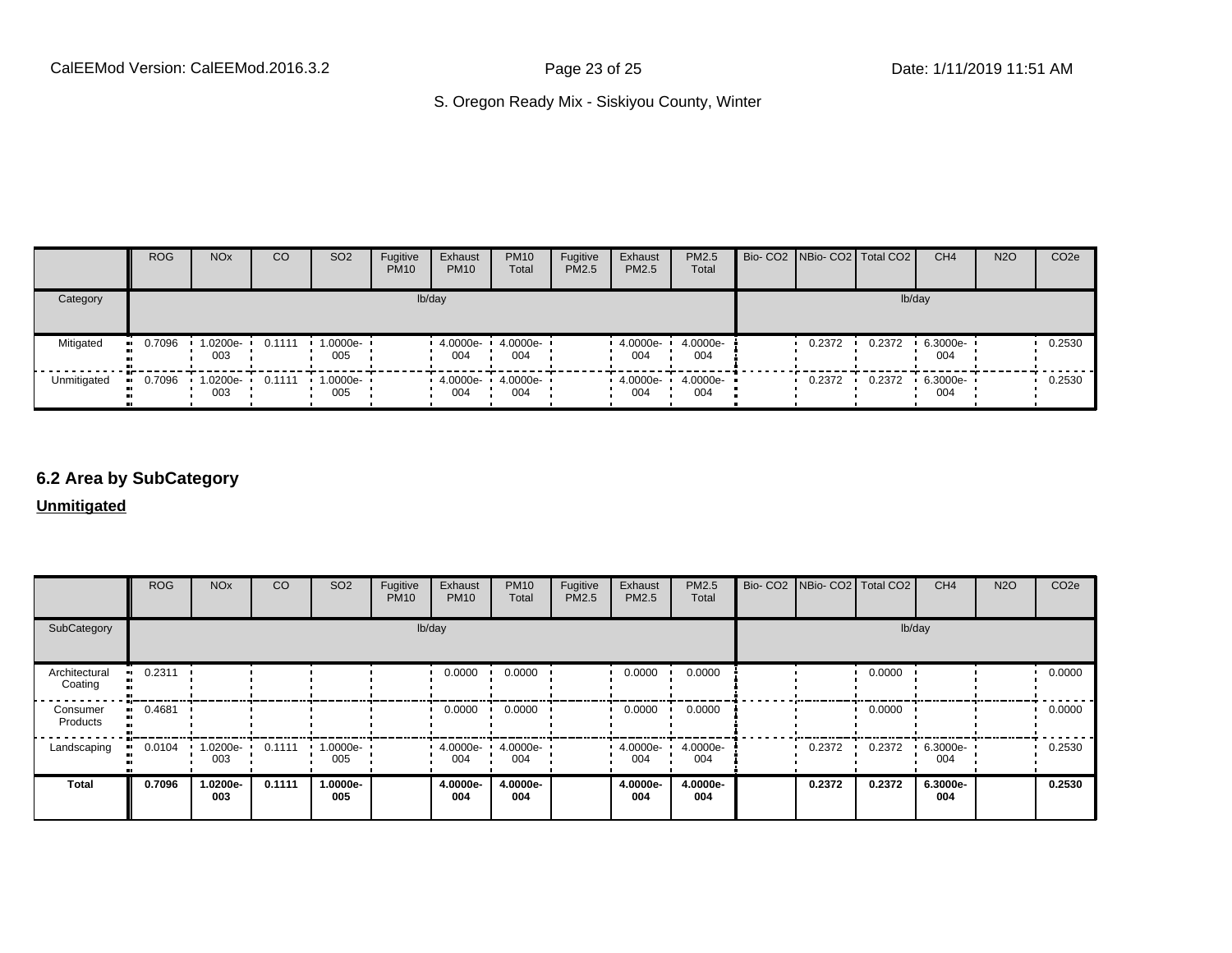#### **6.2 Area by SubCategory**

#### **Mitigated**

|                          | ROG                   | <b>NO<sub>x</sub></b> | CO.    | SO <sub>2</sub> | Fugitive<br><b>PM10</b> | Exhaust<br><b>PM10</b> | <b>PM10</b><br>Total | Fugitive<br>PM2.5 | Exhaust<br><b>PM2.5</b> | <b>PM2.5</b><br>Total | Bio- CO2   NBio- CO2   Total CO2 |        | CH <sub>4</sub> | <b>N2O</b> | CO <sub>2</sub> e |
|--------------------------|-----------------------|-----------------------|--------|-----------------|-------------------------|------------------------|----------------------|-------------------|-------------------------|-----------------------|----------------------------------|--------|-----------------|------------|-------------------|
| SubCategory              |                       |                       |        |                 |                         | lb/day                 |                      |                   |                         |                       |                                  | lb/day |                 |            |                   |
| Architectural<br>Coating | $-0.2311$             |                       |        |                 |                         | 0.0000                 | 0.0000               |                   | 0.0000                  | 0.0000                |                                  | 0.0000 |                 |            | 0.0000            |
| Consumer<br>Products     | $\blacksquare$ 0.4681 |                       |        |                 |                         | 0.0000                 | 0.0000               |                   | 0.0000                  | 0.0000                |                                  | 0.0000 |                 |            | 0.0000            |
| Landscaping              | 0.0104                | 1.0200e-<br>003       | 0.1111 | 1.0000e-<br>005 |                         | 4.0000e-<br>004        | 4.0000e-<br>004      |                   | 4.0000e-<br>004         | 4.0000e-<br>004       | 0.2372                           | 0.2372 | 6.3000e-<br>004 |            | 0.2530            |
| <b>Total</b>             | 0.7096                | 1.0200e-<br>003       | 0.1111 | 1.0000e-<br>005 |                         | 4.0000e-<br>004        | 4.0000e-<br>004      |                   | 4.0000e-<br>004         | 4.0000e-<br>004       | 0.2372                           | 0.2372 | 6.3000e-<br>004 |            | 0.2530            |

#### **7.0 Water Detail**

#### **7.1 Mitigation Measures Water**

Install Low Flow Bathroom Faucet

Install Low Flow Toilet

#### **8.0 Waste Detail**

#### **8.1 Mitigation Measures Waste**

#### **9.0 Operational Offroad**

| Equipment Type | Number | Hours/Day | Days/Year | Horse Power | Load Factor | -<br>Fuel<br>Type |
|----------------|--------|-----------|-----------|-------------|-------------|-------------------|